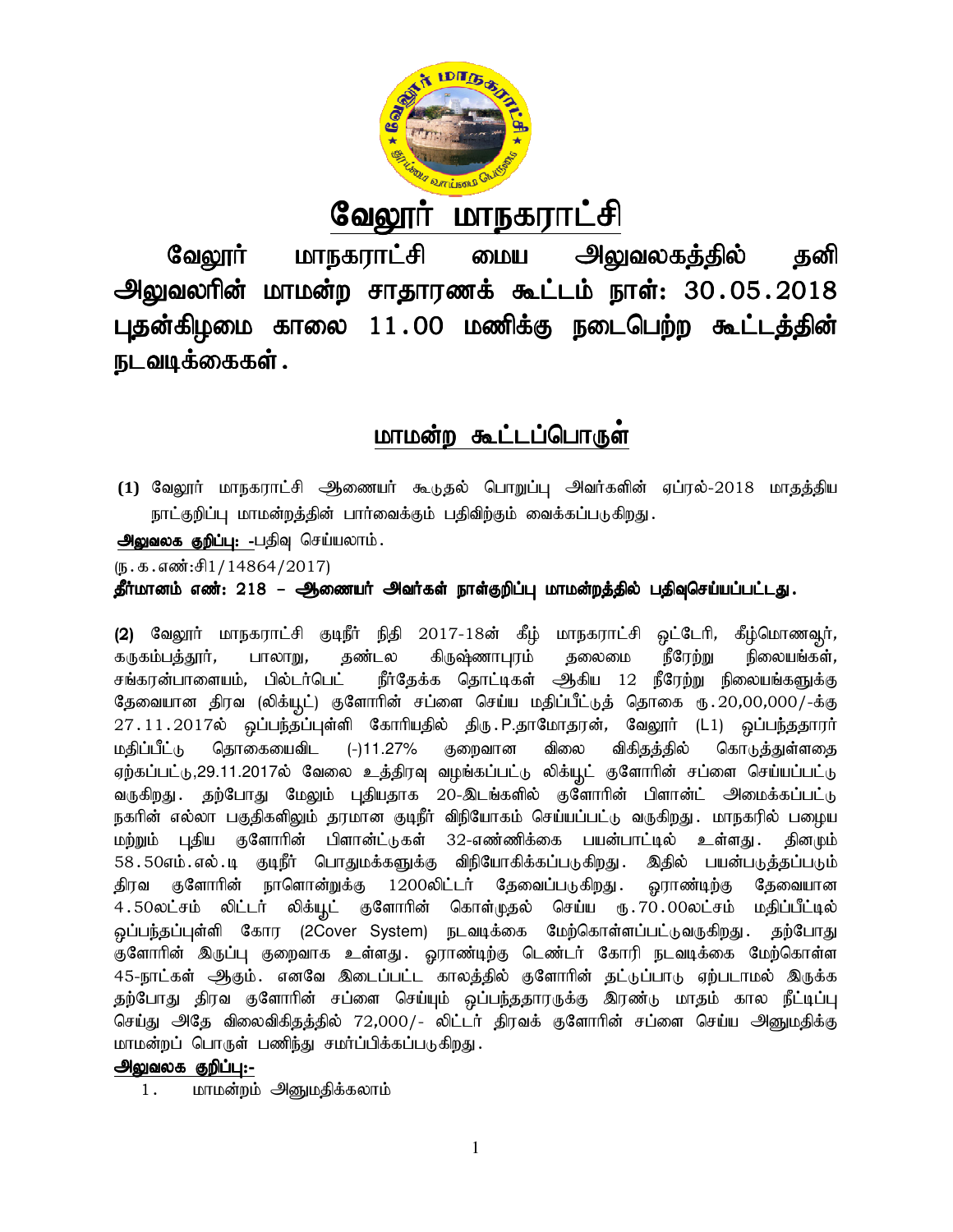2. ஒப்பந்தப்புள்ளி கோரப்படும் இடைபட்ட காலத்திற்கு செலவினத் தொகை ரு.9.00 லட்சத்திற்கு நீட்டிப்பு தொகையை குடிநீர் நிதி 2018-19ல் வழங்க மாமன்றம் அனுமதி வழங்கலாம் .

 $(\mathfrak{h}.\mathfrak{g}.\mathfrak{g}.$  எண். 14476/2017/ $\mathfrak{A}1$ 

தீர்மானம் எண்: 219 – அலுவலகக்குறிப்பு 1 மற்றும் 2 அனுமதிக்கப்பட்டது.

(3) வேலூர் மாநகராட்சி, சுகாதார பிரிவு திடக்கழிவுகளை நுண் உரக்களங்களில் உரம் தயாரித்தலை சினிமா படமாக தயாரித்தல் (நவீன தொழில்நுட்பங்கள், பங்குபெறும் நடிகர், நடிகைகள் மற்றும் தொழில்நுட்ப பணியாளர்கள், பின்னணி குரல் கொடுப்போர், <mark>இசை</mark> அமைப்பாளர் மற்றும் ஒலிப்பதிவாளர் உட்பட்ட தொகை) மதிப்பீட்டுத் தொகை ரூ.3.00 இலட்சத்திற்கு உள்ளுர் விலைப்புள்ளிகள் மூலம் கோரவும் மேற்படி தொகைக்கு நிர்வாக அனுமதியும் மாநகராட்சி ஆணையர் அவர்கள் 06.03.2018ல் நிர்வாக அனுமதி பெறப்பட்டு உள்ளூர் விலைப்புள்ளியாக 20.03.2018ல் விலைப்புள்ளி மேற்கொள்ளப்பட்டதில் பெறப்பட்ட மூன்று விலைப்புள்ளிகளின் ஒப்புநோக்கு பட்டியல் விவரம் பின்வருமாறு .

| வ.<br>எண் | நிறுவனத்தின் பெயர்                                                                         | மொத்த தொகை                                                  |
|-----------|--------------------------------------------------------------------------------------------|-------------------------------------------------------------|
|           | M/s Nineth Channel,<br>No.20 Balaji Apartments,<br>Kodambakkam, Chennai-21                 | $\times$ . 2,90,000/-<br>(GST 18% will be added separately) |
| 2.        | M/s R-Cure Creations,<br>No.7, 2 <sup>nd</sup> Floor VOC Street,<br>Saligramam, Chennai-93 | $(b.2,96,500)$ -<br>(GST 18% on the above cost)             |
| 3.        | M/s P.A. Art Productions,<br>No.11, Bhagirathi Ammal Street,<br>T.Nagar, Chennai-17.       | $(B.2,98,000)$ -<br>$(+GST 18%$ extra)                      |

மேற்படி பணிக்கு பெறப்பட்ட முன்று விலைப்புள்ளிகளில் குறைவாக அளிக்கப்பட்டுள்ள M/s Nineth Channel, No.20 Balaji Apartments, Kodambakkam, Chennai-21 เกิญฌ ตนิ่ (15.2,90,000/-GST 18% ரு. 52,200/- உட்பட தொகை வழங்க நிர்வாக நலன் கருதி ஏற்கலாம்.

மேற்படி விவரங்களை மாமன்றத்தில் பதிவு செய்து M/s Nineth Channel, No.20 Balaji Apartments, Kodambakkam, Chennai-21 நிறுவனத்திற்கு பணி<del>ூ</del>),லை வழங்க மாமன்றத்தின் அனுமதிக்கு மாமன்றப் பொருள் பணிந்து வைக்கப்படுகிறது.

#### அலுவலக குறிப்பு:-

- 1. மாமன்றத்தின் பார்வைக்கு வைக்கப்பட்டுள்ள இப் பொருள் மாமன்றத்தில் பதிவு செய்யலாம்.
- 2. தகுதி பெற்ற முன்று விலைப்புள்ளிகளில் குறைவாக விலைப்புள்ளி அளித்துள்ள M/s Nineth Channel, No.20 Balaji Apartments, Kodambakkam, Chennai-21 நிறுவனம் அவர்களின் விலைப்புள்ளியை மாமன்றம் ஏற்கலாம்.
- 3 . இப்பணியின் பட்டியல் செலவினத்தொகை பொதுநிதி 2018-19-ல் வரவு செலவு திட்டத்தில் வழங்கவும் மாமன்றம் அனுமதி வழங்கலாம்.

 $(\mathbf{b}.\mathbf{a}.\mathbf{a} \cdot \mathbf{w}$ : 1118/2018/ $\mathbf{A}$ 1-1)

தீர்மானம் எண்: 220 – அலுவலகக்குறிப்பு 1,2 மற்றும் 3 அனுமதிக்கப்பட்டது.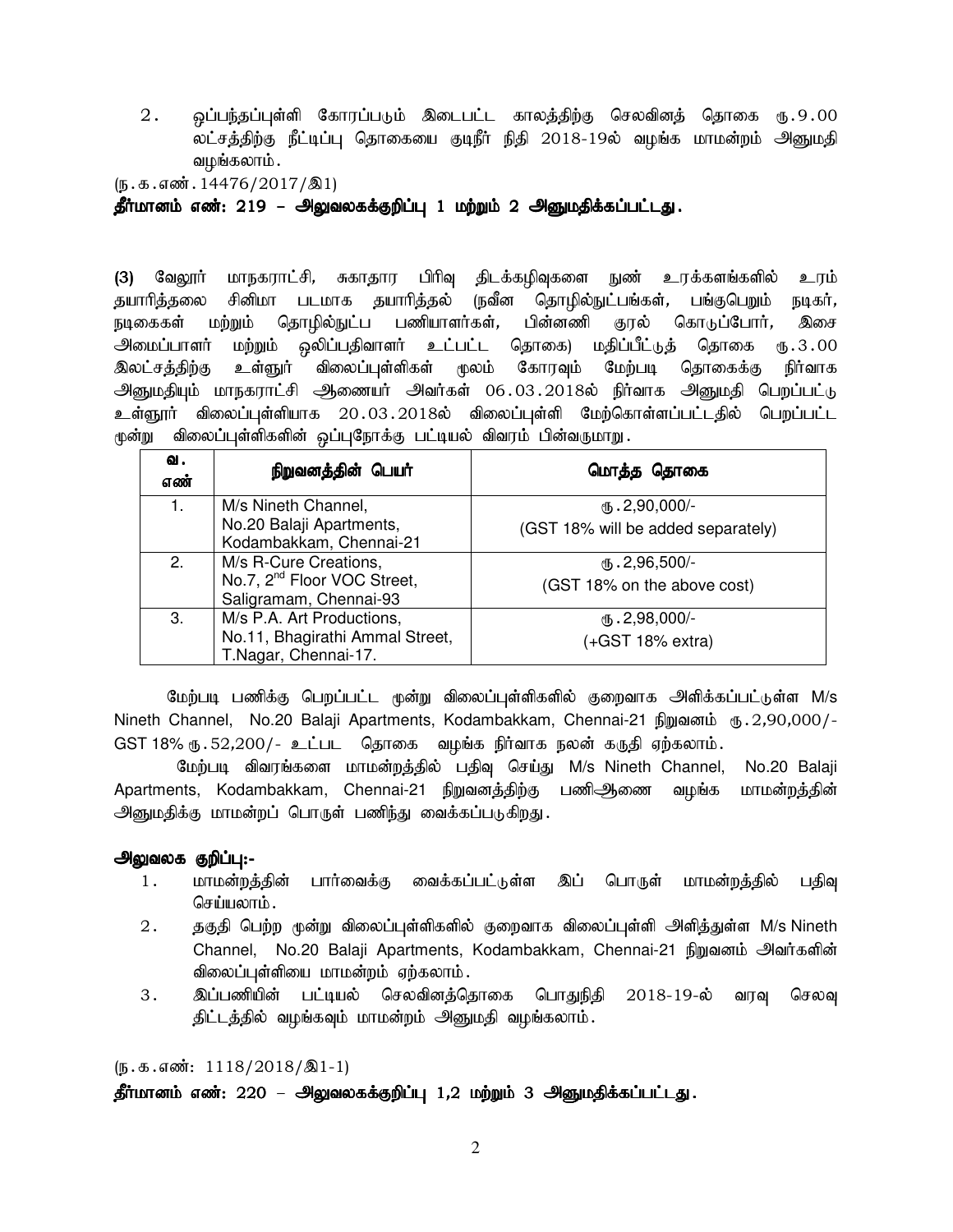(4) வேலூர் மாநகராட்சி பாதாள சாக்கடை திட்டத்தில் வீட்டு இணைப்புகள் (HSC) வழங்குவதற்கான கட்டமைப்பு ஏற்படுத்தும் பணிக்கு ஒப்பந்தப்புள்ளி கோரி தேசிய அளவில் செய்திதாள் விளம்பரம் செய்யப்பட்டது. இதற்கானச் செய்திதாள் விளம்பர தொகை ரு.306390/-தொகையை Accord Advertising Agencies, Chennai நிறுவனத்திற்கு வழங்க மாமன்றத்தின் அனுமதிக்காக பணிந்து சமர்ப்பிக்கப்படுகிறது.

#### அலுவலக குறிப்பு: -

- 1. இப்பொருள் மாமன்றத்தில் பதிவு செய்யலாம்.
- 2. பாதாள சாக்கடை திட்டத்தில் வீட்டு இணைப்புகள் (HSC) வழங்குவதற்கான கட்டமைப்பு ஏற்படுத்தும் பணிக்கு ஒப்பந்தப்புள்ளி கோரி செய்திதாளில் விளம்பரத் தொகை ரு .306390/- பாதாள சாக்கடை திட்டம் வைப்பு தொகை மற்றும் கேட்பு தொகை அல்லது வருவாய் நிதி/குடிநீர் நிதியிலிருந்து வழங்க மாமன்றம் அனுமதி வழங்கலாம்.

 $(\mathfrak{h} \cdot \mathfrak{B} \cdot \mathfrak{a} \cdot \mathfrak{so} \mathfrak{m} \cdot 15744/2017/\mathfrak{B}1)$ 

## தீர்மானம் எண்: 221 – அலுவலகக்குறிப்பு 1 மற்றும் 2 அனுமதிக்கப்பட்டது.

(5) வேலூர் மாநகராட்சி பொது நிதி 2018-19-ன் கீழ் வேலூர் மாநகராட்சி வாகனங்கள் சாலை வரி செலுத்தி சாலை வரி இயக்குவதற்கு பொது நிதியின் கீழ் மேற்கொள்ள தயாரிக்கப்பட்ட மதிப்பீட்டுத் தொகை ரூ.3,00,000/-க்கு தோராயமாக கணக்கீடு செய்யப்பட்டுள்ளது. இத்தொகையை 2018-19-ம் ஆண்டிற்கும் வரும் சாலை வரிகளுக்கு பயன்படுத்த மாமன்றத்தின் அனுமதிக்கு மாமன்றப் பொருள் பணிந்து சமர்ப்பிக்கப்படுகிறது.

#### அலுவலக குறிப்பு:-

- 1. இப்பொருள் மாமன்றத்தில் பதிவு செய்யலாம்.
- 2. இப்பணிக்கான செலவினத் தொகையை 2018-19-ம் ஆண்டு பொது நிதியின் கீழ் செலவு செய்யலாம்.

 $(\mathbf{b}.\mathbf{a}.\mathbf{a} \cdot \mathbf{w}.\mathbf{b}.\mathbf{b}.\mathbf{b}.\mathbf{b}.\mathbf{b}.\mathbf{c}$ 

#### தீர்மானம் எண்: 222 – அலுவலகக்குறிப்பு 1 மற்றும் 2 அனுமதிக்கப்பட்டது.

(6) வேலூர் சட்டமன்ற உறுப்பினர் தொகுதி மேம்பாட்டு திட்டம் 2017-18ன் கீழ் வெங்காடபுரம் ஊராட்சியில் புது வெங்கடாபுரம் பேங்க் நகரில் புதிய நியாய விலை கட்டிடம் கட்டுதல் சட்டமன்ற உறுப்பினர் தொகுதி மேம்பாட்டுத் திட்டத்தின் கீழ் மேற்கொள்ள தயாரிக்கப்பட்ட மதிப்பீட்டுத் தொகை ரு. 4,00,000/-க்கு மாவட்ட ஆட்சித் தலைவர் / பெருந்தலைவர், மாவட்ட ஊரக வளர்ச்சி முகமை, வேலூர் அவர்களின் நிர்வாக அனுமதி **ந.க.எண்.அ2/1251/2017 நாள். 17.03.2018**-ல் வழங்கப்பட்டு, பார்வை-2-ல் 10.04.2018-ல் ஒப்பந்தப்புள்ளி கோரப்பட்டதில் நேரடியாக பெறப்பட்ட இரண்டு ஒப்பந்தப்புள்ளிகளின் ஒப்புநோக்கு பட்டியல் பின்வருமாறு

| வ . எண்     | ஒப்பந்ததாரரின் பெயர்  | சதவிகிதம்                                   |
|-------------|-----------------------|---------------------------------------------|
|             | திரு . A.உமாசந்திரன், | மதிப்பீட்டுத் தொகையைவிட -0.12% குறைவு (L1)  |
|             | ஒப்பந்ததாரர், வேலூர். | டேவனித் தொகை ரு. 8000/- செலுத்தப்பட்டுள்ளது |
| $\mathbf 2$ | திரு . K.வெங்கடேசன்,  | மதிப்பீட்டுத் தொகையைவிட 1.96% அதிகம் (L2)   |
|             | ஒப்பந்ததாரர், வேலூர். | டேவனித் தொகை ரு. 8000/- செலுத்தப்பட்டுள்ளது |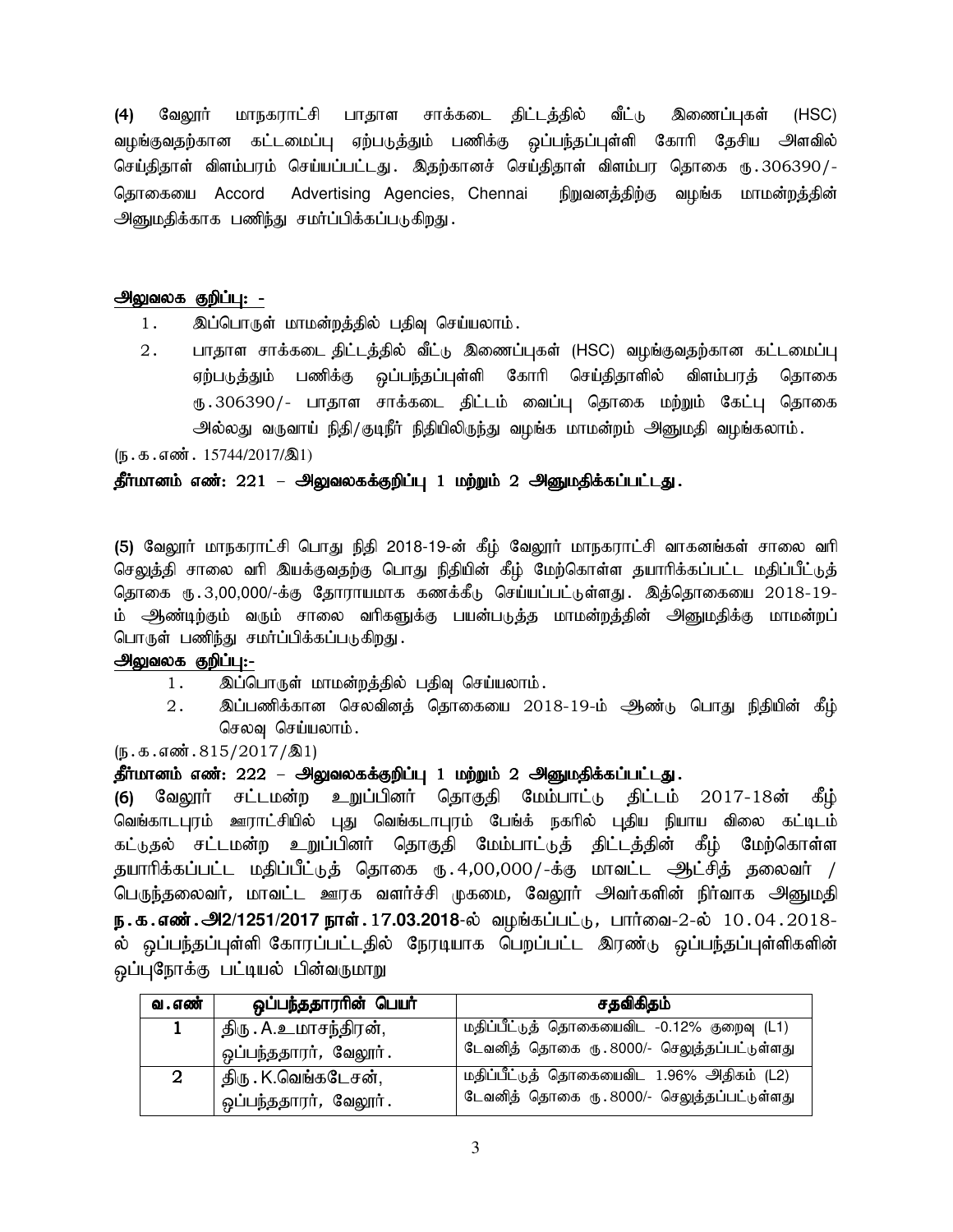திரு . A.உமாசந்திரன், ஒப்பந்ததாரா், வேலூா் (L1) ஒப்பந்ததாரா் மதிப்பீட்டுத் தொகையைவிட -0.12% குறைவான விலை விகிதத்தில் அளித்துள்ள ஒப்பந்தப்புள்ளியை ஏற்க மாமன்றத்தின் அனுமதிக்கு மாமன்றப் பொருள் பணிந்து சமர்ப்பிக்கப்படுகிறது.

# அலுவலக குறிப்பு:-

- 1. இப்பொருள் மாமன்றத்தில் பதிவு செய்யலாம்.
- 2. இப்பணிக்கான செலவினத் தொகையை வேலூர் சட்டமன்ற உறுப்பினர் தொகுதி மேம்பாட்டு நிதி 2017-18 செலவு செய்யலாம்.
- 3. பெறப்பட்ட ஒப்பந்தப்புள்ளிகளில் குறைந்த தொகைக்கான (-0.12%) ஒப்பந்தப்புள்ளி அளித்துள்ள திரு.A.உமாசந்திரன், ஒப்பந்ததாரர், வேலூர் அவர்களின் ஒப்பந்தப்புள்ளியை ஏற்கலாம்.

# (ந.க.எண்.15494/17/E1-6)

# தீர்மானம் எண்: 223 – அலுவலகக்குறிப்பு 1,2 மற்றும் 3 அனுமதிக்கப்பட்டது.

(7) வேலூர் சட்டமன்ற உறுப்பினர் தொகுதி மேம்பாட்டு திட்டம் 2017-18ன் கீழ் வார்டு எண். 29 துக்காராம் பஜனை கோயில் தெரு, பில்டர் பெட் ரோட்டில் கழிவறை கட்டுதல் பணி சட்டமன்ற உறுப்பினர் தொகுதி மேம்பாட்டுத் திட்டத்தின் கீழ் மேற்கொள்ள தயாரிக்கப்பட்ட மதிப்பீட்டுத் தொகை ரு. 5,00,000/-க்கு மாவட்ட ஆட்சித் தலைவர் / பெருந்தலைவர், மாவட்ட ஊரக வளர்ச்சி முகமை, வேலூர் அவர்களின் நிர்வாக அனுமதி **ந.க.எண்.அ2/1251/2017 நாள். 17.03.2018**-ல் வழங்கப்பட்டு, பார்வை-2-ல் 10.04.2018-ல் ஒப்பந்தப்புள்ளி கோரப்பட்டதில் நேரடியாக பெறப்பட்ட இரண்டு ஒப்பந்தப்புள்ளிகளின் வப்புநோக்கு பட்டியல் பின்வருமாறு

| வ . எண்        | ஒப்பந்ததாரரின் பெயர்           | சதவிகிதம்                                    |
|----------------|--------------------------------|----------------------------------------------|
|                | M/s. Thanigai, Construction    | மதிப்பீட்டுத் தொகையைவிட -0.05% குறைவு (L1)   |
|                | நிறுவனம், வேலூர்.              | டேவனித் தொகை ரு. 10000/- செலுத்தப்பட்டுள்ளது |
| $\overline{2}$ | <sub>ட</sub> திரு . C.நடராஜன், | மதிப்பீட்டுத் தொகையைவிட 4.79% அதிகம் (L2)    |
|                | ஒப்பந்ததாரர், வேலூர்.          | டேவனித் தொகை ரு. 10000/- செலுத்தப்பட்டுள்ளது |

M/s.Thanigai, Construction நிறுவனம், வேலூர் (L1) ஒப்பந்ததாரர் மதிப்பீட்டுத் தொகையைவிட -0.05% குறைவான விலை விகிதத்தில் அளித்துள்ள ஒப்பந்தப்புள்ளியை ஏற்க மாமன்றத்தின் அனுமதிக்கு மாமன்றப் பொருள் பணிந்து சமர்ப்பிக்கப்படுகிறது.

# அலுவலக குறிப்பு:-

- 1. இப்பொருள் மாமன்றத்தில் பதிவு செய்யலாம்.
- 2. இப்பணிக்கான செலவினத் தொகையை வேலூர் சட்டமன்ற உறுப்பினர் தொகுதி மேம்பாட்டு நிதி 2017-18 செலவு செய்யலாம்.
- 3. பெறப்பட்ட ஒப்பந்தப்புள்ளிகளில் குறைந்த தொகைக்கான (-0.014%) ஒப்பந்தப்புள்ளி அளித்துள்ள M/s.Thanigai, Construction நிறுவனம், வேலூர் அவர்களின் ஒப்பந்தப்புள்ளியை ஏற்கலாம்.

## (ந.க.எண்.15494/17/E1-3)

# தீர்மானம் எண்: 224 – அலுவலகக்குறிப்பு 1,2 மற்றும் 3 அனுமதிக்கப்பட்டது.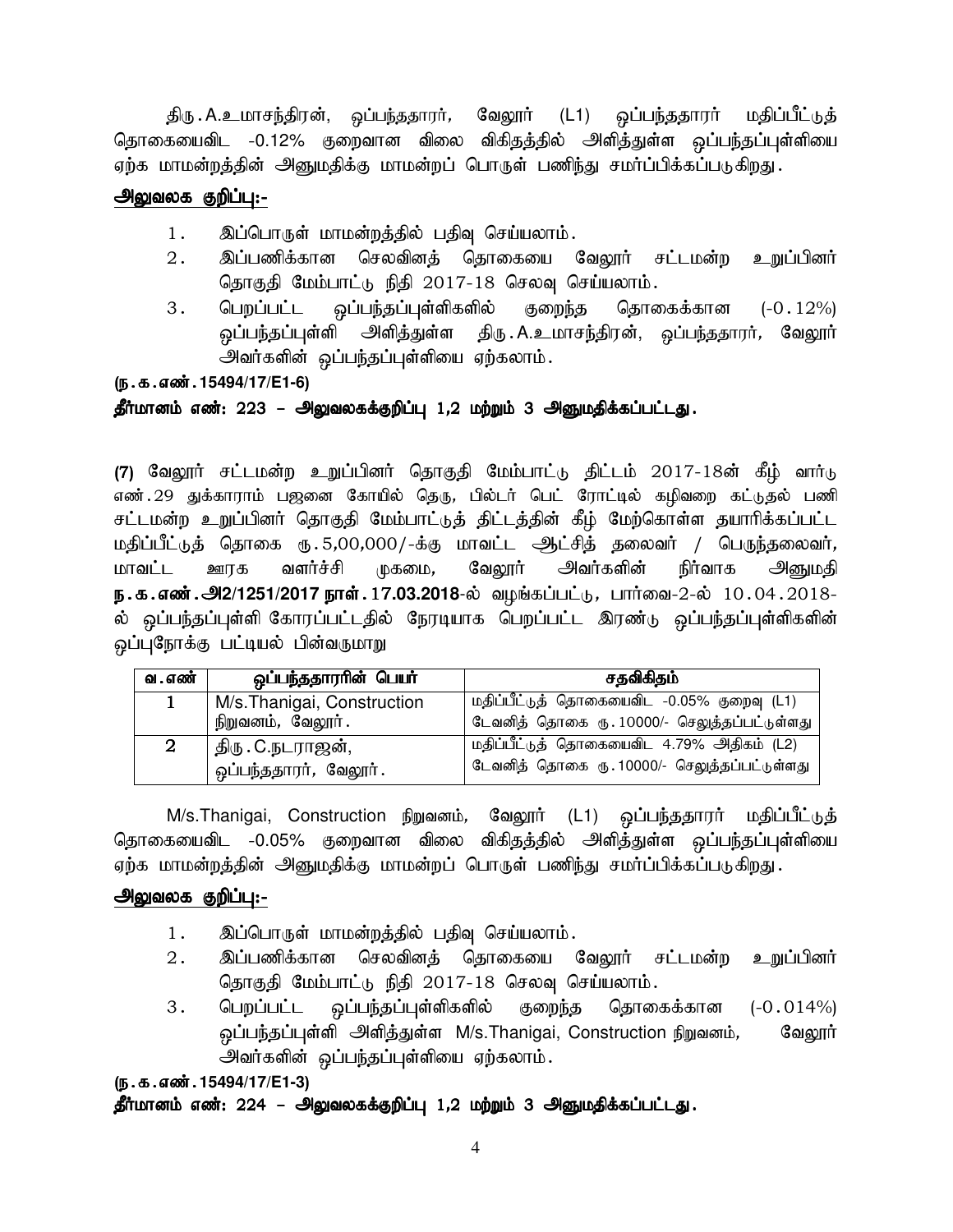(8) வேலூர் சட்டமன்ற உறுப்பினர் தொகுதி மேம்பாட்டு திட்டம் 2017-18ன் கீழ் வார்டு எண்.35 வேலூர் ஓல்டு டவுன் பகுதி தோல்கிடங்கு தெருவில் உள்ள நியாய விலை கடை எண்.3 மற்றும் 4 ஆகிய கடை முன் நிழற்கூறை அமைத்தல் சட்டமன்ற உறுப்பினர் தொகுதி மேம்பாட்டுத் திட்டத்தின் கீழ் மேற்கொள்ள தயாரிக்கப்பட்ட மதிப்பீட்டுத் தொகை ரு. 1,00,000/-க்கு மாவட்ட ஆட்சித் தலைவர் / பெருந்தலைவர், மாவட்ட ஊரக வளர்ச்சி முகமை, வேலூர் அவர்களின் நிர்வாக அனுமதி **ந.க.எண்.அ2/1251/2017 நாள். 17.03.2018**-ல் வழங்கப்பட்டு, பார்வை-2-ல் 10 $.04.2018$ -ல் ஒப்பந்தப்புள்ளி கோரப்பட்டதில் நேரடியாக பெறப்பட்ட இரண்டு ஒப்பந்தப்புள்ளிகளின் ஒப்புநோக்கு பட்டியல் பின்வருமாறு

| வ . எண் | ஒப்பந்ததாராின் பெயா்  | சதவிகிதம்                                   |
|---------|-----------------------|---------------------------------------------|
|         | திரு . A.முகமது ரபி,  | மதிப்பீட்டுத் தொகையைவிட -0.68% குறைவு (L1)  |
|         | ஒப்பந்ததாரர், வேலூர். | டேவனித் தொகை ரு. 2000/- செலுத்தப்பட்டுள்ளது |
| 2       | திரு . D.அழுதரசு,     | மதிப்பீட்டுத் தொகையைவிட 1.87% அதிகம் (L2)   |
|         | ஒப்பந்ததாரர், வேலூர். | டேவனித் தொகை ரு. 2000/- செலுத்தப்பட்டுள்ளது |

திரு.A.முகமது ரபி, ஒப்பந்ததாரர், வேலூர் (L1) ஒப்பந்ததாரர் மதிப்பீட்டுத் தொகையைவிட -0.68% குறைவான விலை விகிதத்தில் அளித்துள்ள ஒப்பந்தப்புள்ளியை ஏற்க மாமன்றத்தின் அனுமதிக்கு மாமன்றப் பொருள் பணிந்து சமர்ப்பிக்கப்படுகிறது.

#### அலுவலக குறிப்பு:-

- 1. இப்பொருள் மாமன்றத்தில் பதிவு செய்யலாம்.
- 2. இப்பணிக்கான செலவினத் தொகையை வேலூர் சட்டமன்ற உறுப்பினர் தொகுதி மேம்பாட்டு நிதி 2017-18 செலவு செய்யலாம்.
- 3. பெறப்பட்ட ஒப்பந்தப்புள்ளிகளில் குறைந்த தொகைக்கான (-0.68%) ஒப்பந்தப்புள்ளி அளித்துள்ள திரு. A.முகமது ரபி, ஒப்பந்ததாரர், வேலூர் அவர்களின் ஒப்பந்தப்புள்ளியை ஏற்கலாம்.

#### (ந.க.எண்.15494/17/E1-4)

## தீர்மானம் எண்: 225 – அலுவலகக்குறிப்பு 1,2 மற்றும் 3 அனுமதிக்கப்பட்டது.

(9) வேலூர் சட்டமன்ற உறுப்பினர் தொகுதி மேம்பாட்டு திட்டம் 2017-18ன் கீழ் வார்டு எண்.20 சத்துவாச்சாரி பாவேந்தர் நகர் அண்ணாசாலை மற்றும் காமராஜர் சாலை ஆகிய <u>இரண்</u>டு சாலைகளுக்கு தார் சாலை அமைத்தல் சட்டமன்ற உறுப்பினர் தொகுதி மேம்பாட்டுத் திட்டத்தின் கீழ் மேற்கொள்ள தயாரிக்கப்பட்ட மதிப்பீட்டுத் தொகை ரூ. 10,00,000/-க்கு மாவட்ட ஆட்சித் தலைவர் / பெருந்தலைவர், மாவட்ட ஊரக வளர்ச்சி முகமை, வேலூர் .<br>அவர்களின் நிர்வாக அனுமதி **ந.க.எண்.அ2/1251/2017 நாள்.**.17**.03.2018**-ல் வழங்கப்பட்டு, பார்வை-2-ல் 10.04.2018-ல் ஒப்பந்தப்புள்ளி கோரப்பட்டதில் நேரடியாக பெறப்பட்ட இரண்டு ஒப்பந்தப்புள்ளிகளின் ஒப்புநோக்கு பட்டியல் பின்வருமாறு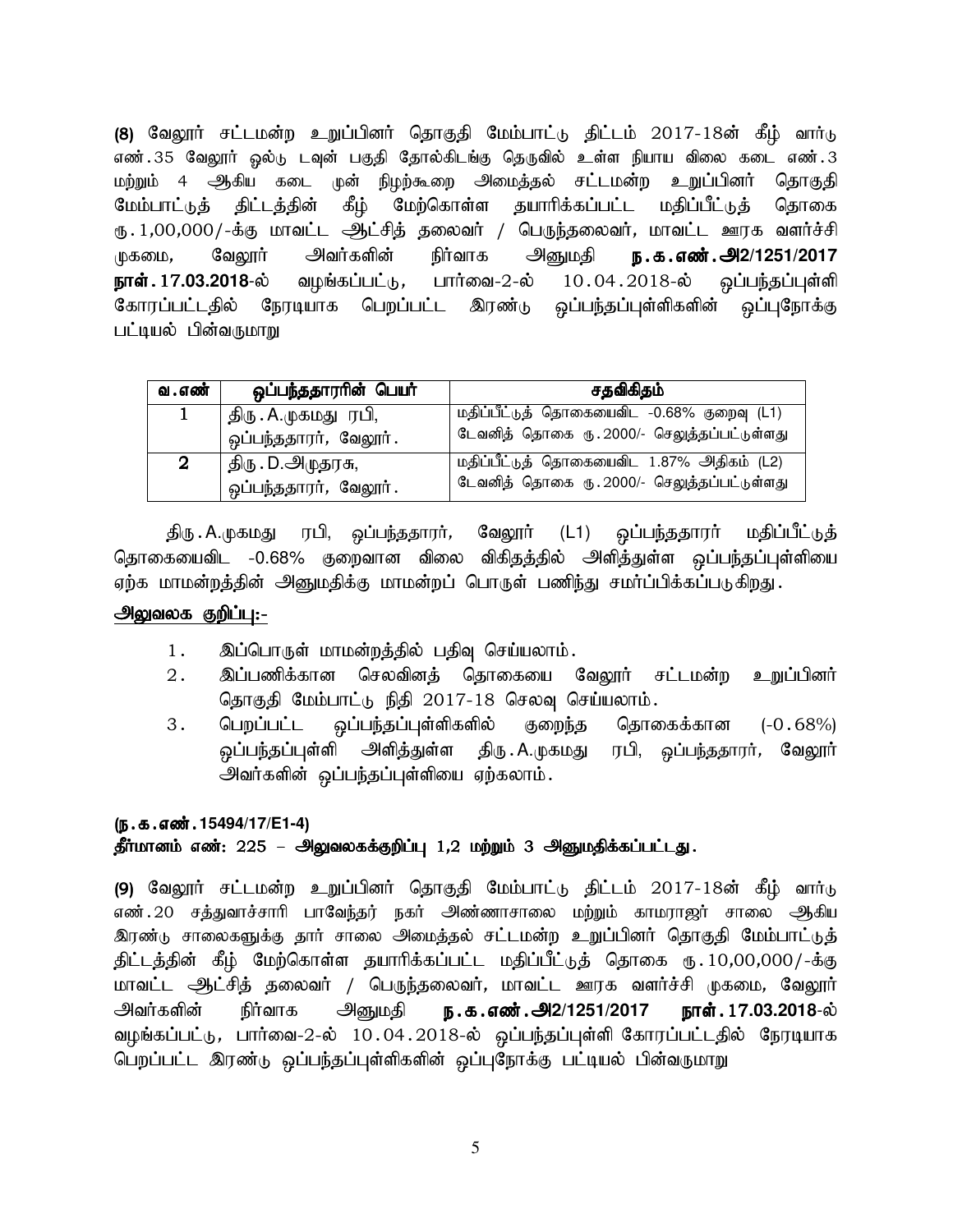| வ . எண் | ஒப்பந்ததாரரின் பெயர்    | சதவிகிதம்                                    |  |  |
|---------|-------------------------|----------------------------------------------|--|--|
|         | திரு . K.தேவேந்திரன்,   | மதிப்பீட்டுத் தொகையைவிட -0.04% குறைவு (L1)   |  |  |
|         | ஒப்பந்ததாரர், வேலூர்.   | டேவனித் தொகை ரு. 20000/- செலுத்தப்பட்டுள்ளது |  |  |
| 2       | ' திரு . N.ராஜேந்திரன், | மதிப்பீட்டுத் தொகையைவிட 1.77% அதிகம் (L2)    |  |  |
|         | ஒப்பந்ததாரர், வேலூர்.   | டேவனித் தொகை ரு. 20000/- செலுத்தப்பட்டுள்ளது |  |  |

திரு K.தேவேந்திரன், ஒப்பந்ததாரர், வேலூர் (L1) ஒப்பந்ததாரர் மதிப்பீட்டுத் தொகையைவிட -0.04% குறைவான விலை விகிதத்தில் அளித்துள்ள ஒப்பந்தப்புள்ளியை ஏற்க மாமன்றத்தின் அனுமதிக்கு மாமன்றப் பொருள் பணிந்து சமர்ப்பிக்கப்படுகிறது.

## அலுவலக குறிப்பு:-

- 1. இப்பொருள் மாமன்றத்தில் பதிவு செய்யலாம்.
- 2. இப்பணிக்கான செலவினத் தொகையை வேலூர் சட்டமன்ற உறுப்பினர் தொகுதி மேம்பாட்டு நிதி 2017-18 செலவு செய்யலாம்.
- 3. பெறப்பட்ட ஒப்பந்தப்புள்ளிகளில் குறைந்த தொகைக்கான (-0.04%) <u>ஒ</u>ப்பந்தப்புள்ளி அளித்துள்ள திரு .K.தேவேந்திரன், ஒப்பந்ததாரர்*,* வேலூர் அவர்களின் ஒப்பந்தப்புள்ளியை ஏற்கலாம்.

## (ந.க.எண்.15494/17/E1-5)

## தீர்மானம் எண்: 226 – அலுவலகக்குறிப்பு 1,2 மற்றும் 3 அனுமதிக்கப்பட்டது.

(10) வேலூர் சட்டமன்ற உறுப்பினர் தொகுதி மேம்பாட்டு திட்டம் 2017-18ன் கீழ் சலவன்பேட்டை புஷ்னம் நகர் மாநகராட்சி நடுநிலைப்பள்ளிக்கு கழிவறை கட்டுதல் பணி சட்டமன்ற உறுப்பினர் தொகுதி மேம்பாட்டுத் திட்டத்தின் கீழ் மேற்கொள்ள தயாரிக்கப்பட்ட மதிப்பீட்டுத் தொகை ரூ.3,00,000/-க்கு மாவட்ட ஆட்சித் தலைவர் / பெருந்தலைவர், மாவட்ட ஊரக வளர்ச்சி முகமை, வேலூர் அவர்களின் நிர்வாக அனுமதி <mark>ந.க.எண்.அ2/1251/2017 நாள்.</mark> 17**.03.2018**-ல் வழங்கப்பட்டு, பார்வை-2-ல் 10.04.2018-ல் ஒப்பந்தப்புள்ளி கோரப்பட்டதில் நேரடியாக பெறப்பட்ட இரண்டு ஒப்பந்தப்புள்ளிகளின் ஒப்புநோக்கு பட்டியல் பின்வருமாறு

| வ . எண் | ஒப்பந்ததாரரின் பெயர்                   | சதவிகிதம்                                   |
|---------|----------------------------------------|---------------------------------------------|
|         | திரு . P.நித்தியானந்தம்,               | மதிப்பீட்டுத் தொகையைவிட -0.02% குறைவு (L1)  |
|         | ஒப்பந்ததாரர், வேலூர்.                  | டேவனித் தொகை ரு. 6000/- செலுத்தப்பட்டுள்ளது |
| 2       | திரு . R.குமார், ஒப்பந்ததாரர் <i>,</i> | மதிப்பீட்டுத் தொகையைவிட 0.74% அதிகம் (L2)   |
|         | வேலூர் .                               | டேவனித் தொகை ரு. 6000/- செலுத்தப்பட்டுள்ளது |

திரு P.நித்தியானந்தம், வேலூர் (L1) ஒப்பந்ததாரர் மதிப்பீட்டுத் தொகையைவிட 0.02% குறைவான விலை விகிதத்தில் அளித்துள்ள ஒப்பந்தப்புள்ளியை ஏற்க மாமன்றத்தின் அனுமதிக்கு மாமன்றப் பொருள் பணிந்து சமர்ப்பிக்கப்படுகிறது.

# <u>அலுவலக குறிப்பு:-</u>

1. இப்பொருள் மாமன்றத்தில் பதிவு செய்யலாம்.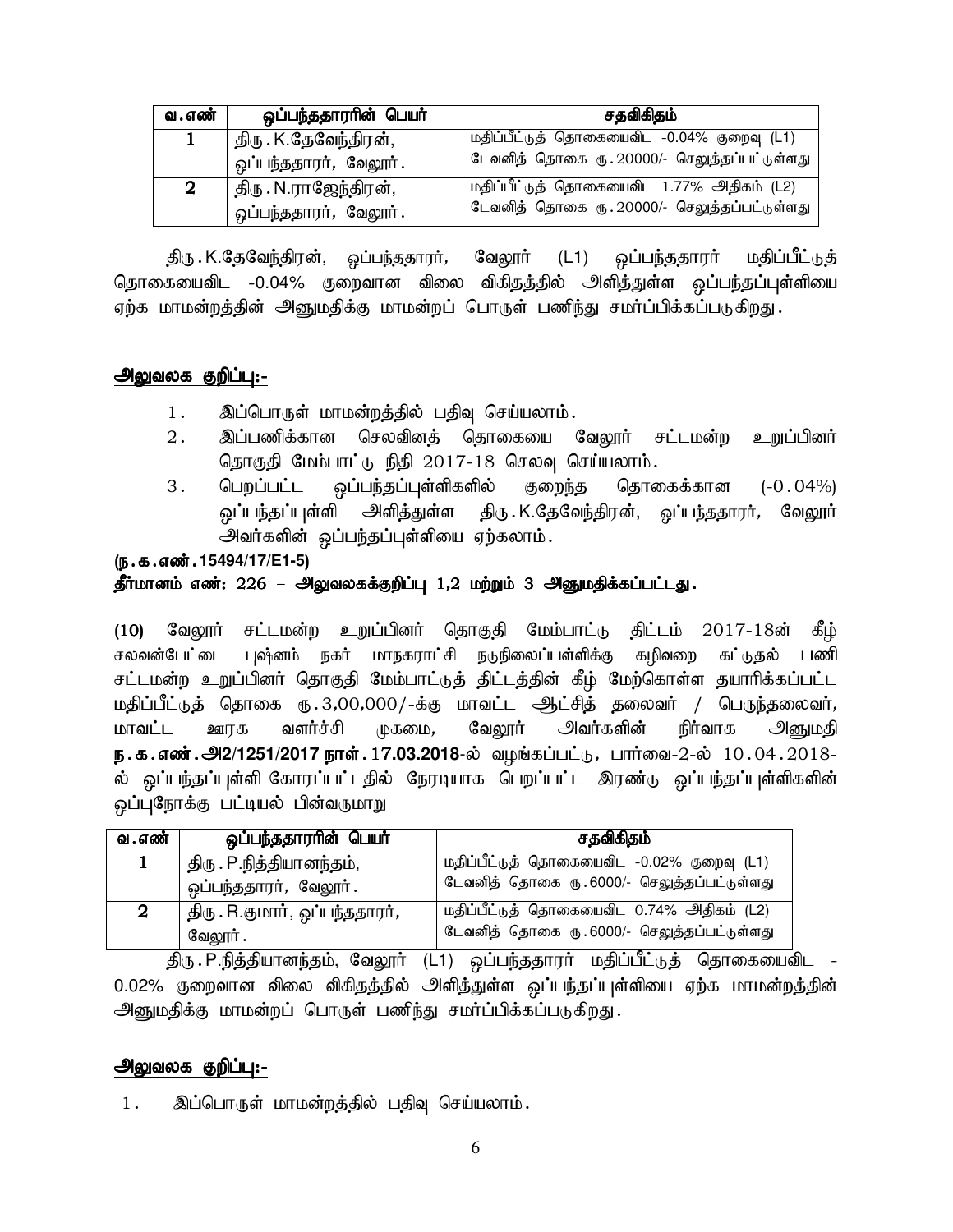- 2. இப்பணிக்கான செலவினத் தொகையை வேலூர் சட்டமன்ற உறுப்பினர் தொகுதி மேம்பாட்டு நிதி  $2017-18$  செலவு செய்யலாம்.
- 3. பெறப்பட்ட ஒப்பந்தப்புள்ளிகளில் குறைந்த தொகைக்கான (-0.02%) ஒப்பந்தப்புள்ளி அளித்துள்ள திரு.P.நித்தியானந்தம், வேலூர் அவர்களின் ஒப்பந்தப்புள்ளியை ஏற்கலாம்.

#### (ந.க.எண்.15494/17/E1-1)

## தீர்மானம் எண்: 227 – அலுவலகக்குறிப்பு 1,2 மற்றும் 3 அனுமதிக்கப்பட்டது.

(11) வேலூர் சட்டமன்ற உறுப்பினர் தொகுதி மேம்பாட்டு திட்டம் 2017-18ன் கீழ் பழைய பஸ் நிலையத்தில் அமைந்துள்ள அய்யன் திருவள்ளுவர் சிலையை சுற்றி நடைபாதை, கைப்பிடி மற்றும் படிகட்டுகள் அமைத்தல் பணி சட்டமன்ற உறுப்பினர் தொகுதி மேம்பாட்டுத் திட்டத்தின் கீழ் மேற்கொள்ள தயாரிக்கப்பட்ட மதிப்பீட்டுத் தொகை ரு. 1,50,000/-க்கு மாவட்ட ஆட்சித் தலைவர் / பெருந்தலைவர், மாவட்ட ஊரக வளர்ச்சி முகமை, வே<u>ல</u>ார் .<br>அவர்களின் நிர்வாக அனுமதி **ந.க.எண்.அ2/1251/2017 நாள்.**.17**.03.2018**-ல் வழங்கப்பட்டு, பார்வை-2-ல் 10.04.2018-ல் ஒப்பந்தப்புள்ளி கோரப்பட்டதில் நேரடியாக பெறப்பட்ட இரண்டு ஒப்பந்தப்புள்ளிகளின் ஒப்புநோக்கு பட்டியல் பின்வருமாறு

| வ . எண்  | ஒப்பந்ததாராின் பெயா்     | சதவிகிதம்                                   |  |  |
|----------|--------------------------|---------------------------------------------|--|--|
| 1        | திரு . P.நித்தியானந்தம், | மதிப்பீட்டுத் தொகையைவிட -0.14% குறைவு (L1)  |  |  |
|          | ஒப்பந்ததாரர், வேலூர்.    | டேவனித் தொகை ரு. 3000/- செலுத்தப்பட்டுள்ளது |  |  |
| $\bf{2}$ | திரு . R.குமார்,         | மதிப்பீட்டுத் தொகையைவிட 0.75% அதிகம் (L2)   |  |  |
|          | ஒப்பந்ததாரர், வேலூர்.    | டேவனித் தொகை ரு. 3000/- செலுத்தப்பட்டுள்ளது |  |  |

திரு. P.நித்தியானந்தம், வேலூர் (L1) ஒப்பந்ததாரர் மதிப்பீட்டுத் தொகையைவிட -0.14% குறைவான விலை விகிதத்தில் அளித்துள்ள ஒப்பந்தப்புள்ளியை ஏற்க மாமன்றத்தின் அனுமதிக்கு மாமன்றப் பொருள் பணிந்து சமர்ப்பிக்கப்படுகிறது.

# <u>அலுவலக குறிப்பு:-</u>

- 1. இப்பொருள் மாமன்றத்தில் பதிவு செய்யலாம்.
- 2. இப்பணிக்கான செலவினத் தொகையை வேலூர் சட்டமன்ற உறுப்பினர் தொகுதி மேம்பாட்டு நிதி 2017-18 செலவு செய்யலாம்.
- 3. பெறப்பட்ட ஒப்பந்தப்புள்ளிகளில் குறைந்த தொகைக்கான (-0.14%) ஒப்பந்தப்புள்ளி அளித்துள்ள திரு.P.நித்தியானந்தம், வேலூர் அவர்களின் ஒப்பந்தப்புள்ளியை ஏற்கலாம்.

#### (e.f.vz;.**15494/17/E1-2**)

## தீர்மானம் எண்: 228 – அலுவலகக்குறிப்பு 1,2 மற்றும் 3 அனுமதிக்கப்பட்டது.

(12) வேலூர் சட்டமன்ற உறுப்பினர் தொகுதி மேம்பாட்டு திட்டம் 2017-18ன் கீழ் வார்டு எண்.21 அலமேலுமங்காபுரத்தில் குளத்துமேட்டு அருகில் பொது விழா மேடை அமைத்தல் பணி சட்டமன்ற உறுப்பினர் தொகுதி மேம்பாட்டுத் திட்டத்தின் கீழ் மேற்கொள்ள தயாரிக்கப்பட்ட மதிப்பீட்டுத் தொகை ரு. 5,00,000/-க்கு மாவட்ட ஆட்சித் தலைவர் / பெருந்தலைவர்,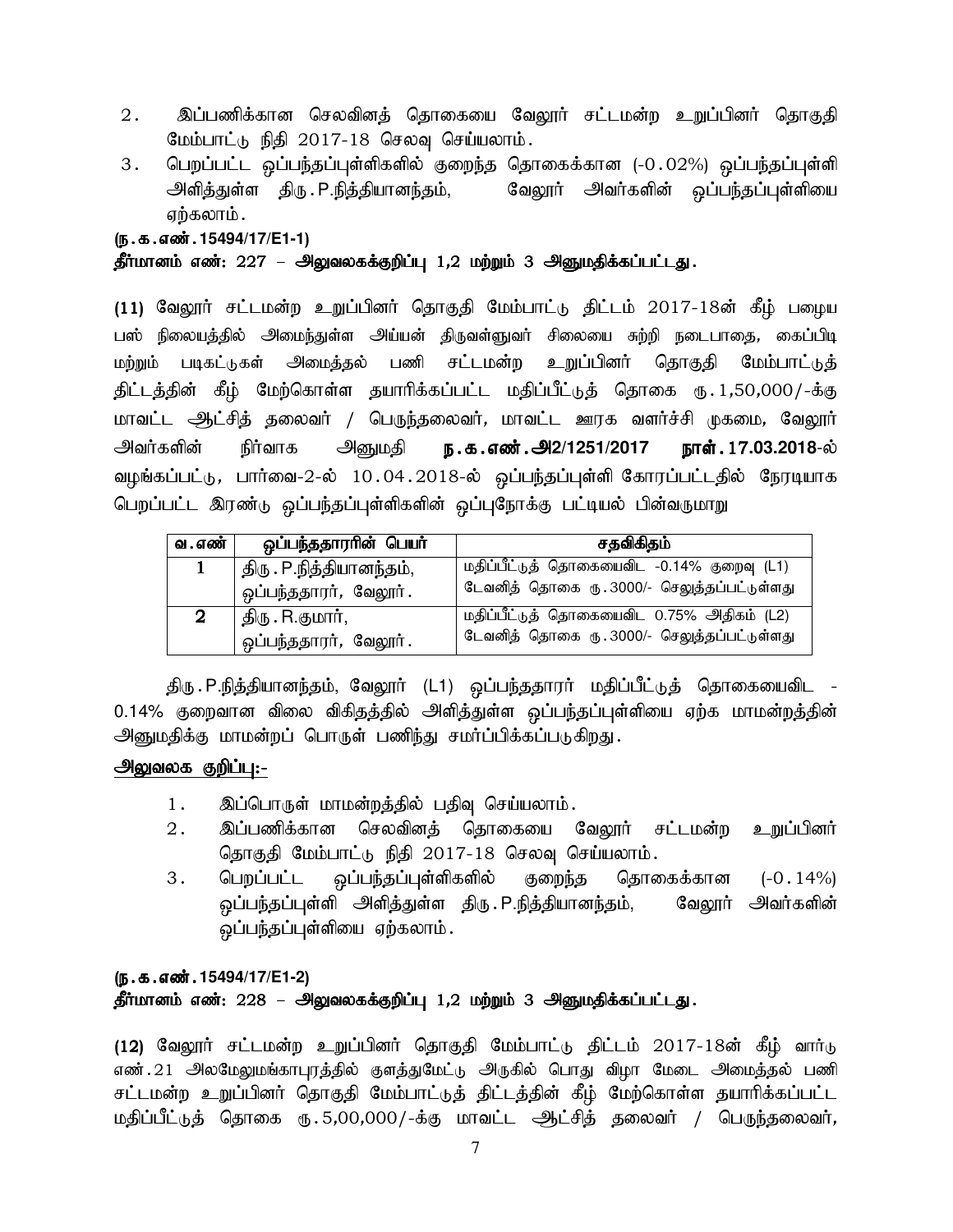மாவட்ட ஊரக வளாச்சி முகமை, வேலூர் அவாகளின் நிர்வாக அனுமதி **ந.க.எண்.அ2/1251/2017 நாள். 17.03.2018**-ல் வழங்கப்பட்டு, பார்வை-2-ல் 10.04.2018-ல் ஒப்பந்தப்புள்ளி கோரப்பட்டதில் நேரடியாக பெறப்பட்ட இரண்டு ஒப்பந்தப்புள்ளிகளின் ஒப்புநோக்கு பட்டியல் பின்வருமாறு

| வ . எண் | ஒப்பந்ததாரரின் பெயர்  | சதவிகிதம்                                    |  |  |
|---------|-----------------------|----------------------------------------------|--|--|
|         | திரு . K.அசோகன்,      | மதிப்பீட்டுத் தொகையைவிட -0.21% குறைவு (L1)   |  |  |
|         | ஒப்பந்ததாரர், வேலூர். | டேவனித் தொகை ரு. 10000/- செலுத்தப்பட்டுள்ளது |  |  |
|         | திருமதி . S.சாந்தி,   | மதிப்பீட்டுத் தொகையைவிட 0.16% அதிகம் (L2)    |  |  |
|         | ஒப்பந்ததாரர், வேலூர். | டேவனித் தொகை ரு. 10000/- செலுத்தப்பட்டுள்ளது |  |  |

திரு K.அசோகன், ஒப்பந்ததாரர், வேலூர் (L1) ஒப்பந்ததாரர் மதிப்பீட்டுத் தொகையைவிட -0.21% குறைவான விலை விகிதத்தில் அளித்துள்ள ஒப்பந்தப்புள்ளியை ஏற்க மாமன்றத்தின் அனுமதிக்கு மாமன்றப் பொருள் பணிந்து சமர்ப்பிக்கப்படுகிறது.

# அலுவலக குறிப்பு:-

- 1. இப்பொருள் மாமன்றத்தில் பதிவு செய்யலாம்.
- 2. இப்பணிக்கான செலவினத் தொகையை வேலூர் சட்டமன்ற உறுப்பினர் தொகுதி மேம்பாட்டு நிதி 2017-18 செலவு செய்யலாம்.
- 3. பெறப்பட்ட ஒப்பந்தப்புள்ளிகளில் குறைந்த தொகைக்கான (-0.21%) ஒப்பந்தப்புள்ளி அளித்துள்ள திரு . K.அசோகன், ஒப்பந்ததாரர், வேலூர் அவர்களின் ஒப்பந்தப்புள்ளியை ஏற்கலாம்.

(ந.க.எண்.15494/17/E1-7)

# தீர்மானம் எண்: 229 – அலுவலகக்குறிப்பு 1,2 மற்றும் 3 அனுமதிக்கப்பட்டது.

(13) வேலூர் மாநகராட்சி அம்ருட் (AMRUT) 2016-17ன் கீழ் II-ம் கட்டப் பணிகள் (Phase-II) சிப்பம்-3 பணிக்கு ஒப்பந்தப்புள்ளி கோரி தேசிய அளவில் செய்திதாள் விளம்பரம் செய்யப்பட்டது. இதற்கானச் செய்திதாள் விளம்பர தொகை ரு.2206008/-தொகையை Accord Advertising Agencies, Chennai நிறுவனத்திற்கு வழங்க மாமன்றத்தின் அனுமதிக்காக பணிந்து சமர்ப்பிக்கப்படுகிறது.

# அலுவலக குறிப்பு: -

- 1. இப்பொருள் மாமன்றத்தில் பதிவு செய்யலாம்.
- 2. அம்ருட் 2016-17 கட்டம்-II (Phase-II) சிப்பம்-3 பணிக்கு ஒப்பந்தப்புள்ளி கோரி செய்திதாளில் விளம்பரத் தொகை ரு.2206008/- பாதாள சாக்கடை திட்டம் வைப்பு தொகை மற்றும் கேட்பு தொகை அல்லது வருவாய் நிதி/குடிநீர் நிதியிலிருந்து வழங்க மாமன்றம் அனுமதி வழங்கலாம்.

 $(\mathbb{F} \cdot \mathbb{F} \cdot \mathbb{F} \cdot \mathbb{F} \cdot \mathbb{F} \cdot \mathbb{F} \cdot \mathbb{F} \cdot \mathbb{F} \cdot \mathbb{F} \cdot \mathbb{F} \cdot \mathbb{F} \cdot \mathbb{F} \cdot \mathbb{F} \cdot \mathbb{F} \cdot \mathbb{F} \cdot \mathbb{F} \cdot \mathbb{F} \cdot \mathbb{F} \cdot \mathbb{F} \cdot \mathbb{F} \cdot \mathbb{F} \cdot \mathbb{F} \cdot \mathbb{F} \cdot \mathbb{F} \cdot \mathbb{F} \cdot \mathbb{F} \cdot \mathbb{F} \cdot \mathbb{$ 

# தீர்மானம் எண்: 230 – அலுவலகக்குறிப்பு 1 மற்றும் 2 அ<u>னு</u>மதிக்கப்பட்டது.

(14) வேலூர் மாநகராட்சி, மண்டலம்-2, வார்டு எண்:20, வள்ளலார், ஹரி ஓம் நகர் பகுதியில் உள்ள உயர்மட்ட நீர் தேக்க தொட்டி பழுதடைந்த நிலையில் உள்ளது. இந்த OHT கட்டப்பட்டு 40 ஆண்டுகளுக்கு மேல் ஆகிவிட்டதால், உபயோகப்படுத்தப்படாமல்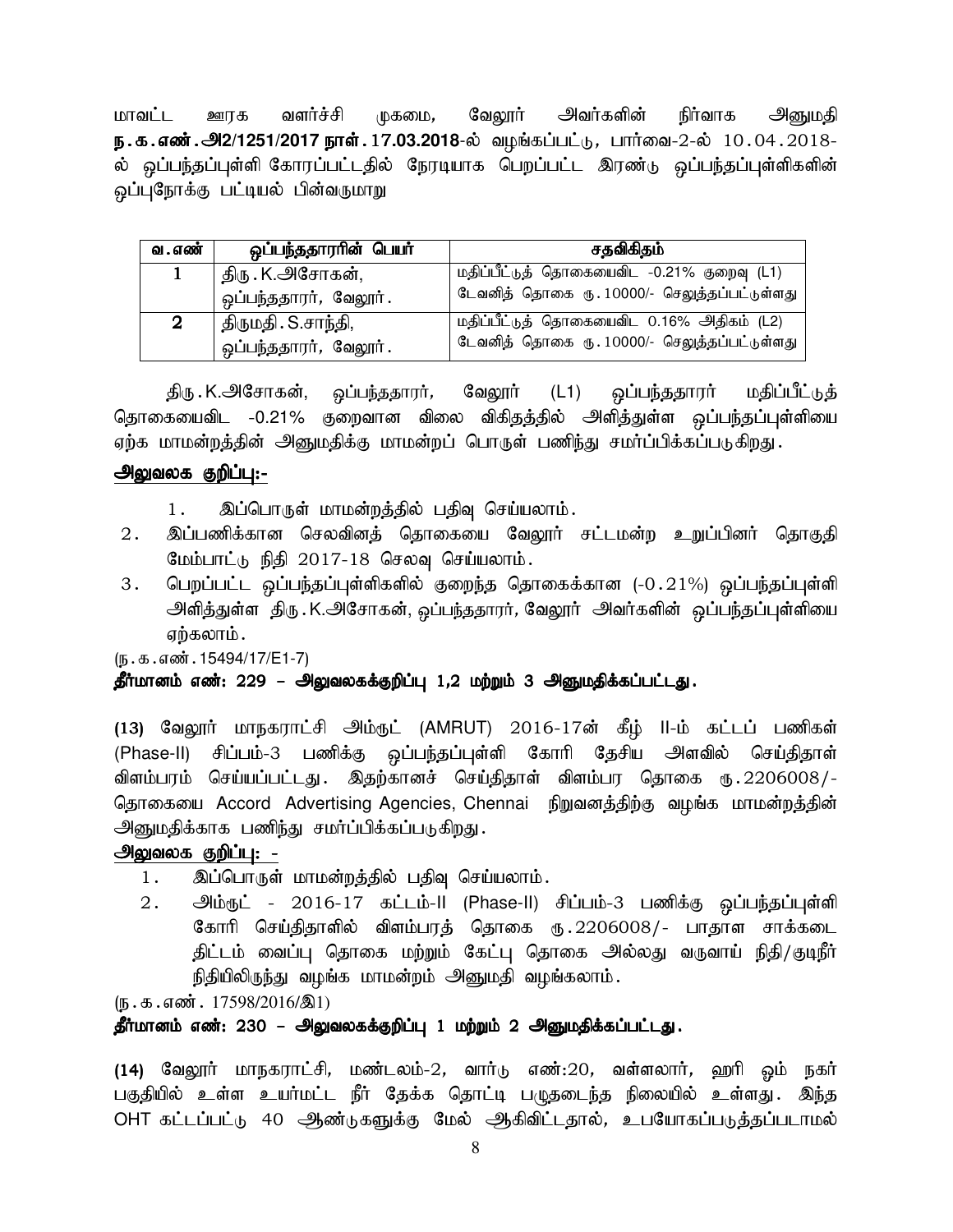உள்ளது . அதற்கு பதிலாக புதிய OHT கட்டப்பட்டு, பயன்பாட்டில் உள்ளது . மேலும் மேற்கண்ட OHT பெங்களூர் - சென்னை நெடுஞ்சாலையின் அருகில் அமைந்துள்ளது. அருகில் குடியிருப்புகள் உள்ளது. இடிந்து விழும் அபாயமாக உள்ளது என உடகங்களில் செய்தி வெளிவந்துள்ளது .எனவே மேற்கண்ட OHT இடிந்து விழந்து உயிர் சேதம், பொருட் சேதம் ஏதும் ஏற்படாமல் தடுக்க இதனை இடித்து அப்புறப்படுத்தவும், அதன் கீழ் உள்ள தடைமட்ட நீர்தேக்க தொட்டியும், சேர்த்து மேற்கண்ட உயர்மட்ட நீர் தேக்க தொட்டியினை இ<u>டித்து</u> அப்புறப்படுத்த தயார் செய்யப்பட்ட மதிப்பீடு ரூ.13.60 இலட்சம். எனவே மேற்கண்ட உயர்மட்ட நீர் தேக்க தொட்டி இடித்து அகற்ற நிர்வாக அனுமதி வேண்டி ஆணையர் மற்றும் தனிஅலுவலர் ஒப்புதல் பெற்று மாமன்றத்தில் பொருள் வைக்கப்படுகிறது .

அலுவலக குறிப்பு:-

- 1. மாமன்றம் அனுமதி வழங்கலாம்.
- 2. இச்செலவு 2018-19 பொது நிதி மற்றும் குடிநீர் நிதி 2018-19 வரவு செலவு திட்டத்தின் கீழ் வழங்க மாமன்றம் அனுமதி வழங்கலாம்.

(ந.க.எண்:  $1201/2018/\text{\AA}1-1$ )

## தீர்மானம் எண்: 231 – அலுவலகக்குறிப்பு 1 மற்றும் 2 அனுமதிக்கப்பட்டது.

(15) வேலூர் மாநகராட்சி, மண்டலம் - 2-க்குட்பட்ட வார்டு எண்:29ல் துக்காராம் பஜனை கோயில் தெருவில் உள்ள சார்பனமேட்டிலிருந்து பலராமன் பால் பண்ணை வழி தெற்கு காவல்நிலையம் வரை மழைநீர் வடிகால் மிகவும் பழுதடைந்த நிலையில் உள்ளதால் வடிகாலி வரும் கழிவுநீர் சாலையில் தேங்கும் வண்ணம் உள்ளது. இதனால் பொதுமக்களின் போக்குவரத்திற்கு இடையூறாகவும் சுகாதார கேடு ஏற்படும் வீதமாக உள்ளது. பொதுமக்கள் நலன் கருதி புதியதாக மழைநீர் வடிகால் அமைக்க தயார் செய்யப்பட்ட மதிப்பீ<sub>டு (ந.</sub> 14 .00 இலட்சமாகும். எனவே மேற்கண்ட பணி செய்ய நிர்வாக அனுமதி வேண்டி ஆணையர் மற்றும் தனி அலுவலர் அவர்களின் <u>ஒ</u>ப்புதலைப் பெற்று மாமன்றத்தில் பொருள் வைக்கப்படுகிறது.

## அ.<u>கு .</u>

- 1. மாமன்றம் அனுமதி வழங்கலாம்.
- $2.\overline{\mathcal{B}}$ ச்செலவினை பொது நிதி  $2017-18$  லிருந்து மேற்கொள்ளவும்
	- மாமன்றம் அனுமதி வழங்கலாம்.

 $(\mathfrak{g.}\mathfrak{g.}\mathfrak{g.}\mathfrak{g.}\mathfrak{g.}\mathfrak{g.}1/\mathfrak{g.}\mathfrak{g.}1/\mathfrak{g.}2)$ 

## தீர்மானம் எண்: 232 – அலுவலகக்குறிப்பு 1 மற்றும் 2 அனுமதிக்கப்பட்டது.

(16) கேலூர் மாநகராட்சி கல்விநிதி 2017-18ன் கீழ் மண்டலம்-2 மற்றும் 4-க்குட்பட்ட மாநகராட்சி பள்ளிகள் மற்றும் அரசு பள்ளி கழிப்பிடங்களில் சுகாதார பணி மேற்கொள்ளுதல் பணிக்கு மறுஒப்பந்தப்புள்ளி கோரி 17.04.2018 அன்று மாநில அளவில் செய்திதாள் விளம்பரம் செய்யப்பட்டது . இதற்கானச் செய்திதாள் விளம்பர கட்டணம் ரு .72,188/-தொகையை Accord Advertising Agencies, Chennai நிறுவனத்திற்கு வழங்க மாமன்றத்தின் அனுமதிக்கு பணிந்து சமர்ப்பிக்கப்படுகிறது.

## அலுவலக குறிப்பு: -

- 1. இப்பொருள் மாமன்றத்தில் பதிவு செய்யலாம்.
- $2.$  விளம்பரத் செலவினத் தொகை ரு.72,188/- கல்விநிதி 2018-19ல் வழங்க மாமன்றம் அனுமதி வழங்கலாம்.

 $(\mathbf{5} \cdot \mathbf{5} \cdot \mathbf{s} \cdot \mathbf{6} \cdot \mathbf{6} \cdot \mathbf{7})$ . 14825/2017/ $\mathbf{1})$ 

தீர்மானம் எண்: 233 – அலுவலகக்குறிப்பு 1 மற்றும் 2 அனுமதிக்கப்பட்டது.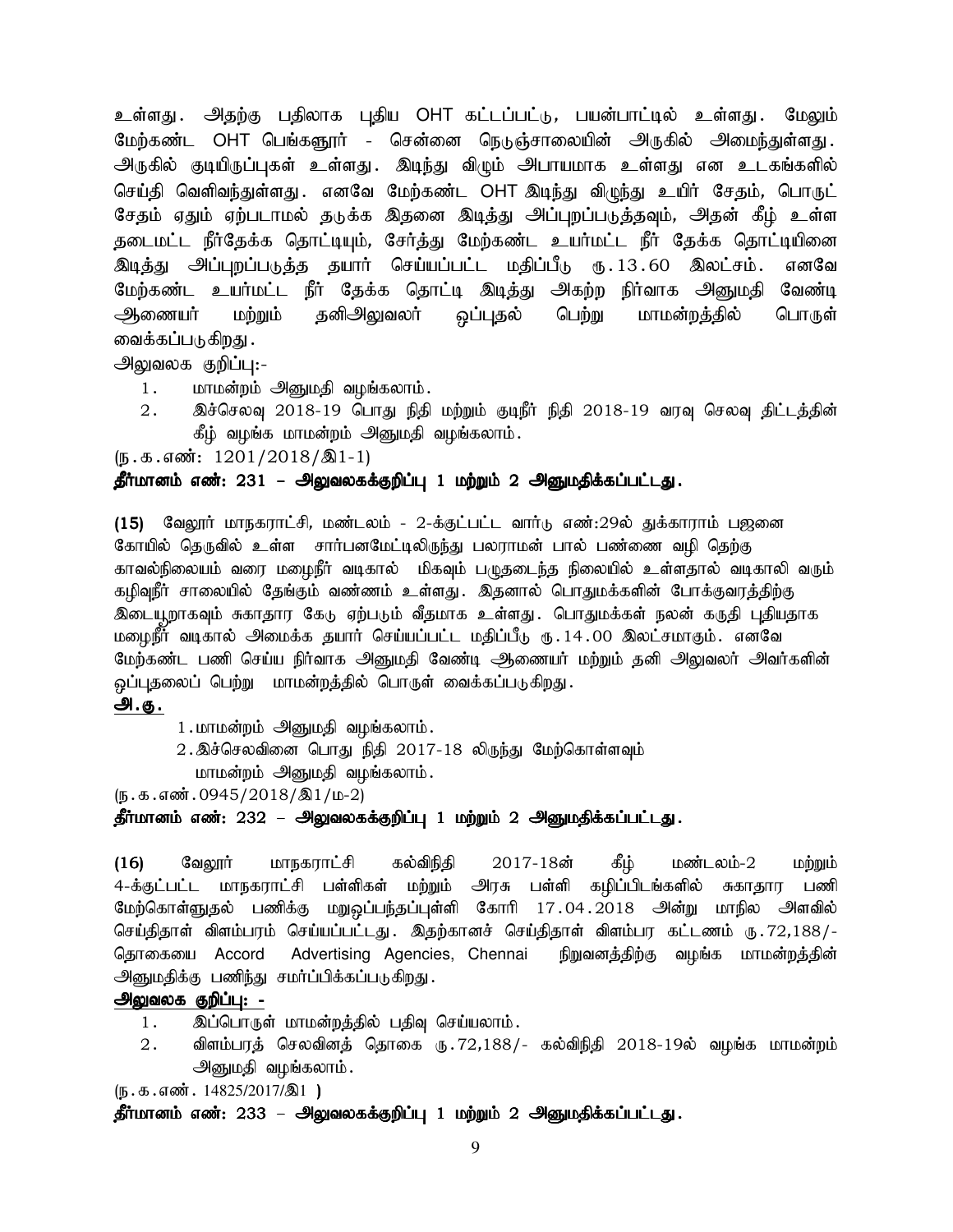(17) வேலூர் மாநகராட்சி பொது நிதி 2017-18ன் கீழ் வேலூர் மாநகராட்சி வாகனங்கள் காப்பீடு செய்து சாலையில் இயக்குவதற்கு பொது நிதியின் கீழ் மேற்கொள்ள தயாரிக்கப்பட்ட மதிப்பீட்டுத் தொகை ரூ. 14,00,000/-க்கு தோராயமாக கணக்கீடு செய்யப்பட்டுள்ளது . இத்தொகையை 2018-19-ம் ஆண்டிற்கும் வரும் காப்பீடுகளுக்கு பயன்படுத்த மாமன்றத்தின் அனுமதிக்கு மாமன்றப் பொருள் பணிந்து சமர்ப்பிக்கப்படுகிறது.

## அலுவலக குறிப்பு:-

- 1. இப்பொருள் மாமன்றத்தில் பதிவு செய்யலாம்.
- 2. இப்பணிக்கான செலவினத் தொகையை 2018-19ம் ஆண்டு வரவு செலவு திட்டத்தின் கீழ் செலவு செய்யலாம்.

 $(\mathfrak{h}.\mathfrak{g}.\mathfrak{g}.$  எண். 1573/2017/ $\mathfrak{A}1$ 

தீர்மானம் எண்: 234 – அலுவலகக்குறிப்பு 1 மற்றும் 2 அனுமதிக்கப்பட்டது.

(18) மேலூர் மாநகராட்சி 2016-17 ஆண்டிற்கான உட்பட்டமைப்பு இடைநிரப்பு நிதி மற்றும் இயக்குதல் மற்றும் பராமரித்தல் இடைநிரப்பு நிதி பொதுக்குழு கூட்ட நடவடிக்கைகள் நாள். 17 . 08 . 2016 பொதுக்குழு கூட்ட தீர்மானத்தில் வேலூர் மாநகராட்சி பழைய பேருந்து நிலையம் பராமரிப்பு நிலையம் ரூ.500.00 இலட்சம் மதிப்பீட்டில் மேற்கொள்ள 2017-18 ஆண்டிற்கான உட்கட்டமைப்பு இடைநிரப்பு நிதி மற்றும் இயக்குதல் மற்றும் பராமரித்தல் .<br>இடைநிரப்பு நிதியிலிருந்து ரு.375.00 இலட்சம் மானியமாக நகராட்சி நிர்வாக <del>அ</del>ணையர், சென்னை அவர்களின் கடித.ந.க.எண்.15040/2017/இ1 நாள்.26.09.2017 செயல்முறை ஆணையில் நிர்வாக அனுமதி வழங்கப்பட்டது. வேலூர் மாநகராட்சி ஆணையரின் கடிதத்தில் தற்போது சீர்மிகு நகரம் (Smart City) திட்டத்தின் கீழ் வேலூர் மாநகராட்சியில் புதிய பேருந்து நிலையம் கட்ட உத்தேசிக்கப்பட்டுள்ளது எனவும் வேலூர் மாநகராட்சியால் தமிழ்நாடு மின்உற்பத்தி<br>மற்றும் பகிர்மான கமகக்கிற்கு ரூ. 500 . 00 இலட்சம் மின்கட்டணம் நிலுவைக் கொகை மற்றும் பகிர்மான கழகத்திற்கு ரு.500.00 இலட்சம் மின்கட்டணம் நிலுவைத் தொகை செலுத்தவேண்டியுள்ளதால் அத்தொகையினை நிதி மாறுதல் செய்து பயன்படுத்திகொள்ள அ<u>னு</u>மதி கோரப்பட்ட தொகைக்கு இயக்குதல் மற்றும் பராமரித்தல் இடைநிரப்பு நிதியின் கீழ் ஒதுக்கீடு செய்யப்பட்ட தொகையை மின்கட்டணம் நிலுவைத் தொகையை செ<u>லுத்</u>த அனுமதிகோரியதற்கிணங்க மேற்படி தொகையினை மின்வாரியத்திற்கு செலுத்த நகராட்சி நிர்வாக அணையர், சென்னை அவர்களின் கடிதம் ந.க.எண்.15040/2017/இ1 நாள்.14.03.2018 அனுமதி வழங்கப்பட்ட கடிதத்தை மாமன்றத்தின் பார்வைக்கும் பதிவிற்கும் சமர்ப்பிக்கப்படுகிறது

#### அலுவலக குறிப்பு:-

- 1. நகராட்சி நிர்வாக ஆணையர், சென்னை அவர்களின் கடிதம்.ந.க.எண்:15040/2017/இ1 நாள்:14.03.2018 நகலை மாமன்றத்தில் பதிவு செய்யலாம் $\,$ .
- 2. தமிழ்நாடு மின்உற்பத்தி மற்றும் பகிர்மான கழகத்திறகு ரு.500.00இலட்சம் மின்கட்டணத் தொகையாக செலுத்தலாம். இதில் இயக்குதல் தமற்றும் பராமரிப்பு மற்றம் <mark>இடைநிரப்பு நிதியிலிருந்து ரு375.00 இலட்சம் வழங்கவும் மீதி தொகை</mark> ரு.125.00லட்சம் 06.03.2018 அின்ற வழங்கப்பட்ட தொகை ரு.115.00லட்சம் போக ரு.10.00லட்சம் மாநகராட்சி வருவாய் நிதி 2017-18-லிருந்து வழங்கவும் மாமன்றம் அனுமதி வழங்காலம்.

 $(\mathfrak{g}.\mathfrak{g}.\mathfrak{g}.$ எண். 20305/2016/ $\mathfrak{A}1$ 

#### தீர்மானம் எண்: 235 – அலுவலகக்குறிப்பு 1 மற்றும் 2 அனுமதிக்கப்பட்டது.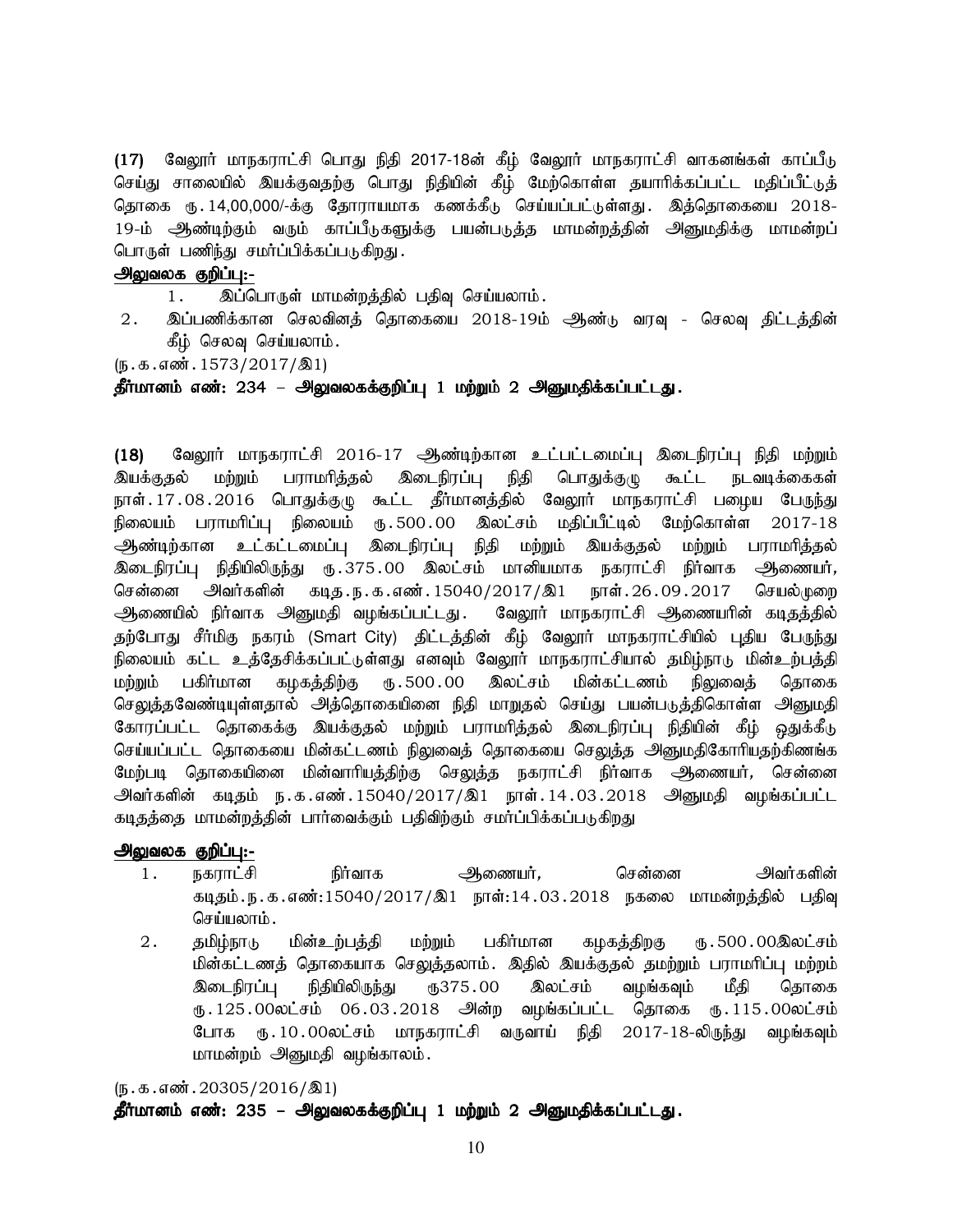(19) வேலூர் மாநகராட்சி பொது நிதி 2018-19ன் கீழ் வேலூர் மாநகராட்சி வாகனம் TN 23 AB 0794 க்கு தகுதி சான்று பெற FC பணி பொது நிதியின் கீழ் மேற்கொள்ள தயாரிக்கப்பட்ட மதிப்பீட்டுத் தொகை ரு.44900/-க்கு ஆணையர் அவர்கள் நாள்.14.03.2018-ல் நிர்வாக அனுமதி வழங்கப்பட்டு, 12.04.2018 அன்று ஒப்பந்தப்புள்ளி கோரப்பட்டதில் நேரடியாக பெறப்பட்ட இரண்டு ஒப்பந்தப்புள்ளிகளின் ஒப்புநோக்கு பட்டியல் பின்வருமாறு

| வ.<br>எண்      | ஒப்பந்ததாரரின் பெயர்                             | சதவிகிதம்                                                                               |
|----------------|--------------------------------------------------|-----------------------------------------------------------------------------------------|
|                | M/s Ravi Metal Works,<br>நிறுவனம், வேலூர்        | மதிப்பீட்டுத் தொகை விகிதம் (0.00) (L1)<br>டேவனித் தொகை ரு. 450/- செலுத்தப்பட்டுள்ளது    |
| $\overline{2}$ | M/s Murugammal Auto Carriage<br>நிறுவனம், வேலூர் | மதிப்பீட்டுத் தொகையைவிட 1.38% அதிகம் (L2)<br>டேவனித் தொகை ரு. 450/- செலுத்தப்பட்டுள்ளது |

M/s Ravi Metal Works, நிறுவனம், வேலூர் (L1) ஒப்பந்ததாரர் மதிப்பீட்டு தொகை விகிதத்தில் அளித்துள்ள ஒப்பந்தப்புள்ளியை ஏற்க மாமன்றத்தின் அனுமதிக்கு மாமன்றப் பொருள் பணிந்து சமர்ப்பிக்கப்படுகிறது.

## அலுவலக குறிப்பு:-

- 1. இப்பொருள் மாமன்றத்தில் பதிவு செய்யலாம்.
- 2. இப்பணிக்கான செலவினத் தொகையை பொது நிதி 2018-19ல் செலவு செய்யலாம்.
- 3. பெறப்பட்ட ஒப்பந்தப்புள்ளிகளில் குறைந்த தொகைக்கான ஒப்பந்தப்புள்ளி அளித்துள்ள M/s.Ravi Metal Works, வேலூர் நிறுவனத்தின் ஒப்பந்தப்புள்ளியை ஏற்கலாம்.

 $(\mathbf{b}.\mathbf{A}.\mathbf{a} \cdot \mathbf{w}$  . 3304/2017/ $\mathbf{A}$ 1)

## தீர்மானம் எண்: 236 – அலுவலகக்குறிப்பு 1 மற்றும் 2 அனுமதிக்கப்பட்டது.

(20) வேலூர் மாநகராட்சி மண்டலம்-II தோட்டபாளையம், புதுகுடியான் சத்திரம் தெருவில், வேலூர் மாநகராட்சி பள்ளி, இயங்கி வருகிறது. இந்த இடம் அருள்மிக தாரகேஸ்வரர் சுவாமி திருக்கோயிலுக்கு சொந்தமான இடம் ஆகும். கோயில் செயல் அலுவலர் தன்னுடைய 30-03-2018-ன் தேசிய கடிதத்தில் 01-06-2016 முதல் 31-03-2018 வரை வாடகை செலுத்தப்படாமல் உள்ளது என்றும் உபயோகிப்பு மற்றும் பயன்பாட்டு கட்டணமாக ரு.5,57,942/- மாநகராட்சி செலுத்த வேண்டும் என கடிதம் அனுப்பியுள்ளனர். மேற்கண்ட வாடகை தொகையை செயல் அலுவலர், அருள்மிகு தாரகேஸ்வரர் சுவாமி திருக்கோயிலுக்கு செலுத்த மாமன்றத்தின் ஒப்புதலுக்கு வைக்கப்படுகிறது . செயல் அலுவலர் அவர்களின் 30-03-2018-ம் தேதிய கடிதம் மாமன்றத்தின் பார்வைக்கும் பதிவுக்கும் வைக்கப்படுகிறது.

# அலுவலக குறிப்பு :-

1. செயல் அலுவலர் அருள்மிகு தாரகேஸ்வரத் சுவாமி திருக்கோயிலுக்கு சொந்தமான இடத்தில் வரும் புதுக்குடியான சத்திரம் மாநகராட்சி பள்ளிக்கு செலுத்த வேண்டிய வாடகை பாக்கியமான தொகை ரூ. 5,57,942/- செலுத்த மாமன்றம் அனுமதிக்கலாம்.

 $(\mathbf{b}.\mathbf{a}.\mathbf{a} \cdot \mathbf{w}$ : 1575/18/அ1)

தீர்மானம் எண்: 237 – அலுவலகக்குறிப்பு அனுமதிக்கப்பட்டது.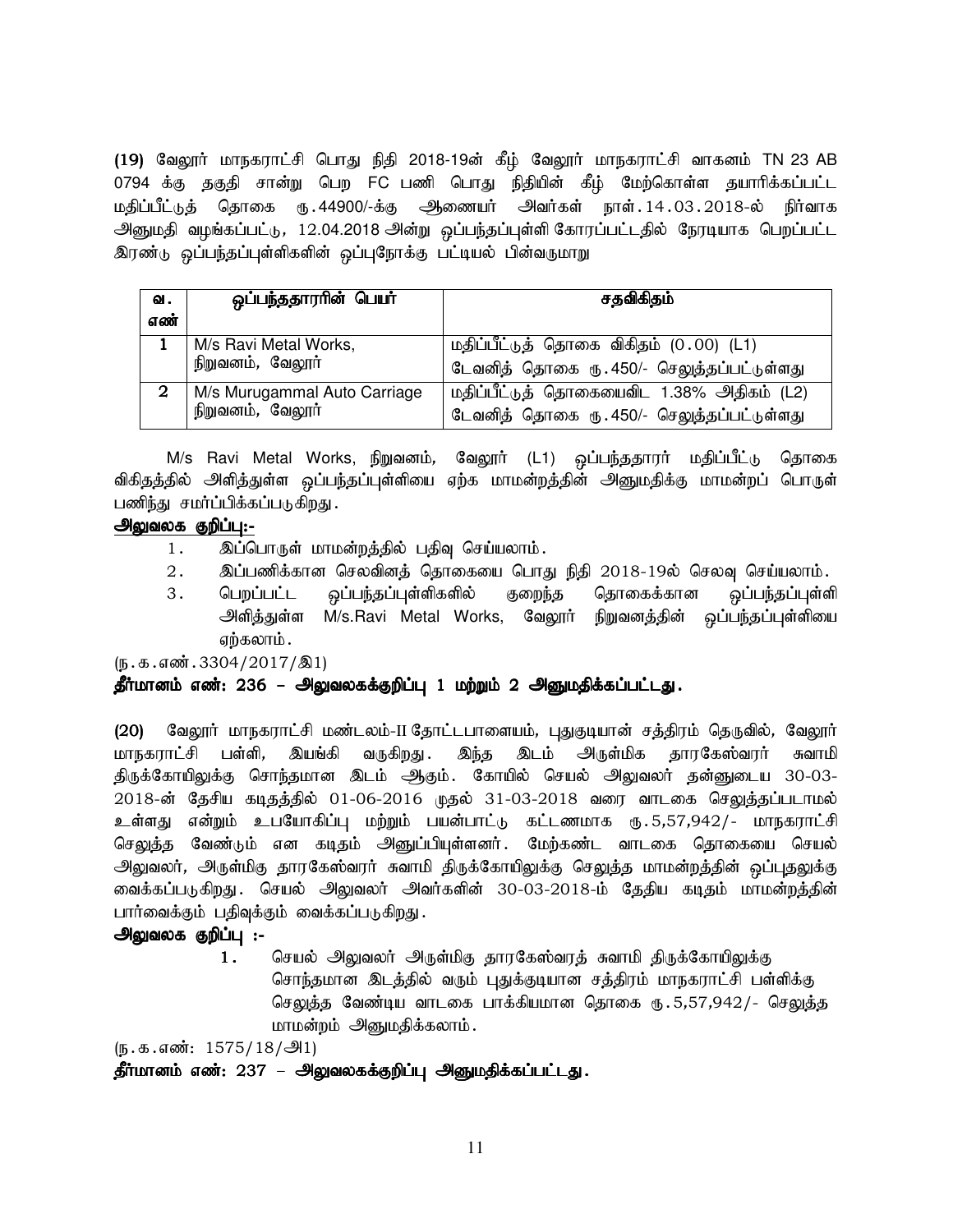(21) மேலூர் மாநகராட்சி எல்லைக்குட்பட்ட விருபாட்சிபுரம் கிராமம் சர்வே எண்: 238/1எ, அரசு புறம்போக்கு தோப்பு வகைப்பாட்டில் மொத்தம் 270.50 ஹெக்டேர் நிலம் உள்ளது. தமிழ்நாடு மின் உற்பத்தி மற்றும் பகிர்மான கழகத்தின் மூலம் 33/11 இக.வி.துணை மின்நிலையம் அமைக்க 0.21.40 ஹெக்டர் நிலமும், தமிம்நாடு குடிசை மாற்றும் வாரியத்தின் மூலம் அடுக்கு மாடி குடியிருப்பு கட்ட 0.810 ஹெக்டர் நிலமும் நில உரிமை மாற்றம் செய்ய, தீர்மானம் நிறைவேற்றிட மாவட்ட ஆட்சியர் அவர்களிடமிருந்து 02.04.2018ல் கடிதம் வரப்பெற்றுள்ளது. மேற்படி காலியாக உள்ள இடத்தில் இரண்டு துறைகளுக்கும் நில உரிமம் மாற்றம் செய்வது குறித்து இசைவு வழங்குவதற்க்கு மாமன்றத்தின் பார்வைக்கும் முடிவுக்கும் வைக்கப்படுகிறது.

## அலுவலக குறிப்பு :-

- 1. தமிழ்நாடு குடிசை மாற்று வாரியத்திற்கு 0.81.0 ஹெக்டேர் நிலத்தை நில மாற்றும் செய்யவும்.
- 2. தமிழ்நாடு மின் உற்பத்தி மற்றும் பகிர்மான கடிதத்திற்கு 0.21.40 ஹெக்டேர் நிலத்தை நில மாற்றம் செய்யவும் ஆட்சேபனை இல்லை என மாவட்ட ஆட்சியர் அவர்களுக்கு தெரிவிக்கலாம்

(ந.க.எண்: 2160/18/எப்1)

## தீர்மானம் எண்: 238 – அலுவலகக்குறிப்பு 1 மற்றும் 2 அனுமதிக்கப்பட்டது.

(22) நகராட்சி நிர்வாக அிணையர் சென்னை-5 அவர்களின் கடிதம் ந.க.எண்.7234/14/ஆர்-1, நாள்:28 . 03 . 2018ல் தெரிவித்துள்ளவாறு தமிழ்நாடு அரசிதழ் எண்.3, நாள்:25.01.2018 தமிழ்நாடு நகராட்சிகள் சட்டம் (இரண்டாம் திருத்தம்) சட்டம் 2018-ன்படி வேலூர் மாநகராட்சி பகுதிகளில் உள்ள தனியார் கல்வி நிறுவன கட்டிடங்கள் மற்றும் அரசு உதவி பெற்று சுய நிதி படிப்புக்களை நடத்தி வரும் கல்வி நிறுவனக் கட்டிடங்கள் மீது சொத்துவரி விதிக்க சட்டத்திருத்தம் செய்யப்பட்டுள்ளது பற்றிய அறிவிக்கையினை செய்தித்தாளில் விளம்பரம் செய்தல் மற்றும் வேலூர் மாவட்ட அரசிதழில் அறிவிப்பு செய்யவும் தெரிவிக்கப்பட்டுள்ளது .

எனவே இது தொடர்பாக மேற்கொள்ளப்படும் செலவினங்களுக்கு தொகை வழங்க மாமன்றத்தின் பார்வைக்கும் அனுமதிக்கும் வைக்கப்படுகிறது.

(அ.கு)

- 1) மாமன்றம் அனுமதிக்காலம்.
- 2) இது தொடர்பாக செய்திதாள்களில் விளம்பரம் செய்தல் மாவட்ட அரசிதழில் அறிவிக்கை வெளியிடுதல் மற்றும் இது குறித்து வழக்கு வருமாயின் வழக்கு செலவுகள் மேற்கொள்ளுதல் ஏதேனும் போன்றவைகளுக்கு தொகை வழங்க மாமன்றம் அனுமதிக்கலாம்.

(ந. க. எண்் / 6872 / 17 / A1)

#### தீர்மானம் எண்: 239 – அலுவலகக்குறிப்பு 1 மற்றும் 2 அனுமதிக்கப்பட்டது.

(23) வேலூர் மாநகராட்சி 14வது நிதிக்குழு 2017-18ன் திட்டத்தின் கீழ் நகராட்சி நிர்வாக அவர்களின் செயல்முறைகள் ந.க.எண்:14989/P1/2016-1, நாள்:06.02.2017ல் ஆணையர் வழங்கப்பட்டு வேலூர் மாநகராட்சி *-*ஆணையாளர் அவர்களின் அனுமதி முன்அனுமதி நாள்:27.11.17ல் வழங்கப்பட்டு, மாமன்ற தீர்மானம் எண்:497, நாள்:29.12.2017-ல் நிர்வாக அனுமதி வழங்கப்பட்டு ஒப்பந்தப்புள்ளியாக e-tender மூலம் 28.12.2017-ல் ஒப்பந்தப்புள்ளி கோரப்பட்டது .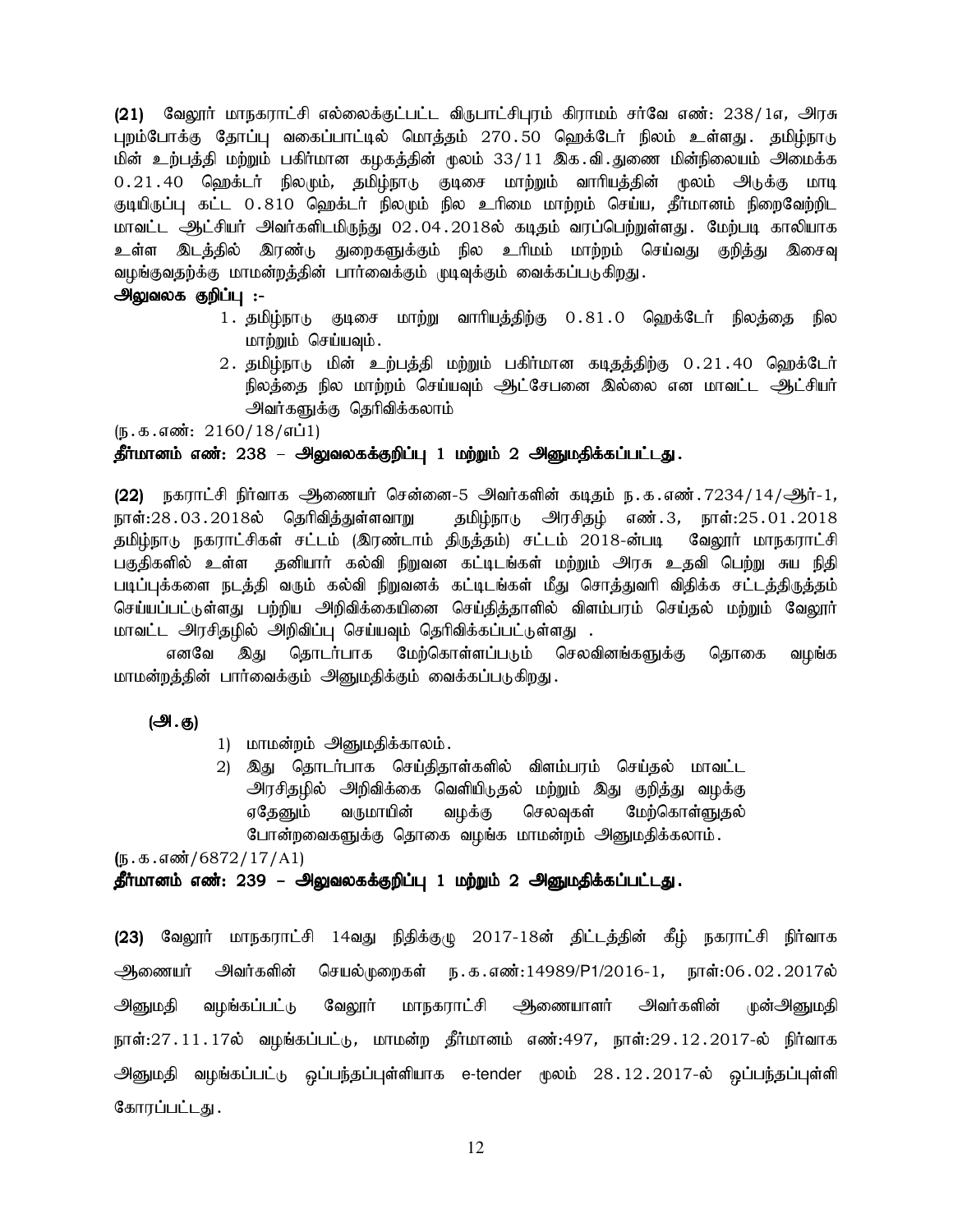14வது நிதிக்குழு 2017-18ன் கீழ் பெறப்பட்ட 42 பணிகளுக்கு அளிக்கப்பட்டுள்ள ஒப்பந்தப்புள்ளி விலைவிகிதம் மதிப்பீட்டைவிட கூடுதலாக இருந்ததால் இந்த 42 பணிகளுக்கும் ஒப்பந்தப்புள்ளிகள் சமா்ப்பித்த (L1) ஒப்பந்ததார்களிடம் விலைகுறைப்பு செய்ய கேட்டுக்கொள்ளப்பட்டதில் கீழ்கண்டவாறு ஒப்பந்தப்புள்ளி விலைகுறைப்பு செய்து 18.05.2018 அன்று கடிதம் அளித்துள்ளதன்படி குறைந்த தொகைக்கான(L1) ஒப்பந்தப்புள்ளிகளை முடிவு செய்ய ஒப்புநோக்குப்பட்டியல் மாமன்றத்திற்கு சமா்ப்பிக்கப்படுகிறது.

| ഖ.<br>எண்    | பணியின் பெயர்                                                                                                 | மதிப்பீடு | ஒப்பந்ததாரர்<br>திருவாளர்கள்   | ஒப்பந்தப்புள்ளி<br>மதிப்பிட்டு<br>தொகையைவிட<br>கூடுதல்<br>விலைவிகிதம் | விலை<br>குறைப்பிற்<br>கு பின்<br>விலை<br>விகிதம் | குறிப்பு                                                                     |
|--------------|---------------------------------------------------------------------------------------------------------------|-----------|--------------------------------|-----------------------------------------------------------------------|--------------------------------------------------|------------------------------------------------------------------------------|
| $\mathbf{1}$ | 2                                                                                                             | 3         | $\overline{4}$                 | 5                                                                     | 6                                                | $\overline{7}$                                                               |
| 1.           | எண். 53<br>கஸ்பா<br>வார்டு<br>ராமநாயகன்பாளையம்<br>பகுதியில்<br>தார்<br>சாலை<br>அமைத்தல்                       | 25.00     | R.S.பிரபாகரன்<br>S.அமரேந்திரன் | $+ 4.85\%$ (L1)<br>$+ 6.42\%$ (L2)                                    | $-0.02%$                                         | $L1)$ ல் $-0.02\%$<br>ம. தொ.விட<br>குறைவாக வழங்கப்<br>பட்டுள்ளதை<br>ஏற்கலாம் |
| 2.           | வார்டு<br>எண். 58<br>வசந்தபுரம்<br>இரயில்வே<br>இந்திரா<br>நகர்<br>கேட் பகுதியில்<br>தார் சாலை<br>அமைத்தல்     | 20.00     | A.உமாசந்திரன்<br>K.தேவேந்திரன் | $+ 5.01\%$ (L1)<br>$+ 7.17%$ (L2)                                     | $-0.02%$                                         | (L1) ல் $-0.02\%$<br>ம. தொ.விட<br>குறைவாக வழங்கப்<br>பட்டுள்ளதை<br>ஏற்கலாம்  |
| 3.           | வார்டு<br>எண். 29<br>சாரதி<br>மாளிகை<br>பின்பகுதி<br>நேதாஜி<br>மார்கெட்<br>பகுதியில்<br>தார்<br>சாலை அமைத்தல் | 25.00     | S.சுரேஷ்குமார்<br>P.தமோதரன்    | $+ 5.74\%$ (L1)<br>$+ 7.78\%$ (L2)                                    | $-0.02%$                                         | (L1) ல் $-0.02\%$<br>ம. தொ.விட<br>குறைவாக வழங்கப்<br>பட்டுள்ளதை<br>ஏற்கலாம்  |

| 4. | வார்டு<br>எண். 29<br>காகிதப்பட்டரை<br>சுடுகாடு<br>சாலை மற்றும் தென்றல் நகர்<br>விரிவு திடக்கழிவு மையத்திற்கு<br>சாலையில்<br>செல்லும்<br>தார்<br>சாலை அமைத்தல்              | 25.00 | K.சுரேஷ்<br>N.ரமேஷ்                 | $+ 4.94\%$ (L1)<br>$+ 6.00\%$ (L2) | $-0.02%$ | (L1) ல் $-0.02%$<br>ம. தொ.விட<br>குறைவாக வழங்கப்<br>பட்டுள்ளதை<br>ஏற்கலாம்  |
|----|----------------------------------------------------------------------------------------------------------------------------------------------------------------------------|-------|-------------------------------------|------------------------------------|----------|-----------------------------------------------------------------------------|
| 5. | பாரதியார்<br>வார்டு<br>எண். $60$<br>கழனிகாட்டு<br>தெரு,<br>தெரு,<br>மீனம்மாள்<br>வடக்கு<br>தெரு,<br>மாதா கோவில் தெரு<br>ஆகிய<br>பகுதிகளில்<br>தார்<br>சாலை<br>அமைத்தல்     | 25.00 | D.எழில்குமார்<br>R.வெங்கடேசன்       | $+ 5.00\%$ (L1)<br>$+22.12\%$ (L2) | $-0.02%$ | (L1) ல் $-0.02\%$<br>ம. தொ.விட<br>குறைவாக வழங்கப்<br>பட்டுள்ளதை<br>ஏற்கலாம் |
| 6. | எண். 55<br>கஸ்பா<br>வார்டு<br>கோவில்<br>பிள்ளையார்<br>தெரு,<br>மாசிலாமணி<br>பள்ளி<br>முதல்<br>வசந்தபுரம்<br>வரை<br>சாலை<br>இடைப்பட்ட<br>பகுதியில்<br>தார்<br>சாலை அமைத்தல் | 25.00 | S.அ <sub>ருணகி</sub> ரி<br>D.வசந்தி | $+ 4.98\%$ (L1)<br>$+9.96\%$ (L2)  | $-0.02%$ | (L1) ல் $-0.02%$<br>ம. தொ.விட<br>குறைவாக வழங்கப்<br>பட்டுள்ளதை<br>ஏற்கலாம்  |
| 7. | எண். 32<br>வேலப்பாடி<br>வார்டு<br>கழனிகாடு<br>தெரு<br>முதல்<br>குளத்தம்மன்<br>ஆணை                                                                                          | 25.00 | N.சீனிவாசன்                         | $+ 4.62\%$ (L1)                    | $-0.02%$ | (L1) ல் $-0.02\%$<br>ம. தொ.விட<br>குறைவாக வழங்கப்                           |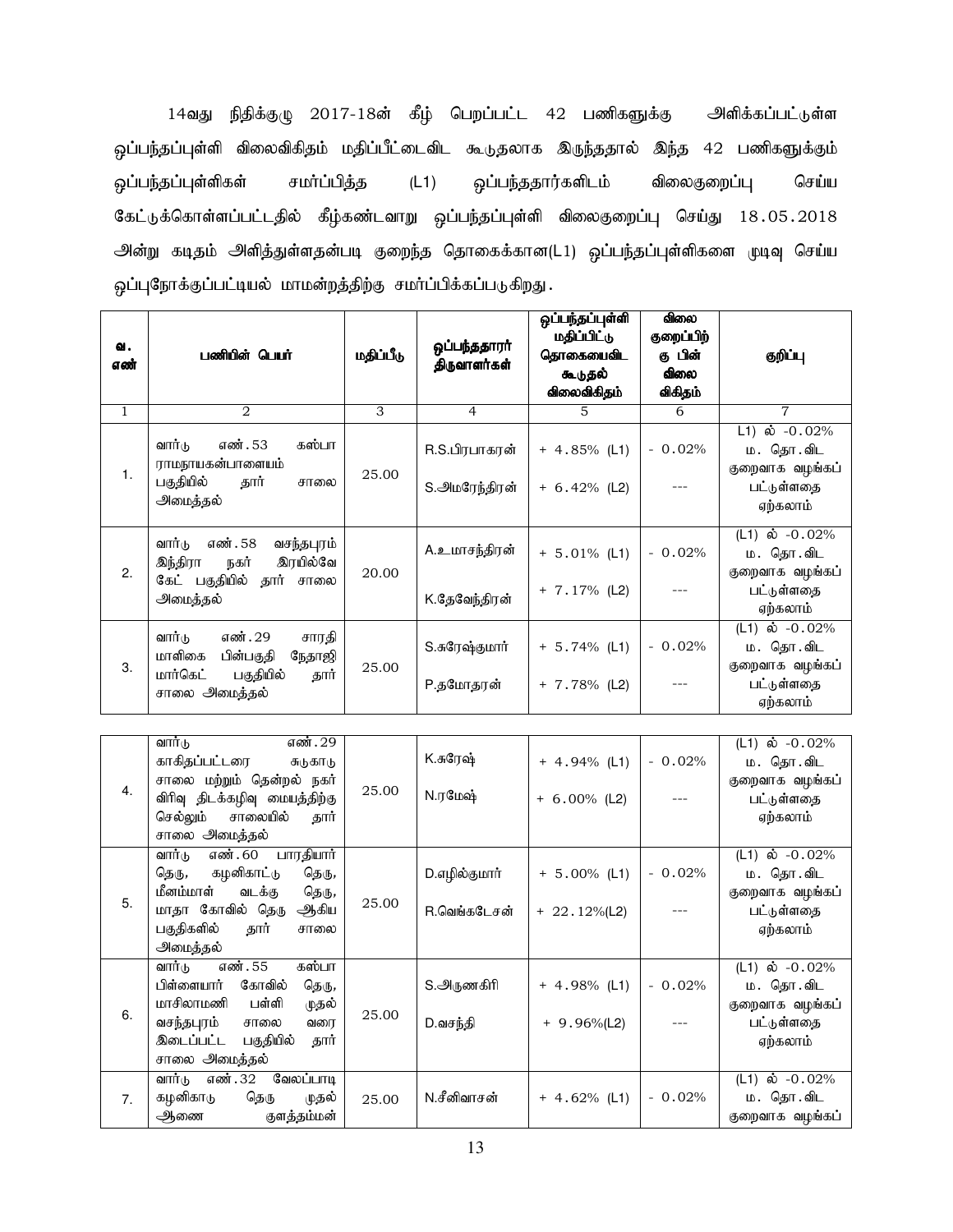|     | கோவில்<br>வரை<br>தார்<br>சாலை   |       | M.சரவணன்        | $+ 7.22\%$ (L2) | $---$    | பட்டுள்ளதை          |
|-----|---------------------------------|-------|-----------------|-----------------|----------|---------------------|
|     | அமைத்தல்                        |       |                 |                 |          | ஏற்கலாம்            |
|     | வார்டு எண். 56 கொணவட்டம்        |       |                 |                 |          | $(L1)$ ல் $-0.02\%$ |
|     | அம்பேத்கர்<br>சிலை<br>முதல்     |       | S.சீனிவாசன்     | $+3.29\%$ (L1)  | $-0.02%$ | ம. தொ.விட           |
| 8.  | கோவில்<br>பிள்ளையார்<br>தெரு    | 25.00 |                 |                 |          | குறைவாக வழங்கப்     |
|     | தார்<br>சாலை<br>வரை             |       | K.சுரேஷ்        | $+ 6.95\%$ (L2) |          | பட்டுள்ளதை          |
|     | அமைத்தல்                        |       |                 |                 |          | ஏற்கலாம்            |
|     | எண். 54<br>ரயில்வே<br>வார்டு    |       |                 |                 |          | $(L1)$ ல் $-0.02\%$ |
|     | சின்ன<br>காலனி<br>பின்புறம்     |       | $D.$ $LITL$     | $+ 5.43%$ (L1)  | $-0.02%$ | ம. தொ.விட           |
| 9.  | லைன் தெருவில் தார் சாலை         | 22.00 |                 |                 |          | குறைவாக வழங்கப்     |
|     | அமைத்தல்                        |       |                 |                 |          | பட்டுள்ளதை          |
|     |                                 |       |                 |                 |          | ஏற்கலாம்            |
|     |                                 |       |                 |                 |          | $(L1)$ ல் $-0.02\%$ |
|     | எண். 49<br>வார்ம<br>கணபகி       |       | D.சுரேந்திரபாபு | $+ 4.87\%$ (L1) | $-0.02%$ | ம. தொ.விட           |
| 10. | நகர், ஜேஜே நகர் பகுதியில்       | 25.00 |                 |                 |          | குறைவாக வழங்கப்     |
|     | தார் சாலை அமைத்தல்              |       | T.சரவணன்        | $+12.59\%$ (L2) |          | பட்டுள்ளதை          |
|     |                                 |       |                 |                 |          | ஏற்கலாம்            |
|     |                                 |       |                 |                 |          | $(L1)$ ல் $-0.02\%$ |
|     | வார்டு<br>எண். 50<br>ராம்சேட்   |       | R.அருள்         | $+ 4.99%$ (L1)  | $-0.02%$ | ம. தொ.விட           |
| 11. | நகர் பகுதியில் தார் சாலை        | 25.00 |                 |                 |          | குறைவாக வழங்கப்     |
|     | அமைத்தல்                        |       | A.V.விநாயகமூர்  | $+ 5.30\%$ (L2) |          | பட்டுள்ளதை          |
|     |                                 |       | த்தி            |                 |          | ஏற்கலாம்            |
|     | எண். 20<br>புலவர்நகர்<br>வார்டு |       |                 |                 |          | $(L1)$ ல் $-0.02\%$ |
|     | மெயின்<br>ரோடு,<br>ரங்காபுரம்   |       | S.சுரேஷ்குமார்  | $+ 5.76%$ (L1)  | $-0.02%$ | ம. தொ.விட           |
| 12. | மெயின்<br>ரோடு<br>ஆகிய          | 25.00 |                 |                 |          | குறைவாக வழங்கப்     |
|     | பகுதிகளில்<br>தார்<br>சாலை      |       | P.ராதாகிருஷ்ண   | $+12.66%$ (L2)  | ---      | பட்டுள்ளதை          |
|     | அமைத்தல்                        |       | ன்              |                 |          | ஏற்கலாம்            |
|     | வார்டு<br>எண். 21               |       | K.தேவேந்திரன்   |                 |          | $(L1)$ ல் $-0.02\%$ |
|     | அலமேலுமங்காபுரம்<br>அழகிரி      |       |                 | $+ 5.00\%$ (L1) | $-0.02%$ | ம. தொ.விட           |
| 13. | நகர் பகுதியில் தார்<br>சாலை     | 22.00 |                 |                 |          | குறைவாக வழங்கப்     |
|     | அமைத்தல் பணி                    |       | N.ராஜேந்திரன்   | $+ 6.60\%$ (L2) |          | பட்டுள்ளதை          |
|     |                                 |       |                 |                 |          | ஏற்கலாம்            |

| 14. | வார்டு எண். 49 நேதாஜி நகர்<br>விரிவு பகுதியில் தார் சாலை<br>அமைத்தல்      | 25.00 | S.சுரேஷ்குமார்<br>P.ராதாகிருஷ்ணன் | $+ 5.73\%$ (L1)<br>$+11.82%$ (L2) | $-0.02%$ | (L1) ல் $-0.02\%$<br>ம. தொ.விட<br>குறைவாக வழங்கப்<br>பட்டுள்ளதை |
|-----|---------------------------------------------------------------------------|-------|-----------------------------------|-----------------------------------|----------|-----------------------------------------------------------------|
|     |                                                                           |       |                                   |                                   |          | ஏற்கலாம்                                                        |
|     | வார்டு எண்.10 அருக்குமேடு                                                 |       | D.கருணாநிதி                       | $+ 4.94\%$ (L1)                   | $-0.02%$ | (L1) ல் $-0.02\%$<br>ம. தொ.விட                                  |
| 15. | பகுதியில்<br>தார்<br>சாலை<br>அமைத்தல்                                     | 25.00 | A.சக்திவேல்                       | $+ 6.97\%$ (L2)                   |          | குறைவாக வழங்கப்<br>பட்டுள்ளதை<br>ஏற்கலாம்                       |
| 16. | வார்டு எண்.2 ஈசன் ஓடை<br>பகுதியில்<br>காமராஜர் நகர்<br>தார் சாலை அமைத்தல் | 22.00 | M/S.Kay Yes<br>Consn.             | $+ 5.00\%$ (L1)<br>$+ 6.59%$ (L2) | $-0.02%$ | (L1) ல் $-0.02%$<br>ம. தொ.விட<br>குறைவாக வழங்கப்<br>பட்டுள்ளதை  |
|     |                                                                           |       | V.K.மகேஷ்                         |                                   |          | ஏற்கலாம்                                                        |
| 17. | வி. ஜி. ராவ்<br>எண் . 7<br>வார்டு<br>செக்டார்<br>சி<br>மழைநீர்<br>நகர்    | 25.00 | D.எழில்குமார்                     | $+ 4.98\%$ (L1)                   | $-0.02%$ | (L1) ல் $-0.02%$<br>ம. தொ.விட<br>குறைவாக வழங்கப்                |
|     | கால்வாய் மற்றும் தார் சாலை<br>அமைத்தல்                                    |       | R.வெங்கடேசன்                      | $+15.25\%$ (L2)                   |          | பட்டுள்ளதை<br>ஏற்கலாம்                                          |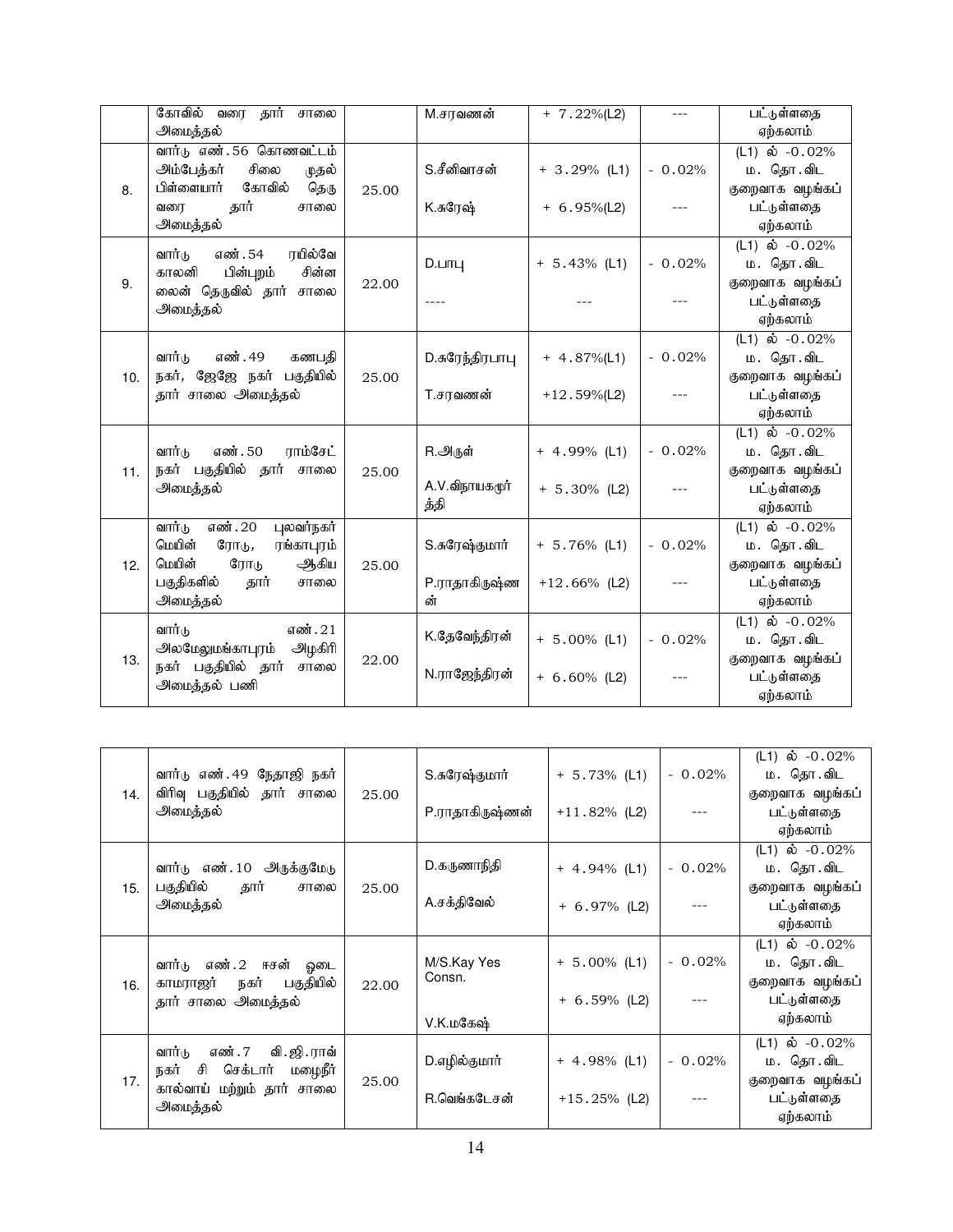| 18. | எண். 1 இராஜலிங்கம்<br>வார்டு<br>விவேகானந்தர்<br>நகர்<br>நகர்<br>பகுதியில்<br>தார்<br>சாலை<br>அமைத்தல்                                | 25.00 | K.குட்டி<br>S.கார்த்திக்               | $+ 5.00\%$ (L1)<br>$+12.57\%$ (L2) | $-0.02%$ | (L1) ல் $-0.02%$<br>ம. தொ.விட<br>குறைவாக வழங்கப்<br>பட்டுள்ளதை<br>ஏற்கலாம்    |
|-----|--------------------------------------------------------------------------------------------------------------------------------------|-------|----------------------------------------|------------------------------------|----------|-------------------------------------------------------------------------------|
| 19. | வார்டு எண்.10 பாரதிதாசன்<br>நகர்,<br>கண்ணதாசன்<br>நகர்<br>பகுதியில்<br>தார்<br>சாலை<br>அமைத்தல்                                      | 25.00 | D.வசந்தி<br>S.அருணகிரி                 | $+ 4.97\%$ (L1)<br>$+9.94\%$ (L2)  | $-0.02%$ | $(L1)$ ல் $-0.02\%$<br>ம. தொ.விட<br>குறைவாக வழங்கப்<br>பட்டுள்ளதை<br>கலாம்    |
| 20. | எண். 1<br>வார்டு<br>செங்குட்டை<br>பி.சி.கே.<br>சுடுகாட்டு சாலை,<br>பேங்க்<br>நகர்,<br>காலனி<br>பகுதியில்<br>தார்<br>சாலை<br>அமைத்தல் | 25.00 | M/s.Aparna<br>Constn.<br>C.பாலாஜி      | $+13.20\%$ (L1)<br>$+23.90\%$ (L2) | $-0.02%$ | $(L1)$ ல் $-0.02\%$<br>ம. தொ.விட<br>குறைவாக வழங்கப்<br>பட்டுள்ளதை<br>ஏற்கலாம் |
| 21. | வாா்ட எண்.11 சா்ஜ்<br>காலனி<br>பகுதியில்<br>தார்<br>சாலை<br>அமைத்தல்                                                                 | 25.00 | A.V.விநாயகமூர்த்தி<br>R.அருள்          | $+ 4.97%$ (L1)<br>$+ 5.84\%$ (L2)  | $-0.02%$ | $(L1)$ ல் $-0.02\%$<br>ம. தொ.விட<br>குறைவாக வழங்கப்<br>பட்டுள்ளதை<br>ஏற்கலாம் |
| 22. | எண். 1<br>அண்ணா<br>வார்ம<br>நகர், பகுதியில்<br>தார் சாலை<br>அமைத்தல்                                                                 | 25.00 | M/s.Aparna<br>Construction<br>C.பாலாஜி | $+ 4.99%$ (L1)<br>$+10.83\%$ (L2)  | $-0.02%$ | $(L1)$ ல் $-0.02\%$<br>ம. தொ.விட<br>குறைவாக வழங்கப்<br>பட்டுள்ளதை<br>ஏற்கலாம் |
| 23. | எண். 3<br>ஆசிரியர்<br>வார்டு<br>காலனி பகுதியில் தார் சாலை<br>அமைத்தல்                                                                | 23.00 | A.V.விநாயகமூர்த்தி<br>R.அருள்          | $+ 4.88\%$ (L1)<br>$+ 6.63%$ (L2)  | $-0.02%$ | $(L1)$ ல் $-0.02\%$<br>ம. தொ.விட<br>குறைவாக வழங்கப்<br>பட்டுள்ளதை<br>ஏற்கலாம் |

| 24. | எண். 7 துரை<br>வார்டு<br>நகர்<br>பகுதியில்<br>தார்<br>சாலை<br>அமைத்தல்                                              | 23.00 | M/S.Kay Yes<br>Consn.<br>V.K.மகேஷ் | $+ 5.00\%$ (L1)<br>$+ 6.68\%$ (L2) | $-0.02%$ | (L1) ல் -0.02%<br>ம. தொ.விட<br>குறைவாக வழங்கப்<br>பட்டுள்ளதை<br>ஏற்கலாம்    |
|-----|---------------------------------------------------------------------------------------------------------------------|-------|------------------------------------|------------------------------------|----------|-----------------------------------------------------------------------------|
| 25. | எண். 10<br>மதி<br>வார்டு<br>நகர்<br>உரக்கிடங்கு<br>தார்<br>சாலை<br>சாலை அமைத்தல்                                    | 25.00 | C.பாலாஜி<br>S.கார்த்திக்           | $+ 4.99\%$ (L1)<br>$+10.92\%$ (L2) | $-0.02%$ | (L1) ல் $-0.02%$<br>ம. தொ.விட<br>குறைவாக வழங்கப்<br>பட்டுள்ளதை<br>ஏற்கலாம்  |
| 26. | எண். 44 குளவிமேடு<br>வார்டு<br>மற்றும் விருபாட்சிபுரம் சாலை<br>மழைநீா்<br>கால்வாய்<br>மற்றும்<br>தார் சாலை அமைத்தல் | 22.00 | N.ரமேஷ்<br>K.சுரேஷ்                | $+ 4.91\%$ (L1)<br>$+ 7.39\%$ (L2) | $-0.02%$ | (L1) ல் $-0.02\%$<br>ம. தொ.விட<br>குறைவாக வழங்கப்<br>பட்டுள்ளதை<br>ஏற்கலாம் |
| 27. | வார்டு எண். 45 முல்லை நகர்<br>மெயின் சாலை பகுதியில் தார்<br>சாலை அமைத்தல்                                           | 23.00 | K.துரைகண்ணு<br>T.அறிவழகன்          | $+ 5.00\%$ (L1)<br>$+ 5.09%$ (L2)  | $-0.02%$ | (L1) ல் $-0.02\%$<br>ம. தொ.விட<br>குறைவாக வழங்கப்<br>பட்டுள்ளதை<br>ஏற்கலாம் |
| 28. | வார்டு<br>எண். 42<br>ஏரிகரை                                                                                         | 25.00 |                                    |                                    |          | (L1) ல் -0.02%                                                              |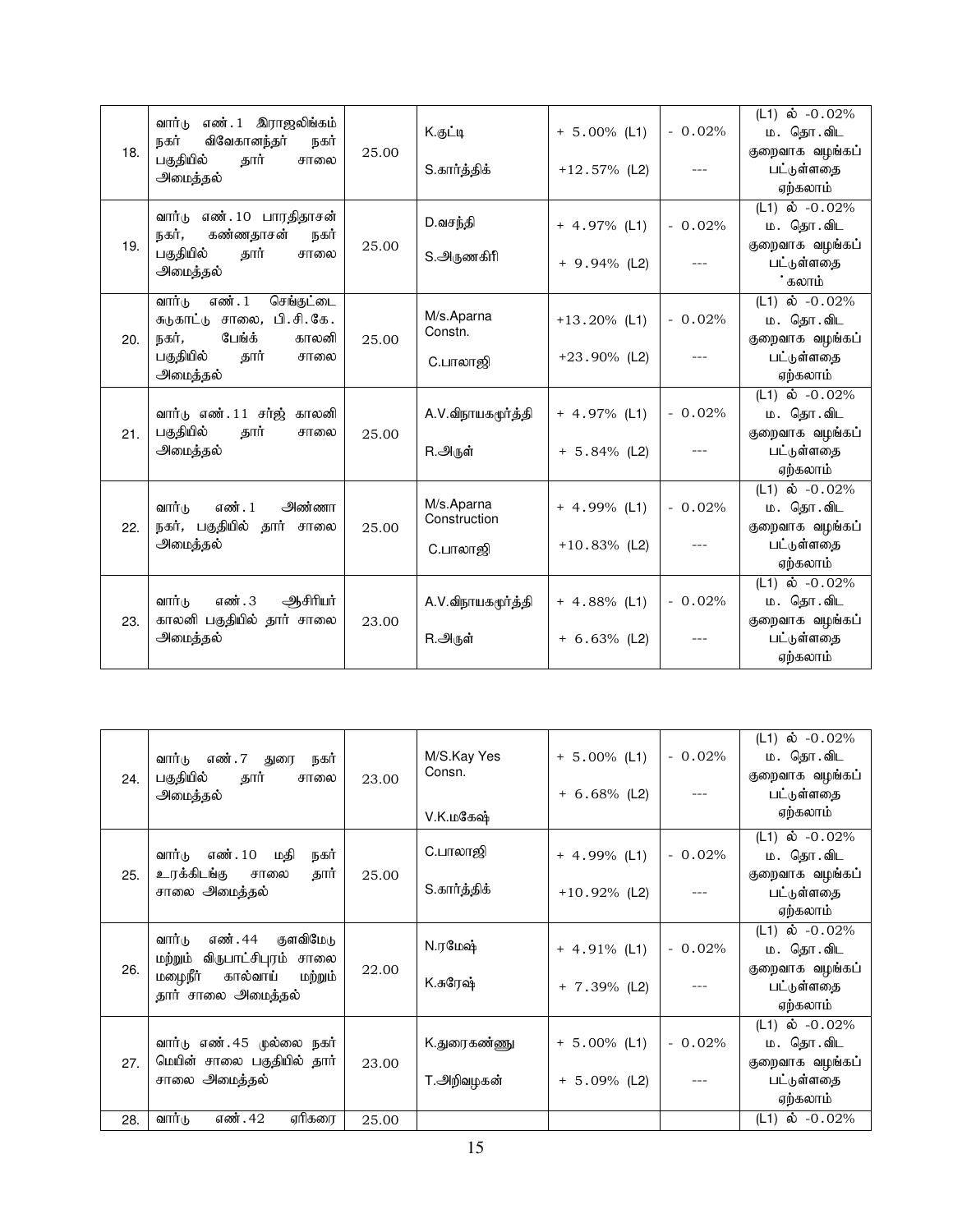|     | பலவன்சாத்து<br>சாலை                                                                                                                                                                                            |       | N.சீனிவாசன்                              | $+ 4.62%$ (L1)                     | $-0.02%$        | ம. தொ.விட                                                                     |
|-----|----------------------------------------------------------------------------------------------------------------------------------------------------------------------------------------------------------------|-------|------------------------------------------|------------------------------------|-----------------|-------------------------------------------------------------------------------|
|     | பகுதியில்<br>தார்<br>சாலை<br>அமைத்தல்                                                                                                                                                                          |       | C.நடராஜன்                                | $+ 7.25\%$ (L2)                    |                 | குறைவாக வழங்கப்<br>பட்டுள்ளதை<br>ஏற்கலாம்                                     |
| 29. | வார்டு எண். 42 பலவன்சாத்து<br>கோவில்<br>டெருமாள்<br>தெரு<br>மானியம்<br>பகுதியில்<br>மற்றும்<br>விரிவு பகுதிகளில் தார் சாலை<br>அமைத்தல்                                                                         | 25.00 | N.ராஜேந்திரன்<br>K.தேவேந்திரன்           | $+ 5.00\%$ (L1)<br>$+ 8.23\%$ (L2) | $-0.02%$        | (L1) ல் $-0.02%$<br>ம. தொ.விட<br>குறைவாக வழங்கப்<br>பட்டுள்ளதை<br>ஏற்கலாம்    |
| 30. | எண். 43<br>வார்டு<br>விருபாட்சிபுரத்திற்குட்பட்ட<br>கோவில்<br>கங்கையம்மன்<br>மேற்பகுதியும்<br>சாலை<br>பிள்ளையார்<br>கோவில்<br>தெரு<br>பகுதியில்<br>மழைநீர்<br>மேற்கு<br>கால்வாய் மற்றும் தார் சாலை<br>அமைத்தல் | 25.00 | M/S.Kay Yes<br>Construction<br>V.K.மகேஷ் | $+ 5.00\%$ (L1)<br>$+ 6.71\%$ (L2) | $-0.02%$        | (L1) ல் $-0.02\%$<br>ம. தொ.விட<br>குறைவாக வழங்கப்<br>பட்டுள்ளதை<br>ஏற்கலாம்   |
| 31. | எண். 43 காந்தி<br>வார்டு<br>நகர்<br>கிழக்கு பகுதி மெயின் சாலை,<br>சாய்<br>நகர்<br>மற்றும்<br>பூந்தோட்டம் பகுதியில்<br>தார்<br>சாலை அமைத்தல்                                                                    | 25.00 | P.தாமோதரன்<br>S.சுரேஷ்குமார்             | $+ 5.74%$ (L1)<br>$+9.80\%$ (L2)   | $-0.02%$        | (L1) ல் $-0.02%$<br>ம. தொ.விட<br>குறைவாக வழங்கப்<br>பட்டுள்ளதை<br>ஏற்கலாம்    |
| 32. | எண். 44<br>குளவிமேடு<br>வார்டு<br>பகுதியில்<br>முதல்<br>தெரு<br>சிறுபாலம், மழைநீர்<br>கால்வாய்<br>மற்றும்<br>தார்<br>சாலை<br>அமைத்தல்                                                                          | 25.00 | $D.$ $LITL$                              | $+ 5.38\%$ (L1)                    | $-0.02%$        | $(L1)$ ல் $-0.02\%$<br>ம. தொ.விட<br>குறைவாக வழங்கப்<br>பட்டுள்ளதை<br>ஏற்கலாம் |
| 33. | வார்டு எண். 45 பலவன்சாத்து<br>ஒத்தவாடை<br>தெரு<br>பகுதியில்<br>தார் சாலை அமைத்தல்                                                                                                                              | 20.00 | M/S.Arunai & Co<br>S. அமரேந்திரன்        | $+ 4.81\%$ (L1)<br>$+ 5.60\%$ (L2) | $-0.02%$        | $(L1)$ ல் $-0.02\%$<br>ம. தொ.விட<br>குறைவாக வழங்கப்<br>பட்டுள்ளதை<br>ஏற்கலாம் |
| 34. | எண். 47<br>சித்தேரி<br>வார்டு<br>கோவில்<br>பஜனை<br>தெரு,<br>கழனிகாட்டு<br>தெரு<br>ஆகிய<br>குளத்துமேடு<br>பகுதிகளில்<br>தார்<br>சாலை<br>அமைத்தல்                                                                | 25.00 | V.K.மகேஷ்<br>M/S.Kay Yes<br>Consn.       | $+ 5.00\%$ (L1)<br>$+ 6.72%$ (L2)  | $-0.02%$<br>--- | $(L1)$ ல் $-0.02\%$<br>ம. தொ.விட<br>குறைவாக வழங்கப்<br>பட்டுள்ளதை<br>ஏற்கலாம் |
| 35. | வார்டு<br>எண். 48<br>வசந்தம்<br>நகர், நாராயணன் நகர், A.G.<br>நகர், புதுமை நகர் ஆகிய<br>பகுதிகளில் மழைநீர் கால்வாய்<br>மற்றும்<br>தார்<br>சாலை<br>அமைத்தல்                                                      | 25.00 | A.V.விநாயகமூர்த்தி<br>R.அருள்            | $+ 4.85\%$ (L1)<br>$+ 5.29%$ (L2)  | $-0.02%$        | $(L1)$ ல் $-0.02\%$<br>ம. தொ.விட<br>குறைவாக வழங்கப்<br>பட்டுள்ளதை<br>ஏற்கலாம் |
| 36. | வார்டு எண்.47 சித்தேரி ஏடி<br>காலனி, பழனி<br>நகர் ஆகிய<br>பகுதிகளில்<br>தார்<br>சாலை<br>அமைத்தல்                                                                                                               | 20.00 | R.ரவி<br>D.அழுதரசு                       | $+ 4.99%$ (L1)<br>$+ 5.32%$ (L2)   | $-0.02%$<br>--- | $(L1)$ ல் $-0.02\%$<br>ம. தொ.விட<br>குறைவாக வழங்கப்<br>பட்டுள்ளதை<br>ஏற்கலாம் |
| 37. | வார்டு எண். 48 கிருபா நகர்,<br>ஏடி காலனி மற்றும் சித்தேரி<br>இரயில்வே<br>கேட்<br>முதல்<br>திருவள்ளுவர்<br>இணைப்பு                                                                                              | 20.00 | P.தாமோதரன்                               | $+ 5.68%$ (L1)                     | $-0.02%$<br>--- | $(L1)$ ல் $-0.02\%$<br>ம. தொ.விட<br>குறைவாக வழங்கப்                           |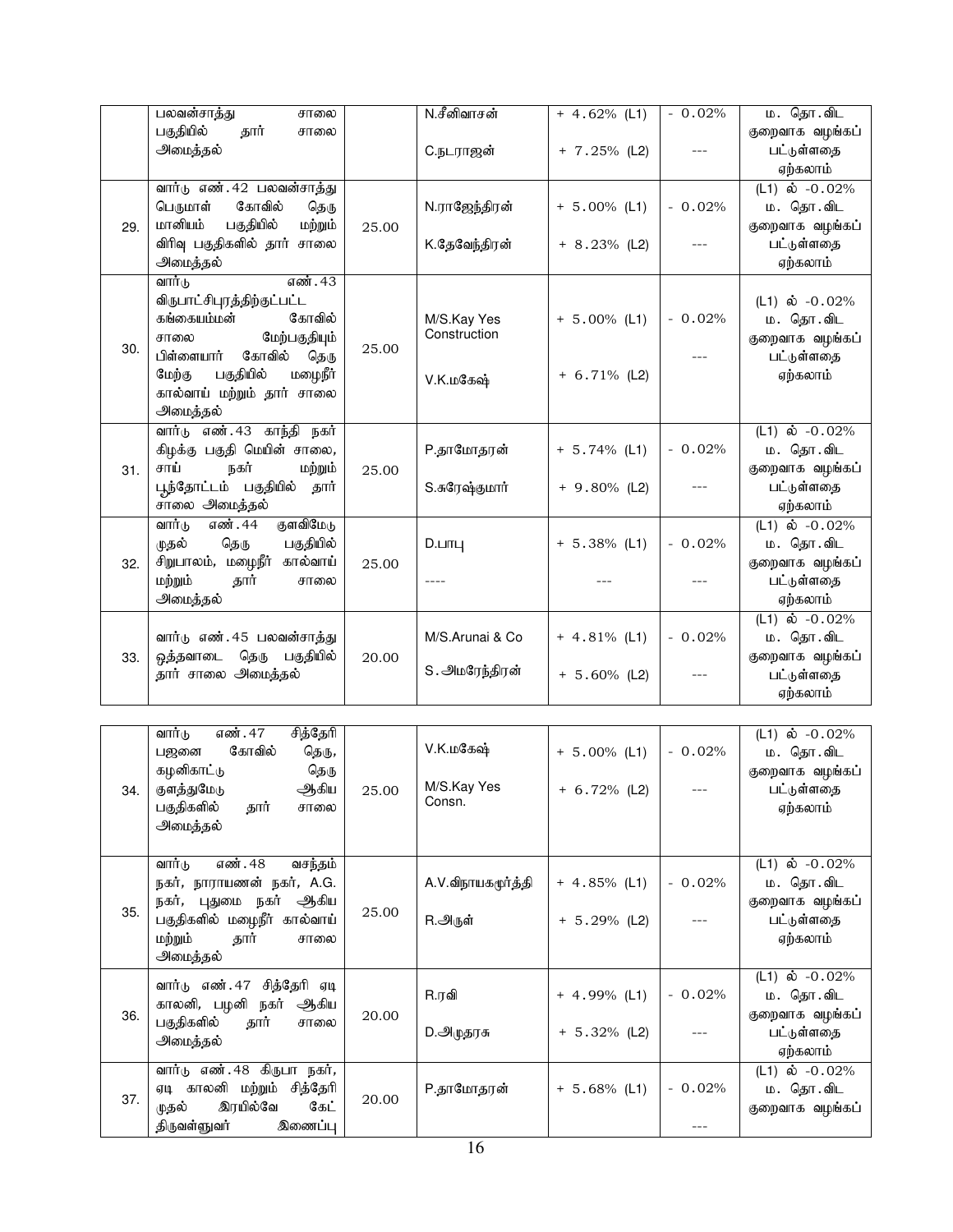|     | பகுதிகளில்<br>கார்<br>சாலை        |       | S.சுரேஷ்குமார் | $+9.80\%$ (L2)  |          | பட்டுள்ளதை          |
|-----|-----------------------------------|-------|----------------|-----------------|----------|---------------------|
|     | அமைத்தல்<br>சாலை                  |       |                |                 |          | ஏற்கலாம்            |
|     | யாழ<br>எண். 43<br>நகர்,<br>வார்டு |       |                |                 |          | $(L1)$ ல் $-0.02%$  |
|     | கோவில்<br>முத்துமாரியம்மன்        |       | D.LITL         | $+ 4.93\%$ (L1) | $-0.02%$ | ம. தொ.விட           |
| 38. | ஆகிய<br>பகுதிகளில்<br>தெரு        | 21.00 |                |                 |          | குறைவாக வழங்கப்     |
|     | மழைநீா்<br>கால்வாய்<br>மற்றும்    |       |                |                 |          | பட்டுள்ளதை          |
|     | தார் சாலை அமைத்தல்                |       |                |                 |          | ஏற்கலாம்            |
|     | நகர்<br>எண். 43<br>வார்டு<br>சாமி |       |                |                 |          | $(L1)$ ல் $-0.02\%$ |
|     | மற்றும்<br>தெரு<br>14வது<br>5வது  |       | $D.$ $LIII$    | $+ 4.92\%$ (L1) | $-0.02%$ | ம. தொ.விட           |
| 39. | மழைநீா்<br>பகுதியில்<br>கால்வாய்  | 20.00 |                |                 |          | குறைவாக வழங்கப்     |
|     | மற்றும்<br>தார்<br>சாலை           |       |                |                 |          | பட்டுள்ளதை          |
|     | அமைத்தல்                          |       |                |                 |          | ஏற்கலாம்            |
|     |                                   |       |                |                 |          | $(L1)$ ல் $-0.02\%$ |
|     | வார்டு எண். 42 பலவன்சாத்து        |       | N.ராஜேந்திரன்  | $+ 5.00\%$ (L1) | $-0.02%$ | ம. தொ.விட           |
| 40. | சுப்பரமணியன் தெரு பகுதியில்       | 25.00 |                |                 |          | குறைவாக வழங்கப்     |
|     | தார் சாலை அமைத்தல்                |       | K.தேவேந்திரன்  | $+ 8.10\%$ (L2) |          | பட்டுள்ளதை          |
|     |                                   |       |                |                 |          | ஏற்கலாம்            |
|     | வார்டு எண்.45 சூலை தெரு,          |       |                |                 |          | (L1) ல் $-0.02\%$   |
|     | பாரதியார்<br>தெரு<br>(CBCID)      |       | N.ரமேஷ்        | $+ 4.99%$ (L1)  | $-0.02%$ | ம. தொ.விட           |
| 41. | தெரு பகுதியில் தார் சாலை          | 22.00 |                |                 |          | குறைவாக வழங்கப்     |
|     | அமைத்தல்                          |       | K.சுரேஷ்       | $+ 7.27%$ (L2)  |          | பட்டுள்ளதை          |
|     |                                   |       |                |                 |          | ஏற்கலாம்            |
|     | வார்டு எண்.38<br>பெரியதனம்        |       |                |                 |          | (L1) ல் $-0.02\%$   |
|     | தெரு<br>வேலப்பாடி<br>சுப்புராய    |       | M.சரவணன்       | $+ 5.03%$ (L1)  | $-0.02%$ | ம. தொ.விட           |
| 42. | பகுதியில்<br>தார்<br>சாலை         | 25.00 |                |                 |          | குறைவாக வழங்கப்     |
|     | அமைத்தல்                          |       | N.சீனிவாசன்    | $+ 7.11\%$ (L2) |          | பட்டுள்ளதை          |
|     |                                   |       |                |                 |          | ஏற்கலாம்            |

மேற்கண்ட பட்டியலில் கண்டவாறு விலைகுறைப்பு கடிதத்தில் குறிப்பிட்டுள்ளபடி குறைந்த தொகைக்கான ஒப்பந்தப்புள்ளி அளித்துள்ள ஒப்பந்ததாரர்கள்/நிறுவனங்கள் விலை விகிதத்தை ஏற்று பட்டியலில் கண்ட 42 பணிகளுக்கும் பணி உத்திரவு வழங்க மாமன்றத்தின் அனுமதி வேண்டப்படுகிறது .

#### அலுவலக குறிப்பு :

வேலூர் மாநகராட்சியில் 14வது நிதிக்குழு 2017-18ன் திட்டத்தின் கீழ் ஒப்பந்தப்புள்ளி கோரப்பட்ட மேற்கண்ட 42 பணிகளுக்கும் ஒப்பந்தப்புள்ளி அளித்துள்ள ஒப்பந்ததார்கள்/ நிறுவனங்கள் மதிப்பீட்டிற்கும் குறைவான தொகைக்கு பணி செய்ய சம்மதம் தெரிவித்து கடிதம் அளித்துள்ளதால் திட்டப்பணி மேற்கொள்ள வேண்டியதன் அவசர அவசியத்தைக் கருத்தில் கொண்டு மேற்கண்ட 42 பணிகளுக்கும் அளித்துள்ள குறைந்த தொகைக்கான(L1) ஒப்பந்தப்புள்ளிகளை மாமன்றம் ஏற்று பணி உத்திரவு வழங்க அனுமதிக்கலாம்.  $(\mathbf{b}.\mathbf{b}.\mathbf{d}.\mathbf{d}$ . 15494/2017/ $\mathbf{1})$ 

தீர்மானம் எண்: 240 – அலுவலகக்குறிப்பு அனுமதிக்கப்பட்டது.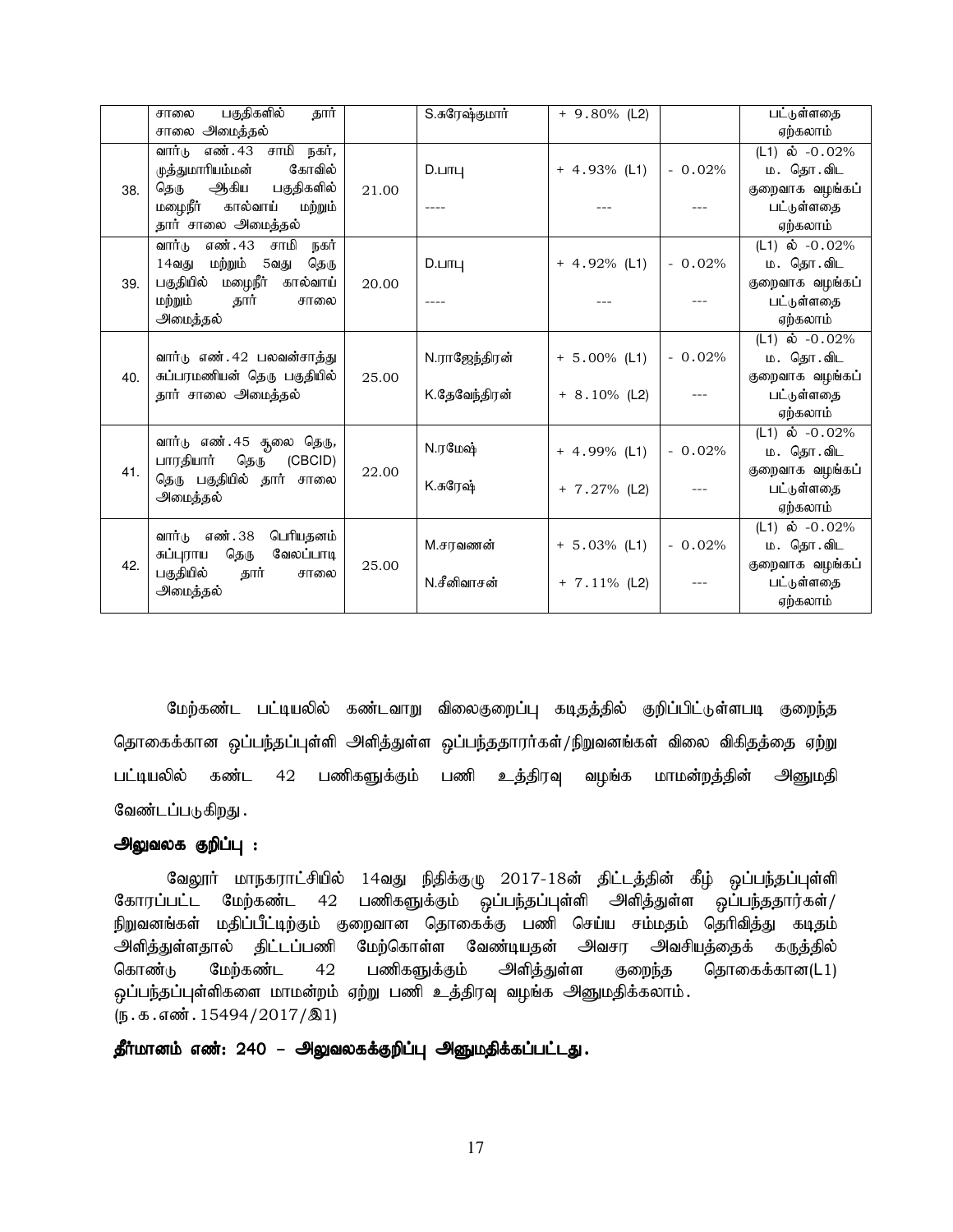(24) வேலூா் மாநகராட்சியில் திடக்கழிவு மேலாண்மை திட்டத்தின் கீழ் IV மண்டலஙகளுக்கு Mosquito Nylon Net, செப்டிக்டேங ஏா்பைப்புகளுக்கு கட்டப்படும் ஒரு அடி நீலம் அரை அடி அஙகுலம் நைாலன் கொசு வலை பைகள் 1000 எண்ணிக்கையில் வாஙகி வழஙகும் ஆகும் செலவு தோரய செலவு ரூ.50,000/—க்கு மாமன்றத்தின் அறுமதி கோரப்படுகிறது.

#### <u>அலுவலக குறிப்பு:</u>

- 1) ரூ.50,000/- செலவிட மாமன்ற அனுமதிக்கலாம்.
- 2) இச்செலவினம் 2018—19ம் ஆண்டிற்கான வருவாய் நிதியிலிருந்து மேற்கொள்ளலாம்.

## (ந.க.எண்:8155/2018/H1) தீர்மானம் எண்: 241 – அலுவலகக்குறிப்பு 1 மற்றும் 2 அனுமதிக்கப்பட்டது.

(25) வேலூா் மாநகராட்சியில் திடக்கழிவு மேலாண்மை திட்டத்தின் கீழ் IV மண்டலஙகளுக்கு LEMON GRASS OIL, மருந்து ,இயற்கை முறையில் பெறப்படுவதால் நறுமனத்துடன் இருக்கும். மருந்தை மாநகராட்சி அலுவலகஙகளில், நகர்மன்ற கூடம், நகர்மன்ற தலைவர் அலுவலகம், மருத்துவமணை, சுகாதார நிலையம், பள்ளிகூடஙகளில், இவ்மருந்தை தெலிப்பதின் மூலம் ஈ, எறும்பு, கரப்பான் பூச்சி மற்றும் கொசுக்களை அழிக்க 100 லிட்டா் வாஙகி வழஙகும் ஆகும் தோரய செலவு ரூ.3,00,000/—க்கு மாமன்றத்தின் அனுமதி கோரப்படுகிறது.

#### அலுவலக குறிப்பு:

- 1) ரூ.3,00,000/– செலவிட மாமன்ற அனுமதிக்கலாம்.
- 2) இச்செலவினம் 2018—19ம் ஆண்டிற்கான வருவாய் நிதியிலிருந்து

மேற்கொள்ளலாம்.

(ந.க.எண்:8155/2018/H1)

#### தீர்மானம் எண்: 242 – அலுவலகக்குறிப்பு 1 மற்றும் 2 அனுமதிக்கப்பட்டது.

**(26)** வேலூா் மாநகராட்சியில் திடக்கழிவு மேலாண்மை திட்டத்தின் கீழ் IV மண்டலஙகளுக்கு E,M. SOLUTION பெக்டிவ் மைகரோ சொலிஸன் நூண்ணுயிர் திரவம் குப்பைகளை மக்க செய்து இயற்கை உரஙகளாக்கும் மருந்து, இவை கம்போஸ்டில் மருந்தை பயன்படுத்த 250 லிட்டா் வாஙகி வழஙகும் ஆகும் தோரய செலவு ரூ.2,75,000/-க்கு மாமன்றத்தின் அனுமதி கோரப்படுகிறது.

#### <u> அலுவலக குறிப்பு:</u>

- 1) ரூ.2,75,000/– செலவிட மாமன்ற அனுமதிக்கலாம்.
- 2) இச்செலவினம் 2018—19ம் ஆண்டிற்கான வருவாய் நிதியிலிருந்து
- மேற்கொள்ளலாம்.

(ந.க.எண்:8155/2018/H1)

#### தீர்மானம் எண்: 243 – அலுவலகக்குறிப்பு 1 மற்றும் 2 அனுமதிக்கப்பட்டது.

 $(27)$  வேலூா் மாநகராட்சியில் திடக்கழிவு மேலாண்மை திட்டத்தின் கீழ் IV மண்டலஙகளுக்கு Ready Mix, கொசு கூட்டுப்புழு, ஈ, எறும்பு, கரப்பான்பூச்சி, கொசுமுட்டை, அழிக்க கூடியது இந்த மருந்தை பேரூந்து நிலையம், கம்போஸ்ட், காய்கறி மார்கெட், இறைச்சிகூடம் மற்றும் தெருகளில் உள்ள சாக்கடை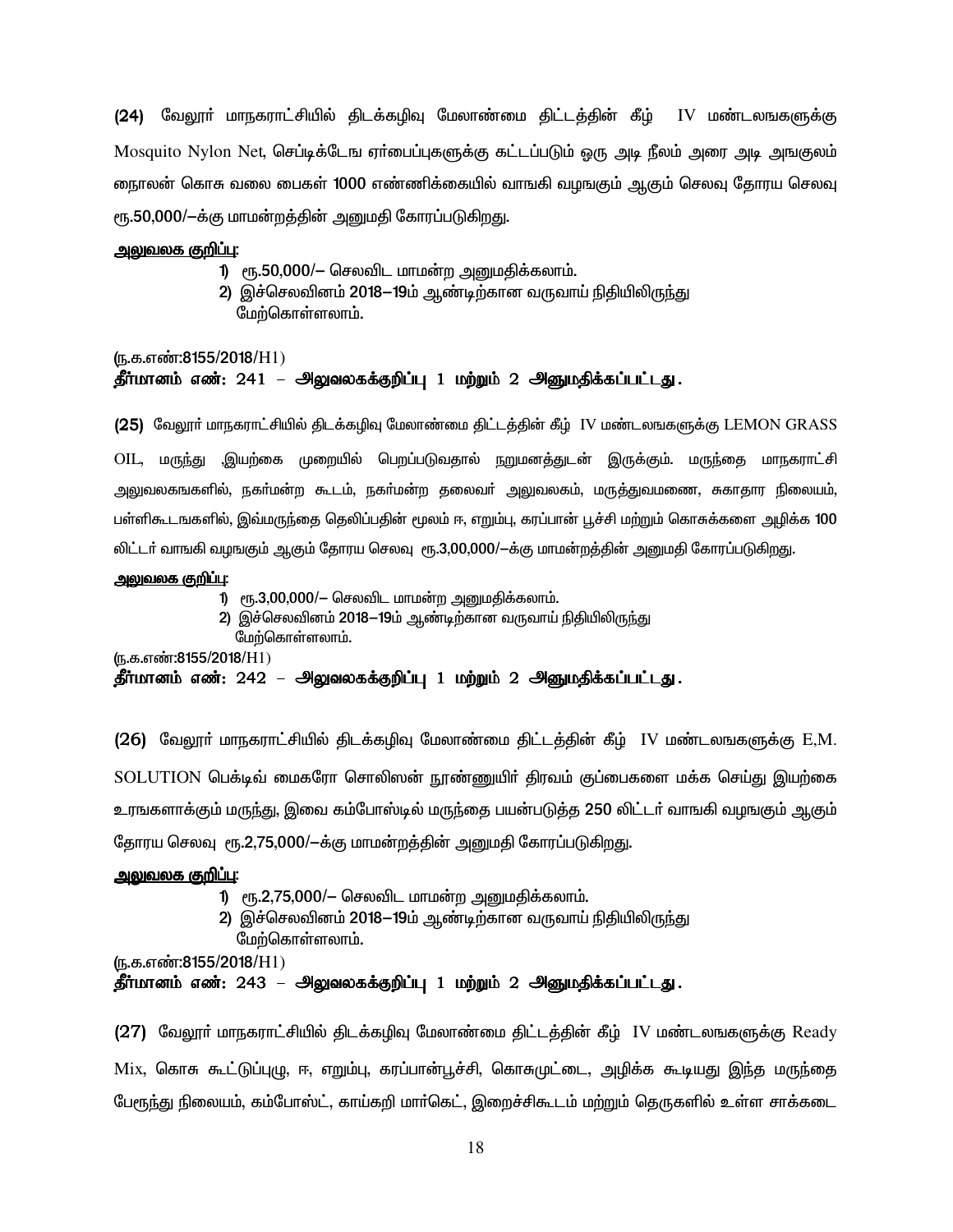ஆகியவற்றில் மருந்தை பயன்படுத்த 250 லிட்டா் வாஙகி வழஙக ஆகும் தோரய செலவு ரூ.2,00,000/— க்கு மாமன்றத்தின் அனுமதி கோரப்படுகிறது.

## <u> அலுவலக குறிப்பு:</u>

- 1) ரூ.2,00,000/– செலவிட மாமன்ற அனுமதிக்கலாம்.
	- 2) இச்செலவினம் 2018—19ம் ஆண்டிற்கான வருவாய் நிதியிலிருந்து மேற்கொள்ளலாம்.

(ந.க.எண்:8155/2018/H1)

தீர்மானம் எண்: 244 – அலுவலகக்குறிப்பு 1 மற்றும் 2 அனுமதிக்கப்பட்டது.

(28) வேலூா் மாநகராட்சியில் திடக்கழிவு மேலாண்மை திட்டத்தின் கீழ் IV மண்டலஙகளுக்கு SMILEY STICKER, வேலூா் மாநகராட்சியில் 4 மண்டலஙகளில் களப்பணியாளா்கள் மூலம் வீடு வீடாக சென்று ADS புழுக்கள் (டெஙகு புழுக்கள்) இல்லை என்ற ஆய்வு செய்யப்பட்டதற்கு வீடுகளில் ஒட்டப்படும் SMILEY STICKER ('4X6'' அளவில்) அச்சடித்து 1,00,000 வழஙகும் ஆகும் தோரய செலவு ரூ.3,75,000/—க்கு மாமன்றத்தின் அனுமதி கோரப்படுகிறது.

## <u>அலுவலக குறிப்பு:</u>

- 1) ரூ.3,75,000/– செலவிட மாமன்ற அனுமதிக்கலாம்.
- 2) இச்செலவினம் 2018—19ம் ஆண்டிற்கான வருவாய் நிதியிலிருந்து மேற்கொள்ளலாம்.

(ந.க.எண்:8155/2018/H1)

தீர்மானம் எண்: 245 – அலுவலகக்குறிப்பு 1 மற்றும் 2 அனுமதிக்கப்பட்டது.

(29) 07.11.2012ம் தேதிய நித (Pay cell) துறையின் 390 எண்ணிட்ட (G.O) அரசாணையின் படி 25 ஆண்டுகள் மாசற்ற முறையில் பணிபுரிந்து உள்ள கீழ் கண்டுள்ள பணியாளர்களுக்கு தலா ஒருவருக்கு ரொக்கமாக ரூ.2000/— (இரண்டாயிரம்) மற்றும் உரிய சான்றினை வழஙக மாமன்றத்தின் அனுமதி கோரப்படுகிறது.

| வ.எண் | பணியாளர் பெயர்      | பதவி                                | சேர்ந்த<br>பணியில் | 25 வருடம்<br>முடித்த |
|-------|---------------------|-------------------------------------|--------------------|----------------------|
|       |                     |                                     | நாள்               | நாள்                 |
| 1.    | திருமதி.K.பத்மாவதி  | முதன்மை                             | 15.07.1991         | 14.07.2016           |
|       |                     | மருத்துவா்                          |                    |                      |
| 2.    | திரு.G.கணேஷ்வரன்    | உதவியாளர்                           | 10.02.1984         | 09.01.2009           |
| 3.    | திரு.B.மகாதேவன்     | பணி<br>துப்புரவு<br>மேற்பார்வையாளர் | 06.05.1992         | 06.05.2017           |
| 4.    | திரு.P.ஜயப்பசாமி    | <u>ஓட்டுனர்</u>                     | 05.05.1992         | 04.05.2017           |
| 5.    | திருமதி.P.ஞானம்மாள் | மகப்பேறு ஆயா                        | 01.02.1991         | 01.02.2016           |

<u>அலுவலக குறிப்பு:</u>

மாமன்றம் ஒப்புதல் அளிக்கலாம்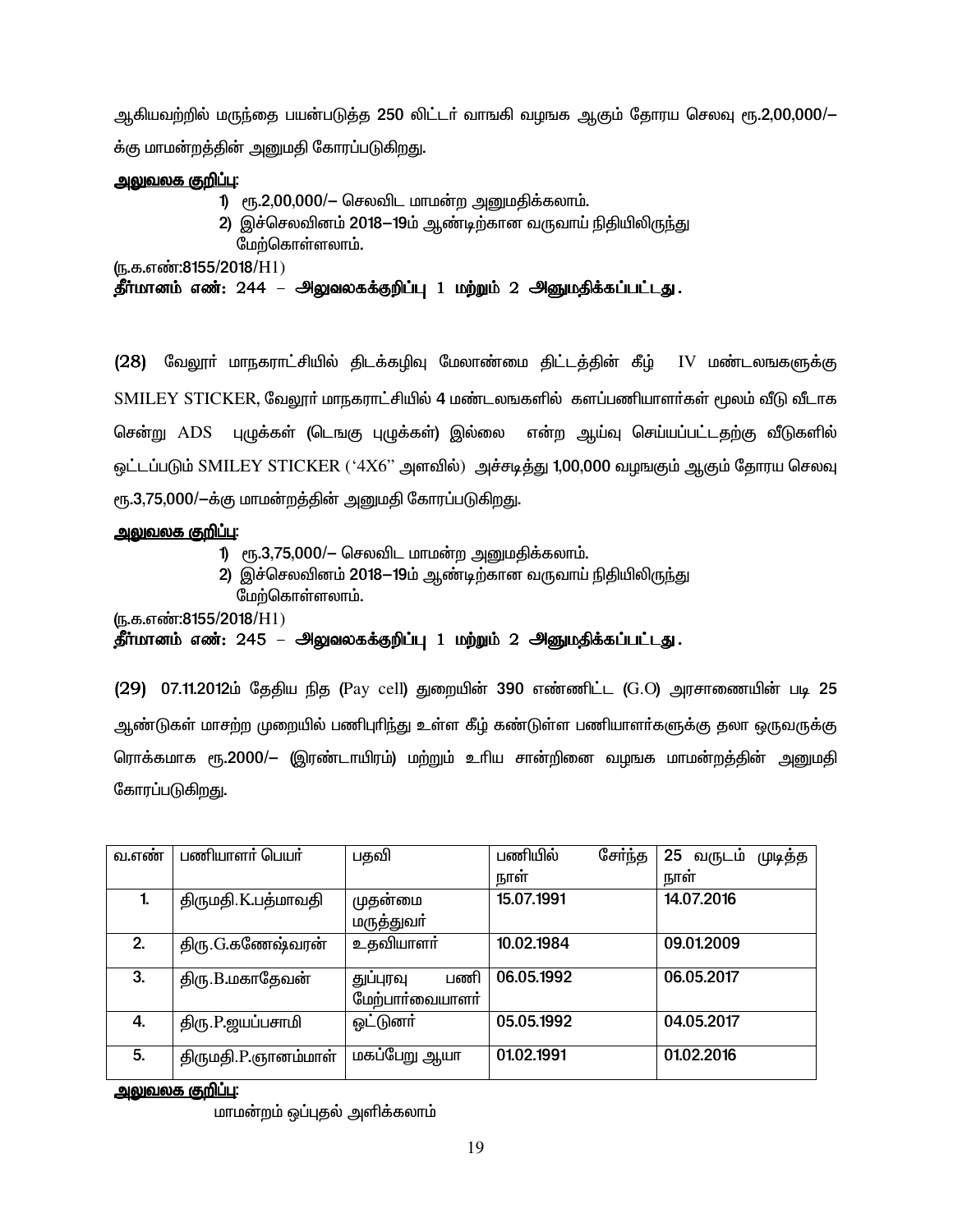## (ந.க.எண்:405/2018/H1) தீர்மானம் எண்: 246 – அலுவலகக்குறிப்பு அனுமதிக்கப்பட்டது.

(30) வேலூர் மாநகராட்சி மாநகர் நல அலுவலர் அவர்களின் ஜனவரி முதல் ஏப்ரல்-2018 மாதத்திய நாட்குறிப்பு மாமன்றத்தின் பார்வைக்கும் பதிவிற்கும் வைக்கப்படுகிறது.

அலுவலக குறிப்பு: -பதிவு செய்யலாம்.

 $(5.5.5.5\cdot\frac{14864}{2017}\cdot\frac{1}{1})$ 

தீர்மானம் எண்: 247 – மாமன்றத்தில் பதிவுசெய்யப்பட்<u>கு</u>.

(31) வேலூாா் மாவட்டம், வேலூா் மாநகராட்சியில் உள்ள நான்கு மண்டல பகுதிகளில் சேகரமாகும் கிடக்கழிவுகள் 42 நுண் உரமாக்கும் மையஙகளில் சேகரிக்கப்பட்டு விஞ்ஞான முறையில் கையாளப்பட்டு வருகிறது. இதில் மக்கும் கழிவுகளிருந்து உரம் தயாரிக்கப்பட்டு வருகிறது. எரிய கூடிய மக்காத கழிவுகளை கையாண்டு வெளியேற்றுவது சம்பந்தமாக அரியலூா் மாவட்டத்தில் உள்ள Ultra–Tech சிமெண்ட் தொழிற்சாலை நிர்வாகத்திடம் பேசியதில், அந்த தொழிற்சாலையில் 250 MT எரிய கூடிய கிடக்கழிவுகளை கையாளக்கூடிய அமைப்பு இருப்பதாக தெரிவிக்கப்பட்டது. மேலும், வேலூர் மாநகராட்சியில் நாள் ஒன்றுக்கு உற்பக்கியாகும் எரியும் தன்மையுடைய 10 MT கிடக்கழிவுகளை பாதுகாப்பாக வெளியேற்ற மேற்கண்ட சிமெண்ட் தொமிற்சாலை நிர்வாகக்குடன் 10 ஆண்டு காலக்கிற்கு புரிந்துணர்வ ஒப்பந்தம் ஏற்படுத்தி கொள்ளவும், இந்த 10 MT எரியும் தன்மையுள்ள திடக்கமிவுகளை பாதுகாப்பாக வெளியேற்றி சிமெண்ட் தொழிற்சாலைக்கு கொண்டு செல்வதற்கான வாகன செலவை இம்மாநகராட்சி பொது நிதி கணக்கிலிருந்து மேற்கொள்ளவும் மாமன்றக்கின் அனுமதி கோரப்படுகிறது.

## <u>அலுவலக குறிப்பு:</u>

மாமன்றம் அனுமதி அளிக்கலாம்.

(ந.க.எண்:8155/2018/H1)

தீர்மானம் எண்: 248 – அலுவலகக்குறிப்பு அனுமதிக்கப்பட்டது.

(32) மேலூா் மாநகராட்சிப் பகுதியில் டெஙகு காய்ச்சல் பரவாமல் தடுக்க அபேட் மருந்து  $\,$  (Temephos)  $50\%$   $\rm EC$  அவசர அவசியம் கருதி மண்டலம் ஒன்றுக்கு 150 லிட்டா் வீத்ம் அரசு அஙகீகாிக்கப்பட்ட Heranba industries Ltd, Chennai நிறுவனத்திடமிருந்து டெமிபாஸ் 50% EC ஒரு லிட்டர் ரூ.569.32 என்ற <u>விலையில் 600 லிட்ட</u>ா் வாஙகி வழஙக ஆகும் தோரய செலவு ரூ.4,50,000/— (ரூபாய் நான்கு லட்சத்து <u>ஜ</u>ம்பதாயிரம்) பொது நிதியிலிருந்து செலவிட அனுமதி கேரப்படுகிறது.

#### <u>அலுவலக குறிப்பு:</u>

1) அரசு அஙகீகரிக்கப்பட்ட நிறுவனத்தில் வாஙகவும் அதற்கான செலவினத் தொகை ரூ.4,50,000/— மாநகராட்சி பொது நிதியிலிருந்து செலவு செய்யவும் மாமன்றம் அனுமதிக்கலாம்.

(ந.க.எண்:4348/2018/H4)

தீர்மானம் எண்: 249 – அலுவலகக்குறிப்பு அனுமதிக்கப்பட்டது.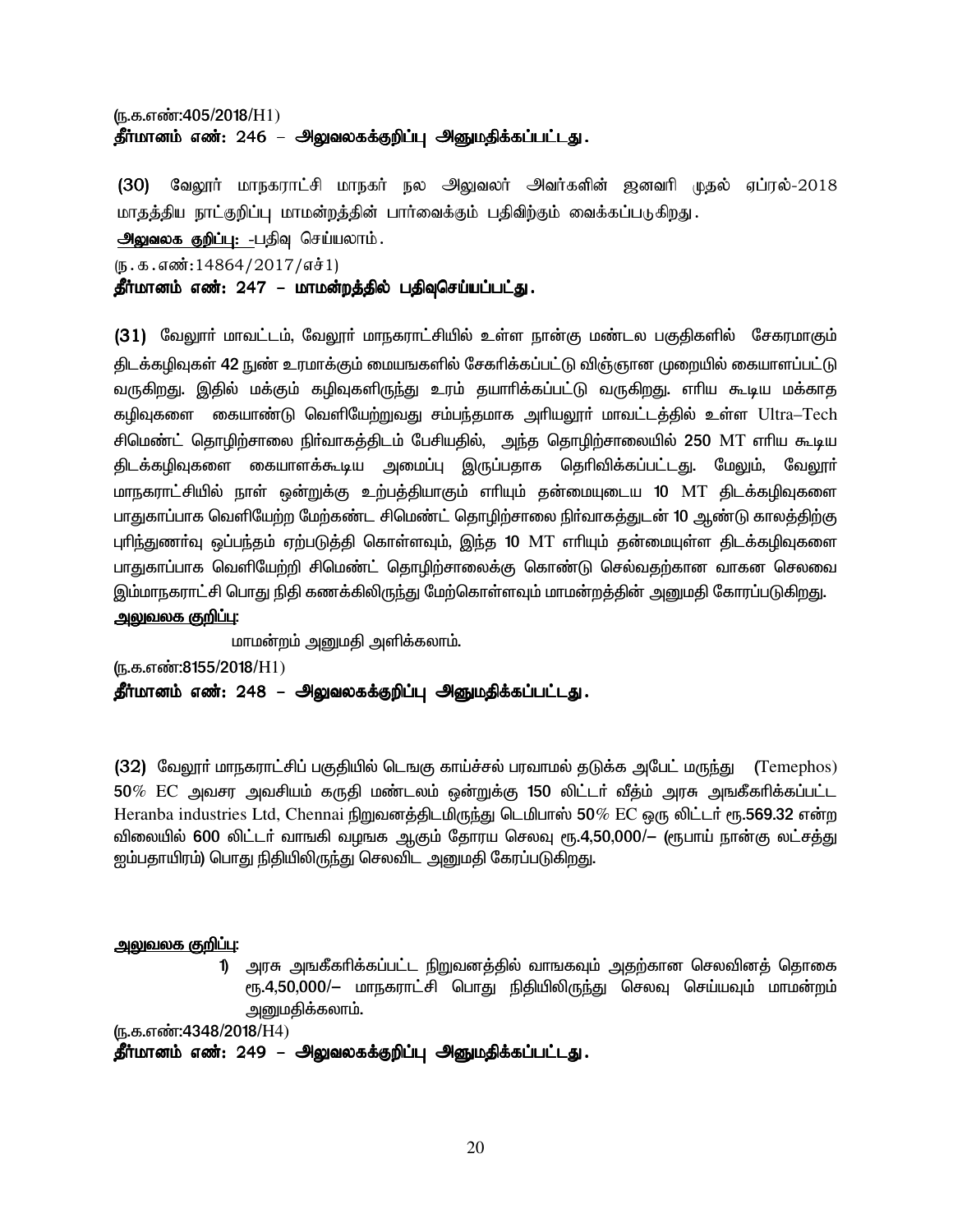(33) மேலூர் மாநகராட்சி மண்டலம்- IV க்குட்பட்ட புதிய பேருந்து நிலையத்தில் சென்னை பேருந்து நிறுத்தம் அருகில் ஆவின் பாலகம் அருகே காலியாக உள்ள  $10^{\circ\circ}\,$  X  $\,$   $12^{\circ\circ}$  என்ற இடத்தினை மகளிர் சுயஉதவிக்குழுக்கள் மட்டும் பயன்பெறும் வகையிலும் அவர்களது சொந்த செலவில் பங்க் அமைத்துக் கொள்ளவும், மேற்படி காலி இடத்தினை பொது ஏலம் .<br>ஒப்பந்தப்புள்ளிகள் நிபந்தனைகளின் அடிப்படையிலும், புதிய பேருந்து நிலையம் விரிவாக்கம் செய்யப்பட உள்ளதால் மாநகராட்சி அறிவிப்பு செய்யப்பட்ட உடன் காலி செய்யப்பட வேண்டும். என்ற நிபந்தனைகளின்படி பொது ஏலம் / ஒப்பந்தப்புள்ளிகள் மூலம் ஒதுக்கீடு செய்ய மாமன்றத்தின் அனுமதிக்கு வைக்கப்படுகிறது.

## அலுவலக குறிப்பு :-

1. பொது ஏலம் / ஒப்பந்தப்புள்ளிகளின் படி ஒதுக்கீடு செய்ய மாமன்றம் அனுமதி அளிக்கலாம்

#### தீர்மானம் எண்: 250 – அலுவலகக்குறிப்பு அனுமதிக்கப்பட்டது.

 $(34)$  அரசாணை எண் $.1207$ , சமுக நலத் துறை, நாள் $:21.07.1987$ -ல், நகராட்சி, மாநகராட்சிக் கடைகள், வணிக வளாகங்கள் குத்தகைக்கு ஒப்படைக்கும் போது மாற்<u>றுத்திற</u>னாளிகளுக்கு 3% கடைகள் ஏலம் முலமாக வழங்க வேண்டும் எனக் குறிப்பிடப்பட்டுள்ளது . பழைய பேருந்து நிலையத்தில் தங்களது சொந்த செலவில் கடை அமைத்துக்கொள்ள காலியிடம் குத்தகைக்கு வழங்கக்கோரி மாற்றுத்திறனாளிகள் அூணையரிடம் நேரடியாக முறையிட்டுள்ளனர் எனவே தமிழ்நாடு ஒட்டல் அருகில் 7′ x7′ சதுர அடி பரப்பளவுள்ள காலியிடம் மாதவாடகை அடிப்படையில் குத்தகைக்கு ஒப்படைக்க மாற்றுத்திறனாளிகள் மட்டும் கலந்துக்கொள்ளும் வகையில் ஏலம்/ஒப்பந்தப்புள்ளி நடத்த மாமன்றத்தின் அனுமதி வேண்டப்படுகிறது .

#### அலுவலக குறிப்பு:

மாமன்றம் அனுமதி வழங்கலாம். (e.f.vz;.2004/2018/F1/Zone-II) தீர்மானம் எண்: 251 – அலுவலகக்குறிப்பு அனுமதிக்கப்பட்டது.

(35) மேலூர் மாநகராட்சி எல்லைக்குட்பட்ட விருபாட்சிபுரம் கிராம சர்வே எண்.238/1எ, அரசு தோப்பு புறம்போக்கு மொத்தம் 2.70.50 ஹெக்டேர் நிலம் மாநகராட்சி அனுபவத்தில் உள்ளது. இதில் தமிழ்நாடு <u>மின் உற்பத்தி மற்றும் பகிர்மான கழகத்தின் மூலம் 33/11 கே.வி.துணை மின் நிலையம் அமைக்க 0.21.40</u> ஹெக்டோ் நிலமும், தமிழ்நாடு குடிசை மாற்று வாாியத்திற்கு அடுக்குமாடி குடியிருப்பு வீடுகள் கட்ட 0.81.0 ஹெக்டேர் நிலமும் நில உரிமை மாற்றம் செய்யப்படவுள்ளது. இதனை தவிர்த்து மீதமுள்ள 1.68.10 ஹெக்டேர் இடத்தில் மாநகராட்சி பள்ளியும், தண்ணீர் தொட்டியும் உள்ளது. மேலும் இவ்விடத்தில் சுகாதார பணியாளா்களுக்கு அடுக்குமாடி குடியிருப்பு கட்டடமும் உத்தேசிக்கப்பட்டுள்ளது. எனவே மீதமுள்ள 1.68.10 ஹெக்டேர் நிலத்தை மாநகராட்சி பெயருக்கு நில உரிமை மாற்றம் செய்து தர மாவட்ட ஆட்சியா் அவா்களை கேட்டுக்கொள்ள மாமன்றத்தின் இசைவினை பெற மன்றத்தின் ஒப்புதலுக்கு வைக்கப்படுகிற<u>த</u>ு.

#### <u>அலுவலக குறிப்பு</u>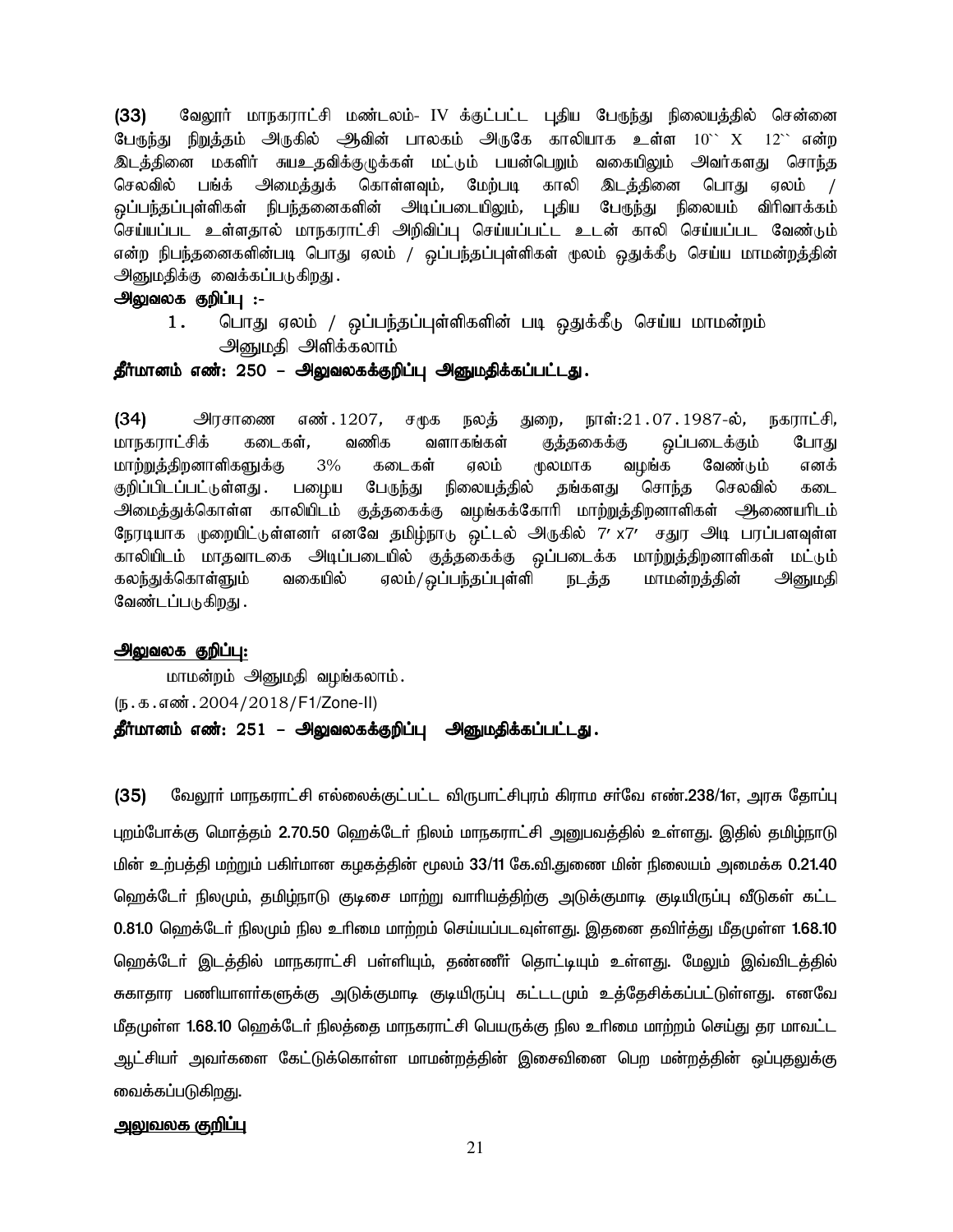விருபாட்சிபுரம் கிராம ச.எண்.238.1எ—ல் மாநகராட்சியின் அனுபவத்தில் உள்ள 2.70.50 நிலத்தில் பிற துறைகளுக்கு நில உரிமை மாற்றம் செய்ய உக்கேசிக்கப்பட்டுள்ளது போக மீதமுள்ள 1.68.10 இடத்தினை வேலுா் மாநகராட்சிக்கு நில உாிமை மாற்றம் செய்து பட்டாவும் வழஙக மாவட்ட ஆட்சியா் அவா்களை கேட்டுக்கொள்ள மாமன்றம் அனுமதிக்கலாம்.

#### (ந.க.எண்.2160/2018/எப்1)

#### தீர்மானம் எண்: 252 – அலுவலகக்குறிப்பு அனுமதிக்கப்பட்டது.

(36) வேலூர் மாநகராட்சியில் மத்திய மற்றும் மாநில அரசுகளின் பங்களிப்புடன் ஸ்மார்ட் சிட்டி மேற்கொள்ள பணிகள் (Smart City Mission) அாசாணை எண்:G.O.(Ms)Bl.112 பிறப்பிக்கப்பட்டுள்ளது . இதன் மூலம் பொதுமக்களுக்கு தேவையான அடிப்படை கட்டமைப்புகளான சுத்தமான மற்றும் போதுமான குடிநீரை வழங்குதலை உறுதிபடுத்துதல், நகர சுகாதாரத்தை திடக்கழிவுகளை மேம்படுத்துதல் மற்றும் சுகாதாரமான முறையில் கையாளுதல், பொது போக்குவரத்தினை மேம்படுத்துதல், நகர்புற ஏழைகளுக்கு வீடு கட்டி தருதல் மற்றும் நகர் முழுவதும் செயல்படுத்துதல் ஆகிய நவீன தகவல் தொழில்நுட்பத்தை பணிகளை செய்திட அறிவுறுத்தப்பட்டுள்ளது .

மேலும் ஸ்மார்ட் சிட்டி பணிகளானது (Smart City Mission) இரண்டு பகுதிகளாக பிரிக்கப்பட்டு முறையே

- அ) பகுதி சார்ந்து வளர்ச்சி பணிகள் (Area Based Development Works)
- 1. நகர முன்னேற்றம். (City Improvement)
- 2. நகர மறுகட்டமைப்பு பணிகள் (City Redevelopment work)
- 3. பொதுபயன்பாட்டு இடங்களை மறுகட்டமைப்பு செய்தல் (Green Field Development)

ஆ) பான் நகர அபிவிருத்தி பணிகள் (Pan-City works)

நவீன தொழில்நுட்பத்தை செயல்படுக்கி குடிமக்களுக்கு வமங்கப்படும் சேவைகளை  $1.$ மேம்படுத்துதல் மற்றும் கண்காணித்தல்

ஆகிய பணிகளை செயல்படுத்திட அறிவுறுத்தப்பட்டுள்ளது. மேலும் பணிகளை மேற்கொள்ள Special purpose Vehicle (SPV) ஆனது தலைவர், நிர்வாக இயக்குனர் மற்றும் இயக்குனர்கள் அடங்கிய குழுக்களை அமைத்து நிறுவனச் சட்டம் 2013-ன் படி அதிகாரம் வழங்கிடவும் உடன் (SPV) க்கு திட்டங்களை செயல்படுத்திட மற்றும் முடிவுகளை எடுத்திட தன்னாச்சி வழங்கிடவும் <u> அறிவுறுத்தப்பட்டு</u>ள்ளது .

இவற்றுள் முதற்கட்டமாக தேர்ந்தெடுக்கப்பட்டுள்ள பின்வரும் ஸ்மார்ட் சிட்டி பணிகளுக்கு (Smart City Mission) திட்ட அிடுக்கையினை தயாரித்திட தனியார் கலந்தலோசகர்கள் நியமிக்கப்பட்டு பணி உத்திரவு வழங்கப்பட்டுள்ளது.

#### நியமனம் செய்யப்பட்டுள்ள ஆலோசகர்கள் விபரங்கள்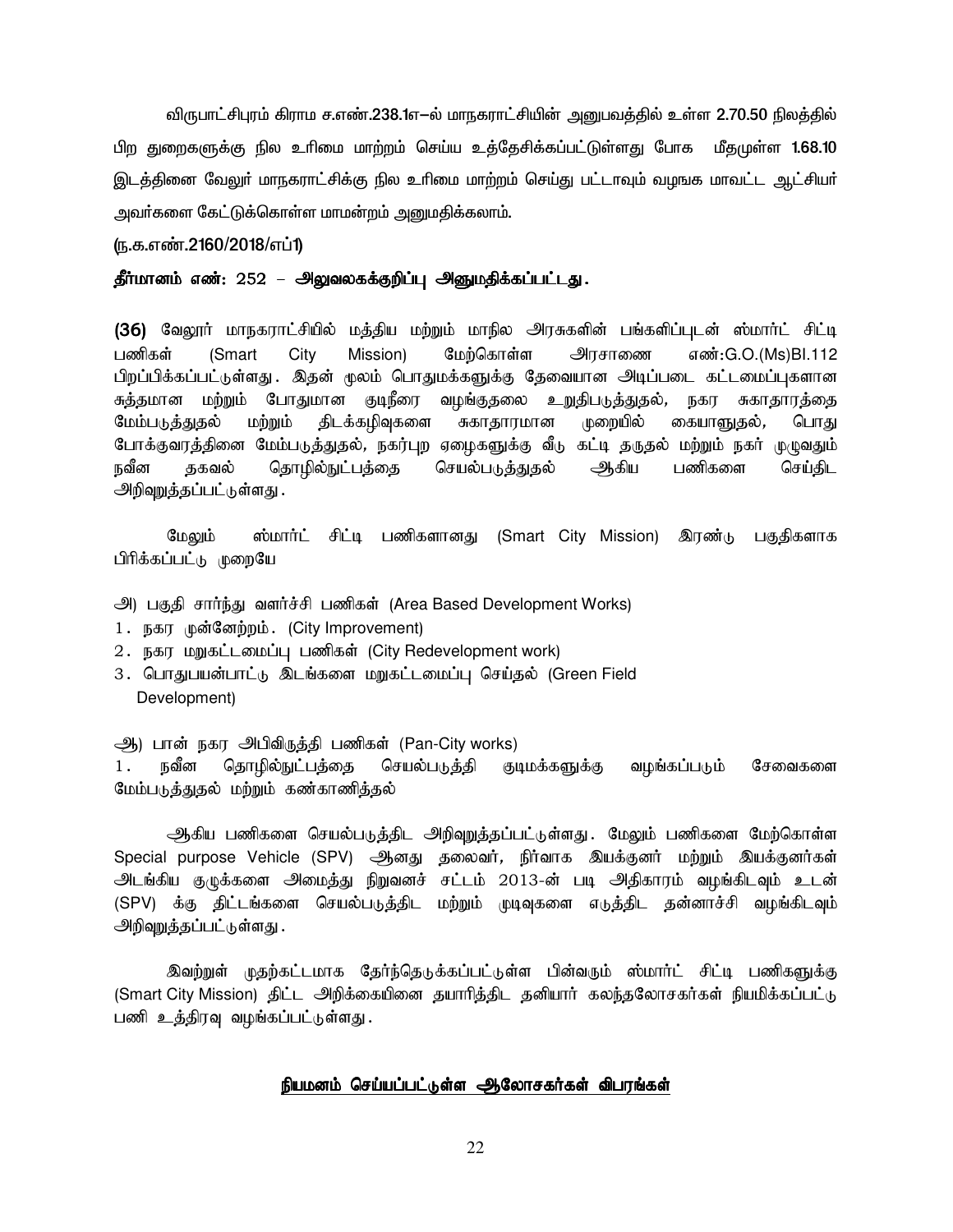| SI.<br>No.     | Name of work                                                                                                                                                                                                                                                                          | <b>Letter of Award</b><br><b>Consultants</b>                 | <b>Tender awarded</b><br>amount (Rs.)+GST |
|----------------|---------------------------------------------------------------------------------------------------------------------------------------------------------------------------------------------------------------------------------------------------------------------------------------|--------------------------------------------------------------|-------------------------------------------|
| 1              | Appointment of consultand for preparation of<br>DPR and Bid provess management for<br>development of smart Roads at. 1.Fort Road,<br>2. Gandhi Road, 3. Officewrs Line, 4. Aarani<br>Road, 5.Aroct Road                                                                               | M/s. Voyants<br>Solutions Pvt. Ltd.,                         | Rs:29,86,750+GST as<br>applicable         |
| $\overline{2}$ | Appointment of consultant for prepartaion of<br>DPR and Bid provess management for<br>developing smart parks at 15 places as per list<br>placed                                                                                                                                       | M/s. Voyants<br>Solutions Pvt. Ltd.,                         | Rs:19,78,540+GST as<br>Applicable         |
| 3              | Appointment of consultant for preparation of<br>DPR and Bid Process Management for Nethaji<br>Market Development under PPP Model                                                                                                                                                      | M/s.Infrastructure<br>Management and<br>Advisory Pvt., Ltd., | Rs:14.28,420+GST as<br>applicable         |
| 4              | Appointment of consultant for preparation of<br>DPR and Bid Process Management for<br>establishing Multi Level Car Parking facility<br>under PPP mode for:<br>1. New Bus Stand<br>2. Old Bus Stand<br>3. Near Katpadi railway Station<br>4. Near Golden<br>5. Opp. to Fort Lorry Shed | INMAAS / 13.12.17                                            | Rs:35,63,500+GST as<br>applicale          |
| 5              | Appointment of consultant for preparation of<br>DPR for Providing Tourist Infrastructure and<br>Amenities in ABD Area.                                                                                                                                                                | M/s. Wapcos Ltd.,                                            | Rs:24,50,500+GST as<br>applicable         |
| 6              | Appointment of consultant for preparation of<br>Feasibility cum DPR for Palar Riverfront<br>Development.                                                                                                                                                                              | M/s.Infrastructure<br>Management and<br>Advisory Pvt., Ltd., | Rs:28,51,000+GST as<br>applicable         |
| $\overline{7}$ | Selection of Transaction Advisors (TA) for<br>Techno Economic Feasibility Study and Bid<br>Process Management for Selection of Private<br>Entity for Development of Modern Bus Shelters<br>on PPP Mode                                                                                | M/s.Infrastructure<br>Management and<br>Advisory Pvt., Ltd., | Rs:23,50,000+GST as<br>applicable-        |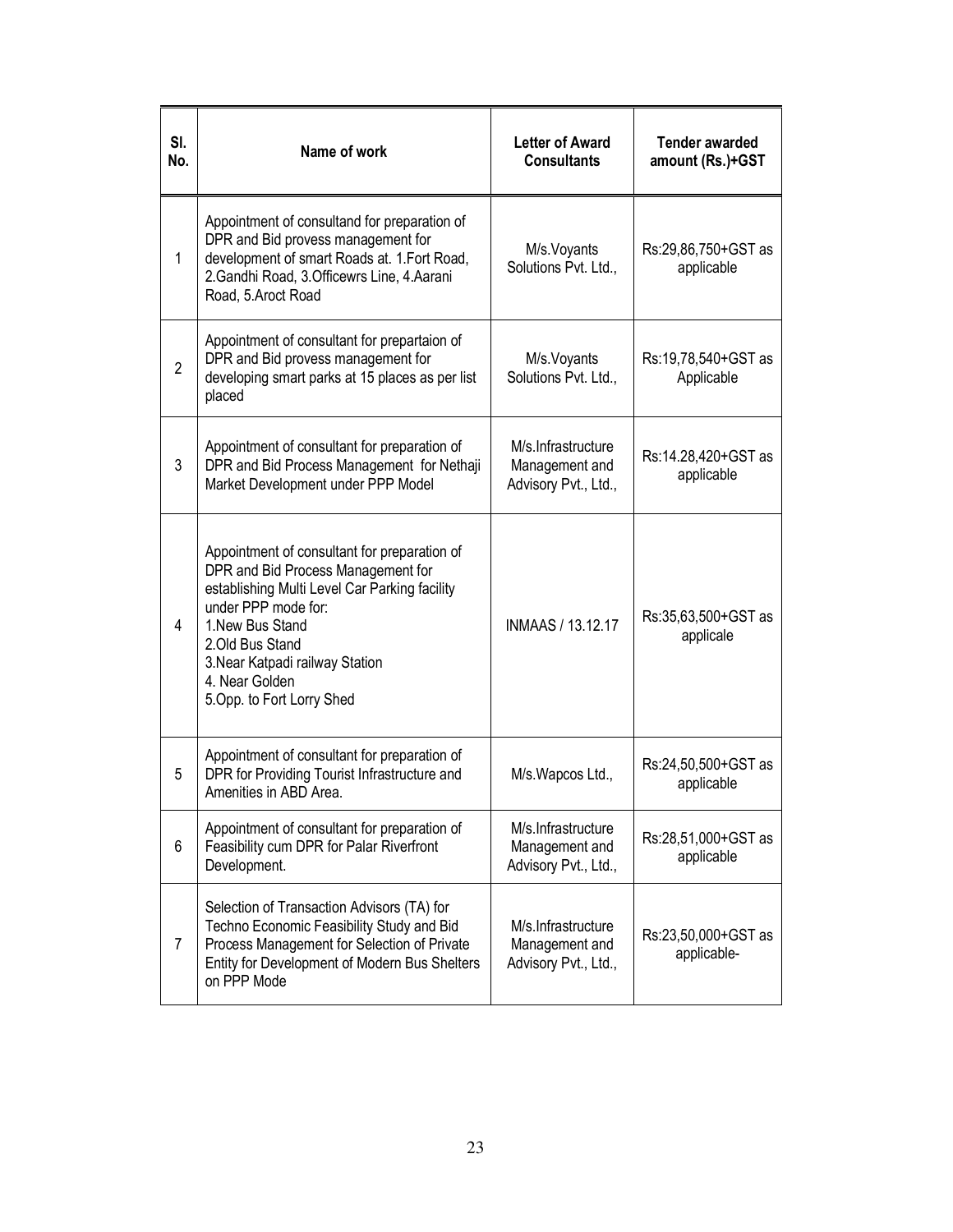| 8  | Selection of Transaction Advisors (TA) for<br>Techno Economic Feasibility Study and Bid<br>Process Management for Selection of Private<br>Entity for Development of Auto Stands,<br>Structured Commercial Parking Lots and any<br>other work specified by VSCL on PPP Mode | M/s.Sonne<br>Infrastructrue Pvt.<br>Ltd., | Rs:24,00,000+GST<br>as applicable    |
|----|----------------------------------------------------------------------------------------------------------------------------------------------------------------------------------------------------------------------------------------------------------------------------|-------------------------------------------|--------------------------------------|
| 9  | Appointment of Consultant for Preparation of<br>DPR For NEW Bus Stand                                                                                                                                                                                                      | M/s.aXYKno Capital<br>Services Pvt Ltd    | Rs:21,29,901.00+GST<br>as applicable |
| 10 | Appointment of consultant for preparation of<br>DPR for Implementation of RCC lining work for<br>Channels linking with Palar River                                                                                                                                         | <b>Project Dropped</b>                    |                                      |

மேற்படி பணிகளுக்கு திட்ட அறிக்கை தயாரித்திட வேலூர் சீர்மிகு நகர நிர்வாக குழுவின் (Board of Directors) ஒப்புதல் பெற்று ஆலோசகர்களை (Project Consultant) நியமனம் செய்ததற்கு பின்னேற்ப்பு அனுமதியும், திட்ட அறிக்கை தயார் செய்யும் அந்தந்த ஆலோசகர்களுக்கு எதிரே குறிப்பிட்டுள்ளபடியான செலவுத்தொகை சீர்மிகு நகர திட்டத்திற்கான நிர்வாகச் செலவினத்தொகையிலிருந்து வழங்க அனுமதியும் கோரப்படுகிறது.

# அலுவலக குறிப்பு:-

- 1. இப் பொருள் மாமன்றத்தில் பதிவு செய்யலாம்.
- 2. மேற்படி பணிகளுக்கு திட்ட அறிக்கை தயாரித்திட வேலூர் சீர்மிகு நகர நிர்வாக குழுவின் (Board of Directors) ஒப்புதல் பெற்று ஆலோசகர்களை (Project Consultant) நியமனம் செய்ததற்கு பின்னேற்ப்பு அனுமதி வழங்கலாம்.
- 3. பேற்படி ஆலோசர்களுக்கான செலவினக் கொகையினை Smart City Mission நிர்வாக நிதியிலிருந்து வழங்க மாமன்றம் அனுமதி வழங்கலாம்.

## (ந.க.எண். 6209/2017/S1)

## தீர்மானம் எண்: 253 – அலுவலகக்குறிப்பு 1,2 மற்றும் 3 அனுமதிக்கப்பட்டது.

(37) வேலூர் மாநகராட்சியில் மத்திய மற்றும் மாநில அரசுகளின் பங்களிப்புடன் ஸ்மார்ட் சிட்டி பணிகள் (Smart City Mission) மேற்கொள்ள அரசாணை எண்:G.O.(Ms)Bl.112 பிறப்பிக்கப்பட்டு, ழுதற்கட்டமாக 10 பணிகளுக்கு திட்ட அிிக்கை தயாரிக்கும் பணி நடைபெற்று வருகிறது. தொடர்ந்து நகராட்சி நிர்வாக ஆணையர் அவர்களின் Smart City Mission தொடர்பான ஆய்வு கூட்ட நாள்:11.05.2018-ல் இரண்டாம் கட்டமாக பின்வரும் பணிகள் தேர்வுசெய்யப்பட்டுள்ளது.

| SI.<br>No. | Name of work                                                                   | <b>Particulars</b>                                                                                     | <b>Proposed</b><br>Project cost<br>(Rs. Crores) |
|------------|--------------------------------------------------------------------------------|--------------------------------------------------------------------------------------------------------|-------------------------------------------------|
|            | SCADA based water resources management<br>soultion                             | Providing SCADA based water<br>resources management system<br>for Water Supply Systems                 | 5.00                                            |
| 2          | Primary Collection Vechicles(LCV 20 Nos,<br>Botteri operated Rickshaw 100 nos) | Purchasing of LCV Vechicles<br>and Botteri operated Rickshaw<br>for Primary collection of<br>Garbages. | 3.50                                            |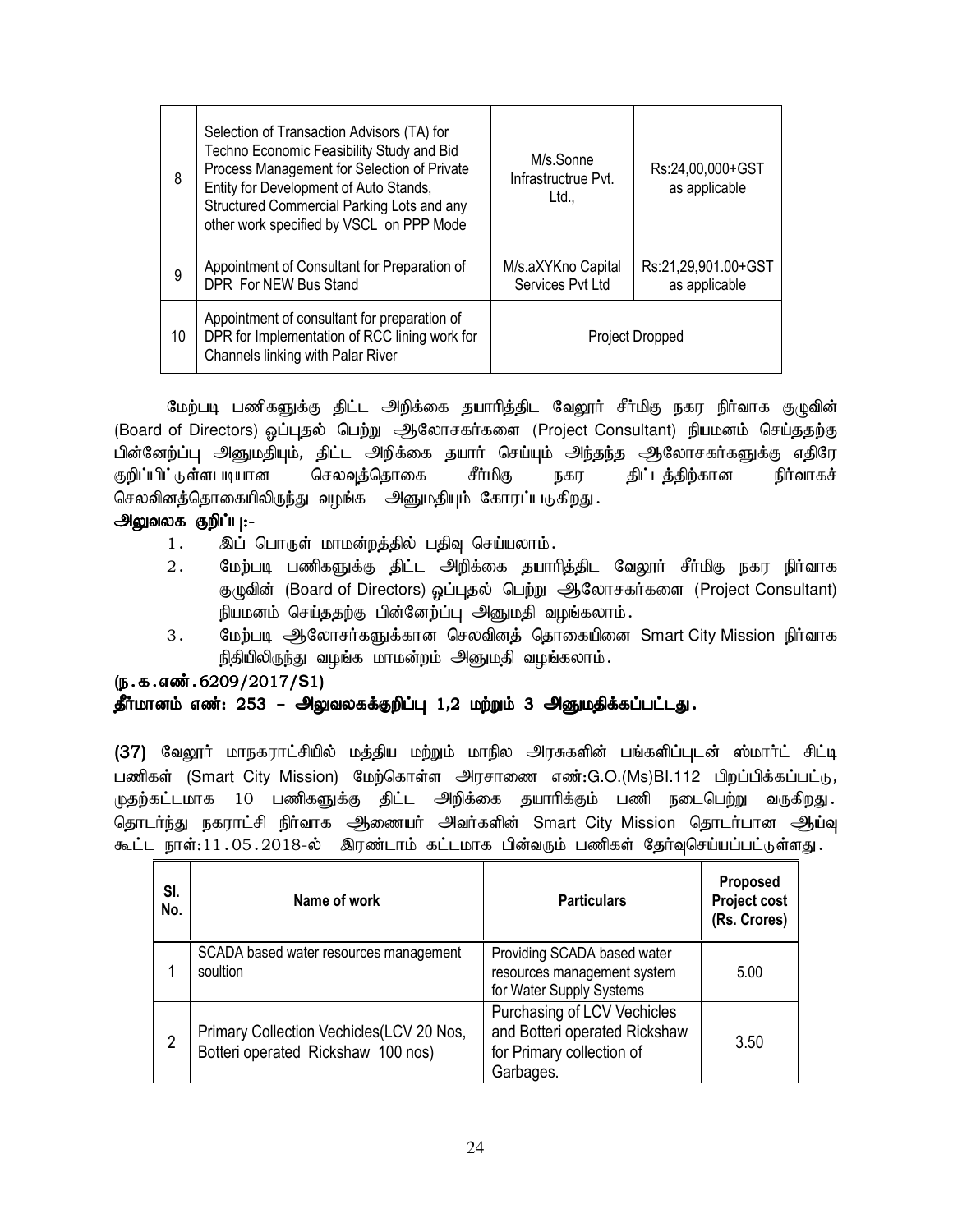| 3 | <b>Expansion of Existing Micro Composting</b><br>Shed-6 nos | <b>Existing MCCs</b><br>1.Rangapuram<br>2. Zone-II Office campus<br>3. Jabarathoppu<br>4. Velapadi<br>5. Shastri Nagar<br>6.Bagayam | 3.00 |
|---|-------------------------------------------------------------|-------------------------------------------------------------------------------------------------------------------------------------|------|
| 4 | Creation of Sports centers at KASPA Play<br>Ground          | Development Modern Sports<br>Center at Kaspa, Valapadi Play<br>Ground.                                                              | 5.00 |
| 5 | Housing for all                                             |                                                                                                                                     | 2.38 |

மேற்கண்ட 5-பணிகள் நகராட்சி நிர்வாக ஆணையர் அவர்களின் நிர்வாக அனுமதி பெற்று மேற்கொள்ள மாமன்றத்தின் அனுமதி கோரி சமர்ப்பிக்கப்படுகிறது

## அலுவலக குறிப்பு:-

- 1. மேற்படி பொருள் மாமன்றத்தில் பதிவு செய்யலாம்.
- 2. மேற்படி பணிகளுக்கு நகராட்சி நிர்வாக அணையர் அவர்களின் நிர்வாக அனுமதி பெறலாம்.
- 3. மேற்படி திட்டக்களுக்கான செலவினத் தொகையினை Smart city Mission நிதியிலிருந்து மேற்கொள்ள மாமன்றம் அனுமதி வழங்கலாம்.

## (ந.க.எண்.6209/2017/S1)

# $\stackrel{\bullet}{\sim}$ ரீர்மானம் எண்: 254 – அலுவலகக்குறிப்பு 1,2 மற்றும் 3 அனுமதிக்கப்பட்டது.

(38) வேலூர் மாநகராட்சியில் மத்திய மற்றும் மாநில அரசுகளின் பங்களிப்புடன் ஸ்மார்ட் சிட்டி பணிகள் (Smart City Mission) மேற்கொள்ள அரசாணை எண்:G.O.(Ms)Bl.112 பிறப்பிக்கப்பட்டு, முதற்கட்டமாக 10 பணிகளுக்கு திட்ட அறிக்கை தயாரிக்கும் பணி நடைபெற்று வருகிறது. தொடர்ந்து நகராட்சி நிர்வாக ஆணையர் அவர்களின் Smart City Mission தொடர்பான ஆய்வு கூட்ட நாள்:11.05.2018-ல் இரண்டாம் கட்டமாக பின்வரும் பணிகள் தேர்வு செய்யப்பட்டுள்ளது.

| SI.<br>No.     | Name of work                                                                        | <b>Particulars</b>                                                                                        | Proposed<br><b>Project cost</b><br>(Rs. Crores) |
|----------------|-------------------------------------------------------------------------------------|-----------------------------------------------------------------------------------------------------------|-------------------------------------------------|
|                | Park Improvement - Recreation & City<br>Aesthetics                                  | Development of Green<br>spaces for all the OSR<br>Lands                                                   | 50.00                                           |
| $\overline{2}$ | Solar Roof Top - Electricity, Street Light &<br><b>Improved Distribution System</b> | <b>Providing Solar Power Plants</b><br>with Compound wall,<br>Approach roads and other<br>infrastructures | 125.00                                          |
| 3              | <b>Water Supply Smart Meter</b>                                                     | Providing AMR Meters for<br>Water supply House service<br>connections                                     | 80.00                                           |

|  | <b>Additional Micro Composting Shed-10 Nos</b> | New MCCs<br>1.Kangeyanallur,<br>2.Kalinjur,<br>3.Sarkarthoppu,<br>4. Kagitha pattarai, | 7.00 |
|--|------------------------------------------------|----------------------------------------------------------------------------------------|------|
|--|------------------------------------------------|----------------------------------------------------------------------------------------|------|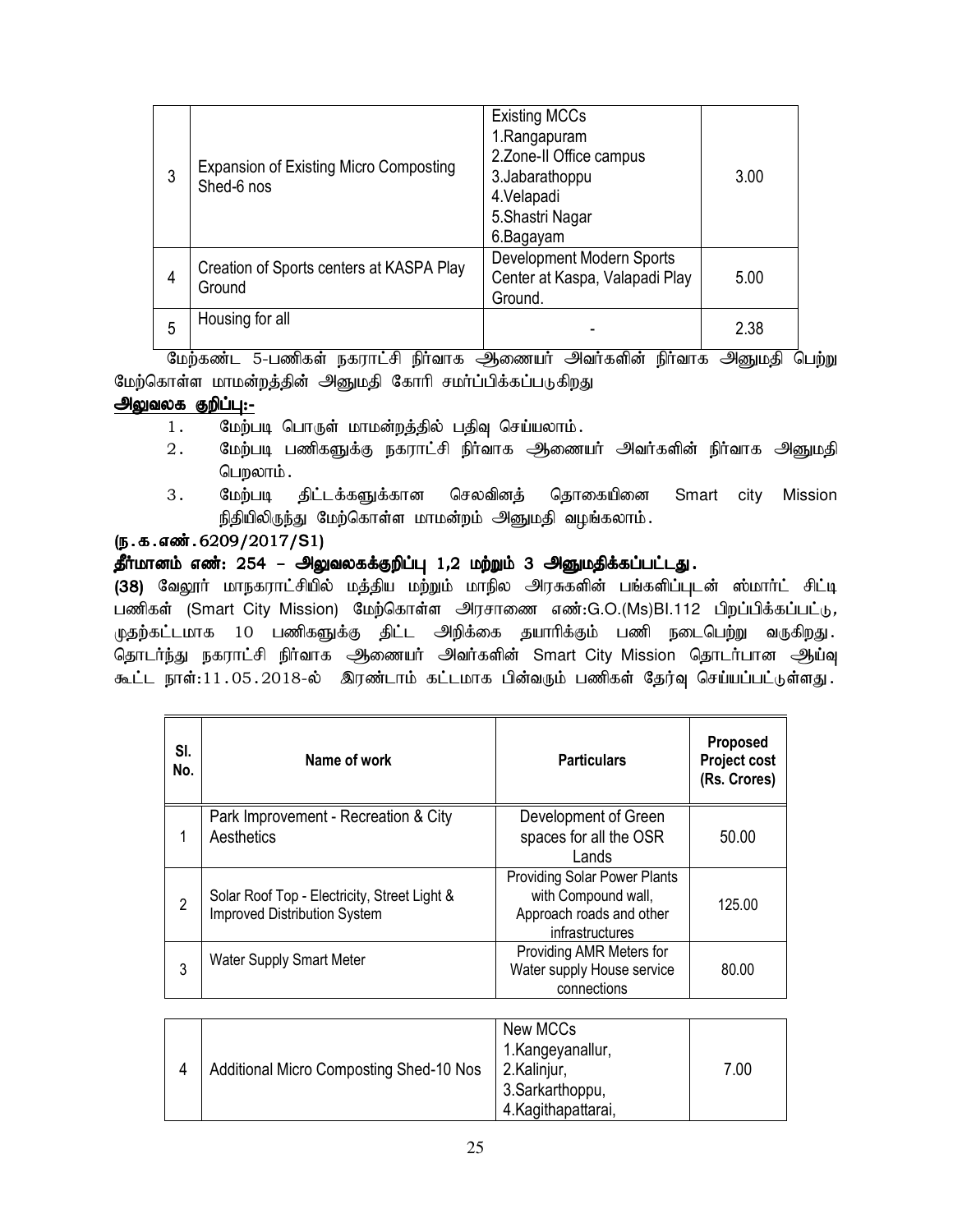|   |                                   | 5.Sathuvachari<br>6.Kurinji Nagar<br>7.Balaji Nagar<br>8.Ammanankutai<br>9. Filter Bed Road<br>10. Bharathiyar Nagar |       |
|---|-----------------------------------|----------------------------------------------------------------------------------------------------------------------|-------|
| 5 | Bio Mining at Sathupery Dump Site |                                                                                                                      | 13.00 |
| 6 | <b>ICCC</b>                       |                                                                                                                      | 30.00 |

மேற்கண்ட 6-பணிகள் தமிழ்நாடு அரசின் High-Power Project Sanctioning Committee –யின் நிர்வாக அனுமதி பெற்று பணிகளை செய்திட மாமன்றத்தின் அனுமதிக்கு பணிந்து சமர்ப்பிக்கப்படுகிறது

#### அலுவலக குறிப்பு:-

- 1. மேற்படி பொருள் மாமன்றத்தில் பதிவு செய்யலாம்.
- 2. பேற்படி Smart City பணிகளுக்கு High-Power Project Sanctioning Committee –யின் நிர்வாக அனுமதி பெறலாம்.
- 3. மேற்படி திட்டக்களுக்கான செலவினத் தொகையினை Smart city Mission நிதியிலிருந்து மேற்கொள்ள மாமன்றம் அனுமதி வழங்கலாம்.

# (ந.க.எண்.6209/2017/S1)

## தீர்மானம் எண்: 255 – அலுவலகக்குறிப்பு 1,2 மற்றும் 3 அனுமதிக்கப்பட்டது.

(39) நகராட்சி நிர்வாக அணையர், சென்னை – 5 அவர்களின் ந.க.எண்/12503/2018/A1

நாள்: 21/5/2018ம் தேதிய சுற்றறிக்கையில் அரசாணை எண்.11, நகராட்சி நிர்வாகம் மற்றும் குடிநீர் வழங்கல் துறைநாள்: 12/1/1999-ல் விதி 16-ன்படி பேருராட்சிகள், நகராட்சிகள் மற்றும் மாநகராட்சிகளில் ஐந்தாண்டுகளுக்கு ஒருமுறை தொழில்வரி (Profession Tax) விகிதங்களை 25% சதவீதத்திற்கு குறையாமலும் 35% சதவீதத்திற்கு மிகாமலும் உயர்த்தி திருத்தி அமைக்கப்பட வேண்டும் என தெரிவிக்கப்பட்டுள்ளது.

அதன்படி வேலூர் மாநகராட்சி பகுதிகளில் நுண்ணறிவுத்திறன் தொழில்கள், வணிக தொழில்கள், மரபு தொழில்கள், தொழிற்சாலைகளில் பணிபுரிவோர், அரசு ஊழியர்கள், ஆசிரியர்கள், மற்றும் தனியார் நிறுவனங்களில் பணிபுரியும் பணியாளர்கள் ஆக்கிய தொழில் புரிவோர்களுக்கு தற்போது வசூலிக்கப்பட்டு வரும் தொழில்வரி விகிதங்கள் 01/10/2018 முதல் 30% சதவிதத்திற்கு உயர்த்தி கீழ்க்கண்ட அட்டவணையின்படி திருத்தியமைக்க மாமன்றத்தின் பார்வைக்கும் அனுமதிக்கும் வைக்கப்படுகிறது.

| வ.<br>எண் | <u> அரையாண்டு</u> வருமானம் | $01.10.2013$ முதல்<br>வசூலிக்கப்பட்டு<br>வரும் தொழில் வரி | 30%<br>சதவீதம்<br>உயர்வு | $01.10.2018$ முதல்<br>திருத்தியமைக்கப்பட்ட<br>தொழில் வரி (Round off) |
|-----------|----------------------------|-----------------------------------------------------------|--------------------------|----------------------------------------------------------------------|
|           | ரு                         | ரு                                                        | Պ                        | ₫υ                                                                   |
|           | $21,000$ வரை               | இல்லை                                                     | இல்லை                    | இல்லை                                                                |

## தொழில் வரி வீதப்பட்டியல்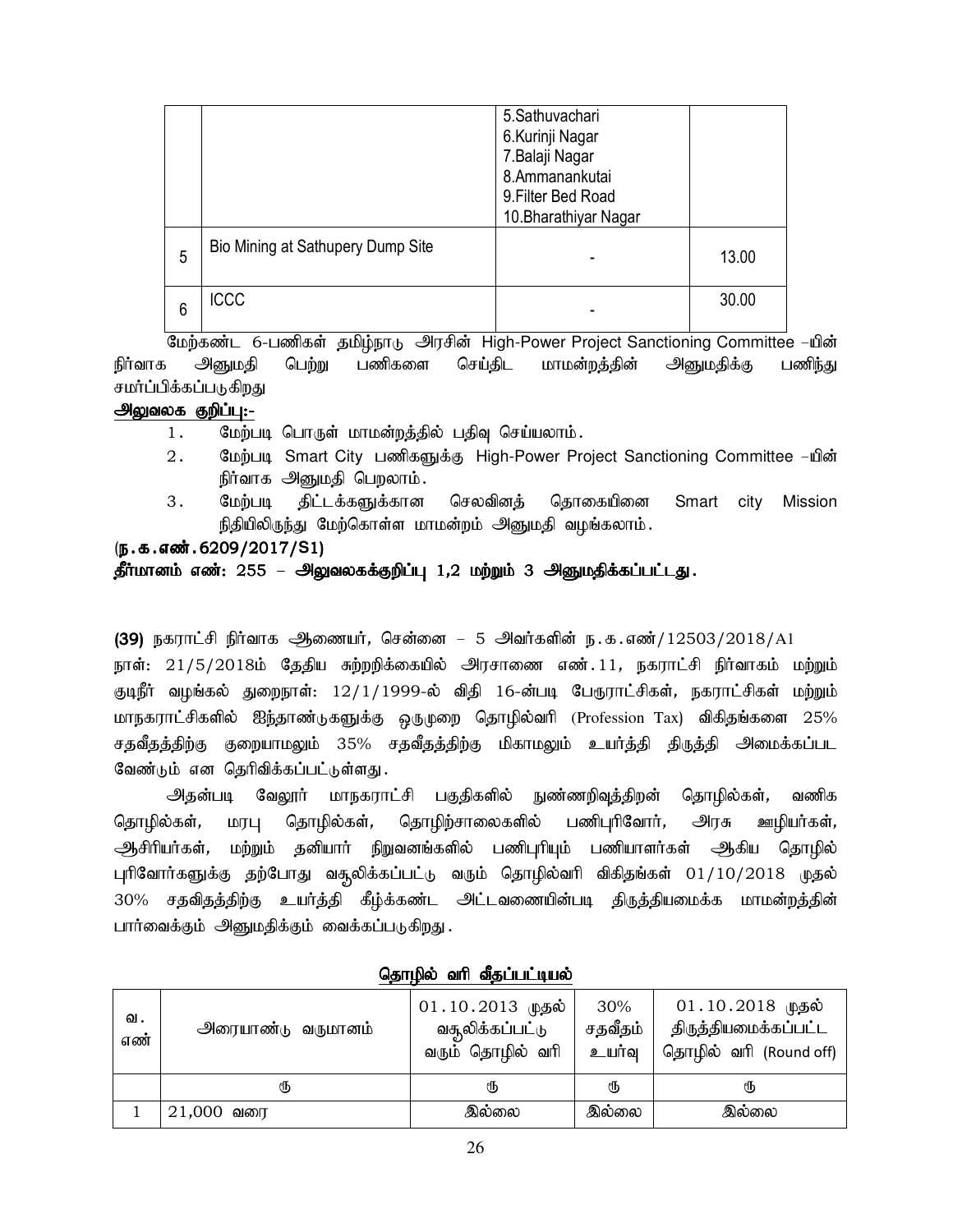| 2 | 21,001 முதல் 30,000/- வரை | $125/-$  | 38  | $165/-$  |
|---|---------------------------|----------|-----|----------|
| 3 | 30,001 முதல் 45,000/- வரை | $315/-$  | 95  | $410/-$  |
| 4 | 45,001 முதல் 60,000/- வரை | $615/-$  | 185 | $800/-$  |
| 5 | 60,001 முதல் 75,000/- வரை | $925/-$  | 278 | $1205/-$ |
| 6 | 75,000/- க்கு மேல்        | $1225/-$ | 368 | $1595/-$ |

## அ.கு:

- 1) மேற்குறிப்பிட்டுள்ள அட்டவணையின்படி மாநகராட்சியில் வேலூர்  $1/10/2018$  முதல் தொழில்வரி விகிதத்தினை 30% சதவிதத்திற்கு உயர்த்தி திருத்தி அமைக்க மாமன்றம் அனுமதிக்கலாம்.
- 2) தொழில்வரி உயர்வு செய்திதாள்களில் விளம்பரம் குறித்து செய்ய ம்ற்றும் விளம்பர செலவுகள் இதனால் ஏற்படும் ஆகும் இதர செலவினங்களுக்கு தொகை வழங்க மாமன்றம் அனுமதிக்கலாம்.

#### $(\mathbf{5.5.5\cdot s})^{2483/2018/A1}$

#### தீர்மானம் எண்: 256 – அலுவலகக்குறிப்பு அனுமதிக்கப்பட்டது.

(40) வேலாா் மாநகராட்சிப்பகுதியில் வீடு. வீடாகவம். வா்க்கக நிறுவணஙகள் கோறும் திடக்கமிவுகள் சேகரிக்கப்பட்டு மாநகராட்சிப் பகுதியில் செயல்பாட்டில் உள்ள 42 திடக்கழிவு மேலாண்மை மையஙகளுக்கு கொண்டு செல்லப்பட்டு மக்கும் கழிவுகள், மறுசுழற்சி கழிவுகள் மற்றும் மறுசுழற்சி செய்ய இயலாத மக்காத கமிவுகள் எனப் பிாிக்கப்பட்டு மக்கும் கமிவுகளிலிருந்து இயற்கை உரம் தயாரிக்கப்படுகிறது. மறுசுழற்சி கழிவுகள் மறுசுழற்சி வியாபாரிகளுக்கு விற்பனை செய்யப்படுகிறது. மறுசுழற்சி செய்ய இயலாத எரியக் கூடிய மக்காத கழிவுகளை (50 மைக்ரானுக்கு குறைவான பிளாஸ்டிக் கழிவுகள், பிஸ்கட், குா்குரே கவா்கள், துணிகள், etc) அாியலூா் அல்ட்ரா—டெக் சிமெண்ட் தொற்சாலைக்கு சிமெண்ட் தயாரிப்பதற்கு எரிபொருளாக பயன்படுத்துவதற்கு அனுப்புவதற்கு அல்ட்ரா— டெக் சிமெண்ட் நிறுவணத்துடன் புரிந்துணா்வு ஒப்பந்தம் ஏற்படுத்த நடவடிக்கையில் உள்ளது. எனவே மேற்கண்ட மறுசுழற்சி செய்ய இயலாத மக்காத கழிவுகளை கட்டுகளாக கட்டி அனுப்புவதற்காக Hydraulic Baling Press Machine —2 Nos வாங்குவதற்கும், அதற்குரிய உத்தேச செலவினம் ரூ.20.00 லட்சம் பொது நிதியிலிருந்து மேற்கொள்ளவும் மாமன்றத்தின் ஒப்புதல் கோரப்படுகிறது.

#### <u>அலுவலக குறிப்பு:</u>

மாமன்றம் அனுமதி அளிக்கலாம்.

#### (ந.க.எண்:8155/2018/H1)

## தீர்மானம் எண்: 257 – அலுவலகக்குறிப்பு அனுமதிக்கப்பட்டது.

(41) வேலூர் மாநகராட்சியில் மத்திய மற்றும் மாநில அரசுகளின் பங்களிப்புடன் ஸ்மார்ட் சிட்டி பணிகள் (Smart City Mission) மேற்கொள்ள அரசாணை எண்:G.O.(Ms)Bl.112 பிறப்பிக்கப்பட்டு, ழுதற்கட்டமாக 15 பணிகளுக்கு திட்ட அறிக்கை தயாரிக்கும் பணி நடைபெற்று வருகிறது. இதன்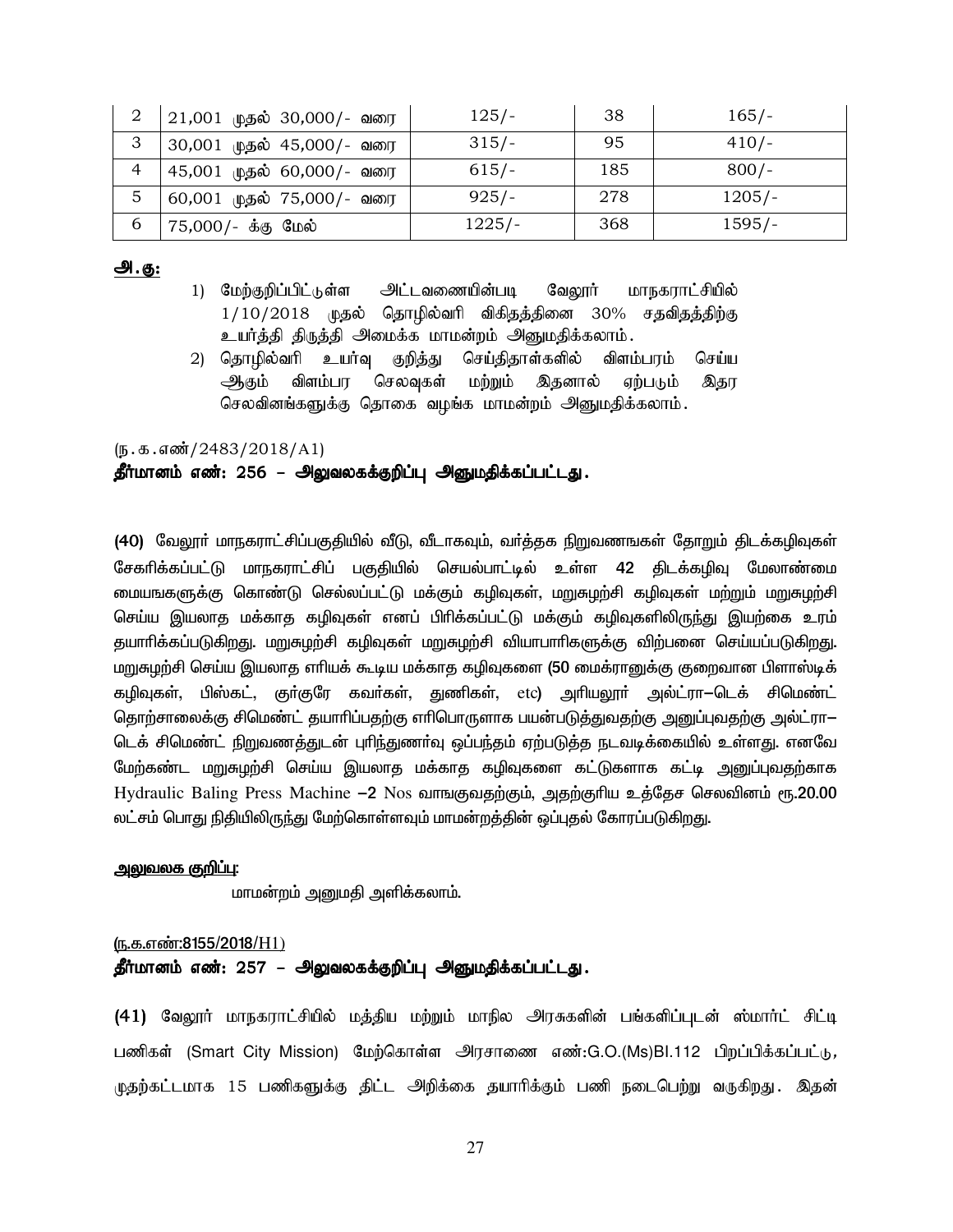தொடர்ச்சியாக பொதுமக்கள் கோரிக்கை மற்றும் இம்மாநகராட்சியில் பொதுமக்களுக்கான தேவை ஆகியவற்றை கருத்தில் கொண்டு கீழ்கண்ட இரண்டு பணிகள் தேர்வுசெய்யப்பட்டுள்ளன.

| SI.<br>No. | Name of work                                                                                                        | <b>Particulars</b>                                                                                                                     | Proposed<br>Project cost<br>(Rs. Crores) |
|------------|---------------------------------------------------------------------------------------------------------------------|----------------------------------------------------------------------------------------------------------------------------------------|------------------------------------------|
|            | Construction of Electrical Crematorium                                                                              | <b>Construction of Electrical</b><br>Crematorium at<br>Dharapadavedu(Zone II),<br>Ammanankuttai (Zone III) and<br>Rangapuram (Zone II) | 5.00                                     |
| 2          | Providing Walkways, development of<br>Green Space and Beautification of Otteri<br>Lake including required DeSilting | Providing Walkways,<br>development of Green<br>Spacew and Beautification<br>of Otteri Lake including<br>required De Silting woks       | 6.50                                     |

பேற்கண்ட 2-பணிகள் நகராட்சி நிர்வாக ஆணையர் அவர்களின் நிர்வாக அனுமதி பெற்று மேற்கொள்ள மாமன்றத்தின் அனுமதி கோரி சமர்ப்பிக்கப்படுகிறது

## அலுவலக குறிப்பு:-

- 1. மேற்படி பொருள் மாமன்றத்தில் பதிவு செய்யலாம்.
- 2. மேற்படி பணிகளுக்கு நகராட்சி நிர்வாக அணையர் அவர்களின் நிர்வாக அனுமதி பெறலாம்.
- 3. மேற்படி திட்டக்களுக்கான செலவினத் தொகையினை Smart city Mission நிதியிலிருந்து மேற்கொள்ள மாமன்றம் அனுமதி வழங்கலாம்.

## $(\mathbf{b}.\mathbf{a}.\mathbf{a} \cdot \mathbf{w}.\mathbf{b}.\mathbf{c}209/2017/\mathbf{S}1)$

## தீர்மானம் எண்: 258 – அலுவலகக்குறிப்பு அனுமதிக்கப்பட்டது.

(42) வேலூர் மாநகராட்சியில் மத்திய மற்றும் மாநில அரசுகளின் பங்களிப்புடன் ஸ்மார்ட் சிட்டி பணிகள் (Smart City Mission) மேற்கொள்ள அரசாணை எண்:G.O.(Ms)Bl.112 பிறப்பிக்கப்பட்டு, முதற்கட்டமாக 15 பணிகளுக்கு திட்ட அறிக்கை தயாரிக்கும் பணி நடைபெற்று வருகிறது. இதன் தொடர்ச்சியாக பொதுமக்கள் கோரிக்கை மற்றும் இம்மாநகராட்சியில் பொதுமக்களுக்கான தேவை ஆகியவற்றை கருத்தில் கொண்டு கீழ்கண்ட இரண்டு பணிகள் தேர்வுசெய்யப்பட்டுள்ளன.

| SI.<br>Name of work<br><b>Particulars</b><br>No. | Proposed<br><b>Project cost</b><br>(Rs. Crores) |
|--------------------------------------------------|-------------------------------------------------|
|--------------------------------------------------|-------------------------------------------------|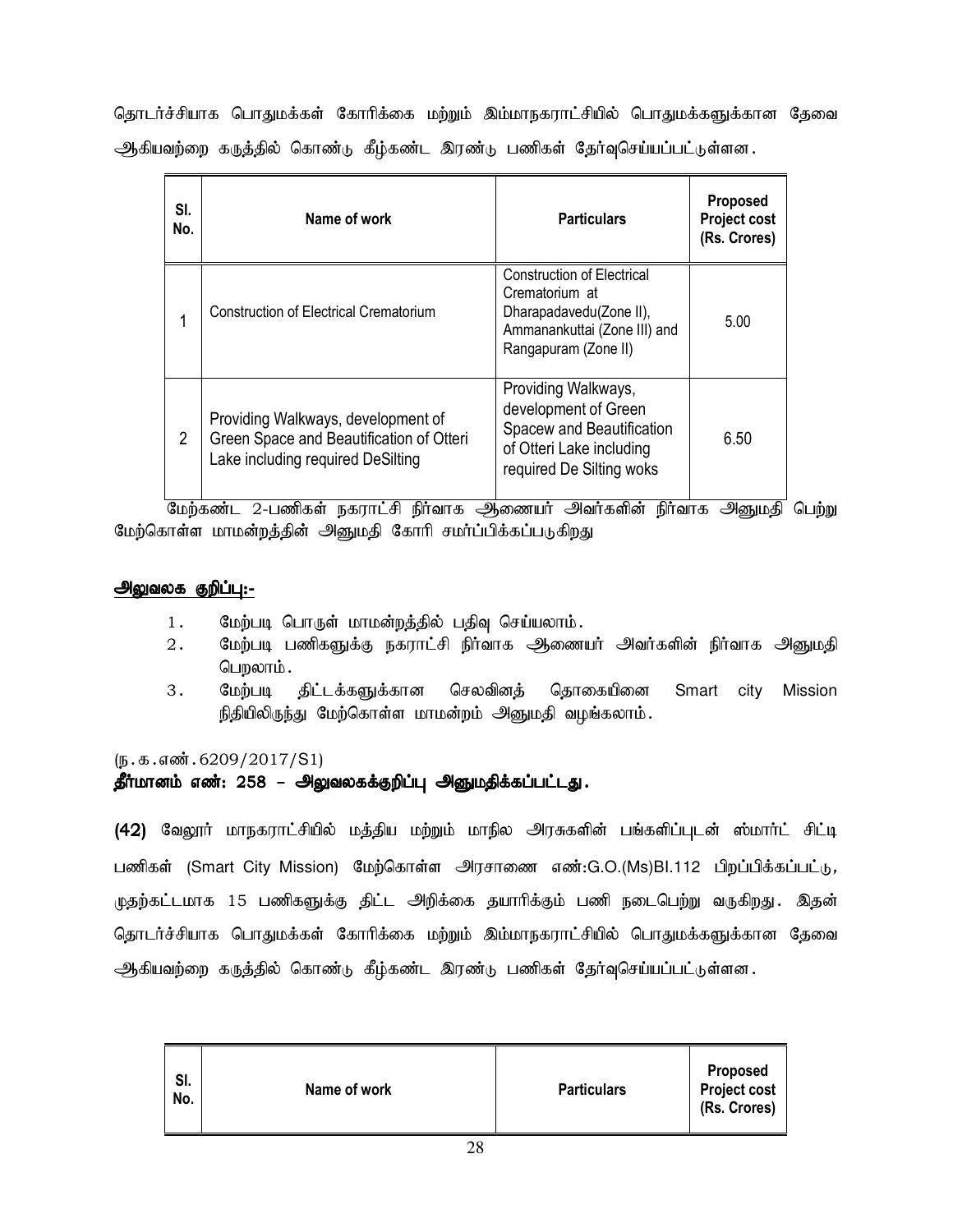| RCC Lining work of Canals and channels |
|----------------------------------------|
| Leading to palar River                 |

மேற்கண்ட பணிக்கு தமிழ்நாடு அரசின் High-Power Project Sanctioning Committee –யின் நிர்வாக அனுமதி பெற்று பணியினை செய்திட மாமன்றத்தின் அனுமதிக்கு பணிந்து சமர்ப்பிக்கப்படுகிறது

## அலுவலக குறிப்பு:-

- 1. மேற்படி பொருள் மாமன்றத்தில் பதிவு செய்யலாம்.
- 2. மேற்படி Smart City பணிகளுக்கு High-Power Project Sanctioning Committee –யின் நிர்வாக அனுமதி பெறலாம்.
- 3. மேற்படி திட்டக்களுக்கான செலவினத் தொகையினை Smart city Mission நிதியிலிருந்து மேற்கொள்ள மாமன்றம் அனுமதி வழங்கலாம்.

 $(\mathbf{b}.\mathbf{t}.\mathbf{s}.\mathbf{w}$  $\mathbf{w}.\mathbf{6209}/2017/\mathbf{S1})$ 

## தீர்மானம் எண்: 259 – அலுவலகக்குறிப்பு 1,2 மற்றும் 3 அனுமதிக்கப்பட்டது.

(43) வேலூர் மாநகராட்சியில் மத்திய மற்றும் மாநில அரசுகளின் பங்களிப்புடன் ஸ்மார்ட் சிட்டி பணிகள் (Smart City Mission) மேற்கொள்ள அரசாணை எண்:G.O.(Ms)Bl.112 பிறப்பிக்கப்பட்டு, முதற்கட்டமாக 15 பணிகளுக்கு திட்ட அறிக்கை தயாரிக்கும் பணி நடைபெற்று வருகிறது. இதன் தொடர்ச்சியாக பொதுமக்கள் கோரிக்கை மற்றும் இம்மாநகராட்சியில் பொதுமக்களுக்கான தேவை ஆகியவற்றை கருத்தில் கொண்டு முன்று இடங்களில் மின்தகனமேடை அமைத்திடவும் (தாராபடவேடு, ரங்காபுரம், அம்மணாகுட்டை), ஒட்டேரி ஏரியில் நடைபாதையுடன் கூடிய பசுமை சூழலை அமைத்திடும் பணிகள் தேர்வுசெய்யப்பட்டுள்ளன. மேற்படி இரண்டு பணிகளுக்கு திட்ட .<br>அறிக்கையினை தயாரித்திட தனியார் கலந்தலோசகர்கள் நியமித்திட வேண்டி உள்ளது.

| SI.<br>No. | Name of work                                                                                                                                                                                                     | <b>Particulars</b> | <b>Proposed</b><br><b>Project cost</b><br>(Rs. Crores) |
|------------|------------------------------------------------------------------------------------------------------------------------------------------------------------------------------------------------------------------|--------------------|--------------------------------------------------------|
|            | Appointment of consultant for preparation of DPR<br>and Bid process management for Providing<br>Walkways, development of Green Space and<br>Beautification of Otteri Lake including required<br><b>DeSilting</b> |                    | 0.06                                                   |
| 2          | Appointment of consultant for preparation of DPR<br>and Bid process management for Construction of<br>Electrical Crematorium at Dharapadavedu(Zone<br>II), Ammanankuttai (Zone III) and Rangapuram<br>(Zone II)  |                    | 0.05                                                   |

மேற்கண்ட 2 பணிகளுக்கு மன்றத்தின் நிர்வாக அனுமதி பெற்று பணியினை செய்திட மாமன்றத்தின் அனுமதிக்கு பணிந்து சமர்ப்பிக்கப்படுகிறது

## அலுவலக குறிப்பு:-

1. மேற்படி பொருள் மாமன்றத்தில் பதிவு செய்யலாம்.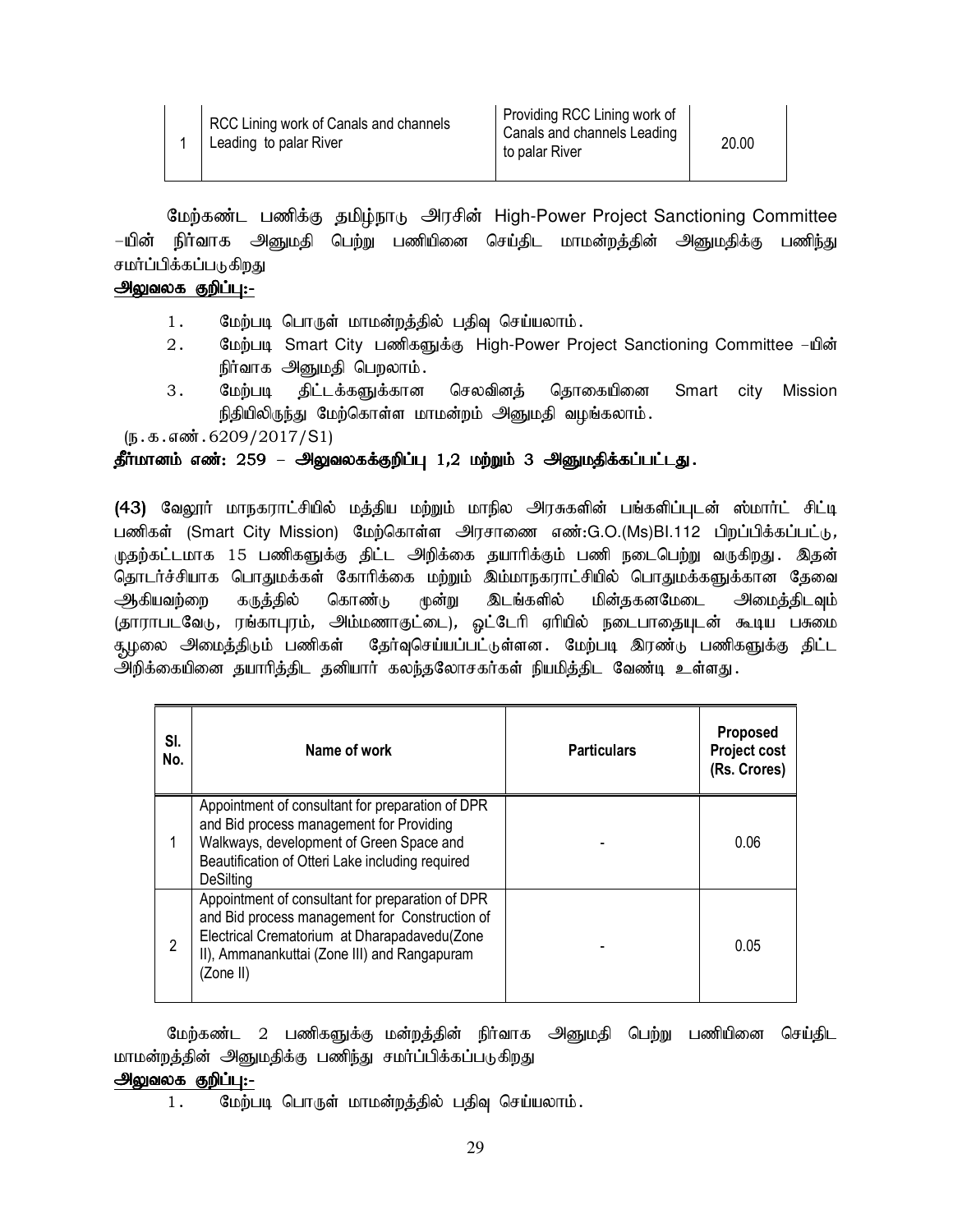- 2. மேற்படி Smart City பணிகளுக்கு மாமன்றத்தின் நிர்வாக அனுமதி பெறலாம்.
- 3. மேற்படி திட்டக்களுக்கான செலவினத் தொகையினை Smart city Mission நிதியிலிருந்து மேற்கொள்ள மாமன்றம் அனுமதி வழங்கலாம்.

# $(\mathfrak{h}.\mathfrak{g}.\mathfrak{g}.$  எண். 6209/2017/S1) தீர்மானம் எண்: 260 – அலுவலகக்குறிப்பு அனுமதிக்கப்பட்டது.

(44) வேலூர் மாநகராட்சி பொது நிதி 2014-15ன் கீழ் மாநகராட்சி நான்கு மண்டல அலுவலக கணினிகள், பிரிண்டர்கள், UPS, Fax, Xerox Machine ஆகியவற்றுக்கான வருடாந்திர பராமரிப்பு பணி செய்தல் பணிக்கு தயாரிக்கப்பட்ட மதிப்பீட்டுத் தொகை ரு.5,10,000/-க்கு, 11.03.2015ல் நிர்வாக அனுமதி வழங்கப்பட்டு, 26.03.2015ல் ஒப்பந்தப்புள்ளி மேற்கொள்ளப்பட்டதில் M/s Gets Computers Accessories, Vellore நிறுவனம் மதிப்பீட்டுத் தொகைக்கு கொடுத்துள்ள ஒப்பந்தப்புள்ளி ஏற்கப்பட்டு, மாமன்ற தீர்மான எண்.166 நாள்.30.04.15ல் அனுமதி வழங்கப்பட்டு பணியின் அவசியம் கருதி 2016-17க்கு ஓர் அண்டிற்கு நிர்வாக அனுமதி வழங்கப்பட்டு பணிகள் செய்து முடிக்கப்பட்ட நிலையில் புதிய ஒப்பந்தப்புள்ளி கோரப்படும் இடைப்பட்ட நாட்களை கருத்தில் கொண்டு பணியின் அவசியம் கருதி மீண்டும் கூடுதல் ஓர் ஆண்டிற்கு 2017-18 ஆண்டிற்கான ரு .5 . 10 இலட்சத்திற்கு நிர்வாக அனுமதியும் மேற்படி ஒப்பந்த விலைப்படியும் M/s Gets Computers Accessories, Vellore நிறுவனத்திற்கு செயல்முறை ஆணை வழங்க தனி அலுவலர் வாயிலாக அனுமதிபெற மாமன்ற தீர்மானம் எண்:144, நாள்:27.04.2017 அனுமதி பெறப்பட்டு நடைமுறை கொண்டுவரப்பட்டது.

தற்சமயம் மேற்படி ஒப்பந்த நாட்களை கருத்தில் கொண்டும் அவசர அவசியம் கருதி மேற்படி நிறுவனத்தின் மூலம் அதே விலையில் 3-மாதங்களுக்கு (01.04.2018 முதல் 30.06.2018) வரை நீடிப்பு செய்து கொள்முதல் செய்ய செலவினத்தொகை ரூ.1,28,000/-க்கு மாமன்றத்தின் பார்வைக்கு பொருள் வைக்கப்படுகிறது.

#### அலுவலக குறிப்பு:-

1. மாமன்றத்தின் பார்வைக்கு வைக்கப்பட்டுள்ள இப்பொருள் மாமன்றம் பதிவு செய்யலாம்.

 $2$ . இப்பணிக்கான செலவினத்தொகையை பொதுநிதி  $2018$ -19-ன் கீழ் செலவு செய்யலாம்.

3.இப்பணிக்கான செலவினத்தொகை ரு.1,28,000/-க்கு மாநகராட்சி ஆணையர் அவர்கள் முன்அனுமதி வழங்கப்பட்டதை மாமன்றம் பதிவு செய்யலாம்.

 $(D.5.5.5\text{...})$ 

#### தீர்மானம் எண்: 261 – அலுவலகக்குறிப்பு அனுமதிக்கப்பட்டது.

(45) வேலூர் மாநகராட்சி பொது நிதி 2014-15ன் கீழ் மாநகராட்சி நான்கு மண்டல அலுவலக அலுவலக கணினிகளுக்கு தேவையான CD Xerox toner Toner உபகரணங்கள் சப்ளை செய்தல் பணிக்கு தயாரிக்கப்பட்ட மதிப்பீட்டுத் தொகை ரு.9,70,000/-க்கு, 11.03.2015ல் நிர்வாக அ்னுமதி வழங்கப்பட்டு, 26.03.2015ல் ஒப்பந்தப்புள்ளி மேற்கொள்ளப்பட்டதில் M/s Gets Computers Accessories, Vellore நிறுவனம் மதிப்பீட்டுத் தொகைக்கு கொடுத்துள்ள ஒப்பந்தப்புள்ளி ஏற்கப்பட்டு, மாமன்ற தீர்மான எண்.164 நாள். 30 . 04 . 15ல் அனுமதி வழங்கப்பட்டு பணியின் அவசியம் கருதி 2016-17க்கு ஓர் ஆண்டிற்கு நிர்வாக அனுமதி வழங்கப்பட்டு பணிகள் செய்து முடிக்கப்பட்ட நிலையில் புதிய ஒப்பந்தப்புள்ளி கோரப்படும் இடைப்பட்ட நாட்களை கருத்தில் கொண்டு பணியின் அவசியம் கருதி மீண்டும் கூடுதல் ஒர் அண்டிற்கு 2017-18 ஆண்டிற்கான ரூ.9.70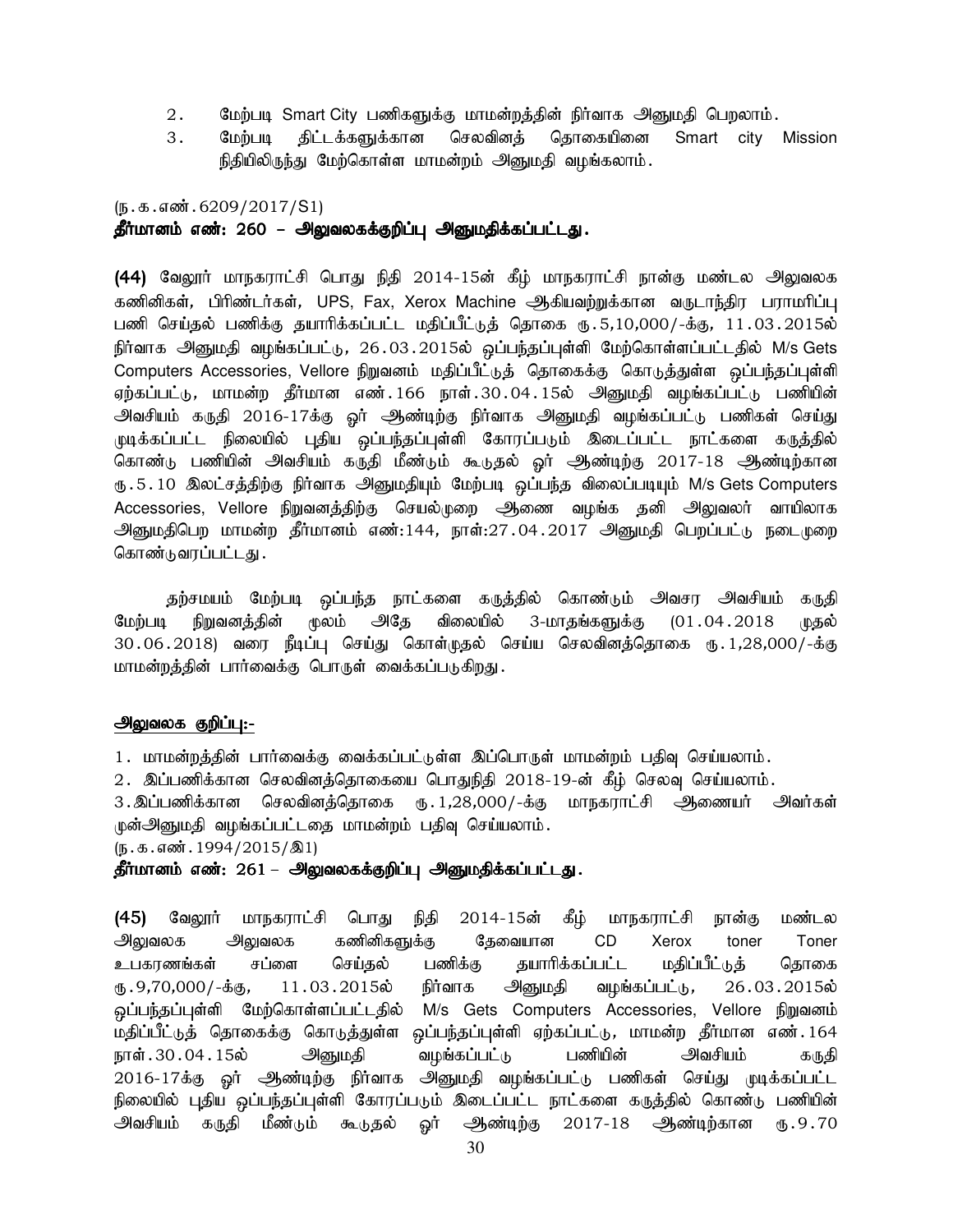இலட்சத்திற்கு நிர்வாக அனுமதியும் மேற்படி ஒப்பந்த விலைப்படியும் M/s Gets Computers Accessories, Vellore நிறுவனத்திற்கு செயல்முறை ஆணை வழங்க தனி அலுவலர் வாயிலாக அனுமதிபெற மாமன்ற தீர்மானம் எண்:146, நாள்:27 $\,$ .04 $\,$ .2017 அனுமதி பெறப்பட்டு நடைமுறை கொண்டுவரப்பட்டது.

தற்சமயம் மேற்படி கொள்முதல் பொருட்கள் மிக குறைவாக உள்ளதாலும் மற்றும் புதிய பொருட்கள் கொள்முதல் செய்யப்படும் ஒப்பந்த நாட்களை கருத்தில் கொண்டும் அவசர அவசியம் கருதி மேற்படி நிறுவனத்தின் மூலம் அதே விலையில் 3-மாதங்களுக்கு (01.04.2018 முதல் 30.06.2018) வரை நீடிப்பு செய்து கொள்முதல் செய்ய செலவினத்தொகை ரு.2,43,000/-க்கு மாமன்றத்தின் பார்வைக்கு பொருள் வைக்கப்படுகிறது.

#### அலுவலக குறிப்பு:-

1. மாமன்றத்தின் பார்வைக்கு வைக்கப்பட்டுள்ள இப்பொருள் மாமன்றம் பதிவு செய்யலாம்.

2. இப்பணிக்கான செலவினத்தொகையை பொதுநிதி 2018-19-ன் கீழ் செலவு செய்யலாம்.

3. இப்பணிக்கான செலவினத்தொகை ரூ. 2,43,000/-க்கு மாநகராட்சி அணையர் அவர்கள் முன்அனுமதி வழங்கப்பட்டதை மாமன்றம் பதிவு செய்யலாம்.

 $(D.5.5.5\text{...})$ 

தீர்மானம் எண்: 262 – அலுவலகக்குறிப்பு அனுமதிக்கப்பட்டது.

(46) வேலூர் மாநகராட்சி பொது நிதி 2014-15ன் கீழ் மாநகராட்சி அலுவலக கணினிகளுக்கு தேவையான Toner CD Xerox toner உபகரணங்கள் சப்ளை செய்தல் பணிக்கு தயாரிக்கப்பட்ட மதிப்பீட்டுத் தொகை ரு.9,75,000/-க்கு, 22.01.2015ல் நிர்வாக அனுமதி வழங்கப்பட்டு, 26.03.2015ல் ஒப்பந்தப்புள்ளி மேற்கொள்ளப்பட்டதில் M/s Gets Computers Accessories, Vellore நிறுவனம் மதிப்பீட்டுத் தொகைக்கு கொடுத்துள்ள ஒப்பந்தப்புள்ளி ஏற்கப்பட்டு, மாமன்ற தீர்மான எண். 164 நாள். 30.04. 15ல் அனுமதி வழங்கப்பட்டு பணியின் அவசியம் கருதி 2016-17க்கு வர் ஆண்டிற்கு நிர்வாக அனுமதி வழங்கப்பட்டு பணிகள் செய்து முடிக்கப்பட்ட நிலையில் புதிய ஒப்பந்தப்புள்ளி கோரப்படும் இடைப்பட்ட நாட்களை கருத்தில் கொண்டு பணியின் அவசியம் கருதி மீண்டும் கூடுதல் <u>ஓ</u>ர் அூண்டிற்கு 2017-18 அண்டிற்கான ரு.9.75 இலட்சத்திற்கு நிர்வாக அனுமதியும் மேற்படி ஒப்பந்த விலைப்படியும் M/s Gets Computers Accessories, Vellore நிறுவனத்திற்கு செயல்முறை ஆணை வழங்க தனி அலுவலர் வாயிலாக அனுமதிபெற மாமன்ற தீர்மானம் எண்:145, நாள்:27.04.2017 அனுமதி பெறப்பட்டு நடைமுறை கொண்டுவரப்பட்டது.

தற்சமயம் மேற்படி கொள்முதல் பொருட்கள் மிக குறைவாக உள்ளதாலும் மற்றும் புதிய பொருட்கள் கொள்முதல் செய்யப்படும் ஒப்பந்த நாட்களை கருத்தில் கொண்டும் அவசர அவசியம் கருதி மேற்படி நிறுவனத்தின் மூலம் அதே விலையில் 3-மாதங்களுக்கு (01.04.2018 முதல் 30.06.2018) வரை நீடிப்பு செய்து கொள்முதல் செய்ய செலவினத்தொகை ரூ.2,44,000/-க்கு மாமன்றத்தின் பார்வைக்கு பொருள் வைக்கப்படுகிறது.

#### அலுவலக குறிப்பு:-

1. மாமன்றத்தின் பார்வைக்கு வைக்கப்பட்டுள்ள இப்பொருள் மாமன்றம் பதிவு செய்யலாம்.

2. இப்பணிக்கான செலவினத்தொகையை பொதுநிதி 2018-19-ன் கீழ் செலவு செய்யலாம்.

3.இப்பணிக்கான செலவினத்தொகை ரூ.2,4,000/-க்கு மாநகராட்சி அணையர் அவர்கள் ருன்அனுமதி வழங்கப்பட்டதை மாமன்றம் பதிவு செய்யலாம்.

 $(\mathfrak{g}.\mathfrak{g}.\mathfrak{g}.\mathfrak{g}.\mathfrak{g}.\mathfrak{g}.\mathfrak{g}.\mathfrak{g}.\mathfrak{g}.\mathfrak{g}.\mathfrak{g}.\mathfrak{g}.\mathfrak{g}.\mathfrak{g}.\mathfrak{g}.\mathfrak{g}.\mathfrak{g}.\mathfrak{g}.\mathfrak{g}.\mathfrak{g}.\mathfrak{g}.\mathfrak{g}.\mathfrak{g}.\mathfrak{g}.\mathfrak{g}.\mathfrak{g}.\mathfrak{g}.\mathfrak{g}.\mathfrak{g}.\mathfrak{g}.\mathfrak{g}.\mathfr$ 

தீர்மானம் எண்: 263 – அலுவலகக்குறிப்பு அனுமதிக்கப்பட்டது.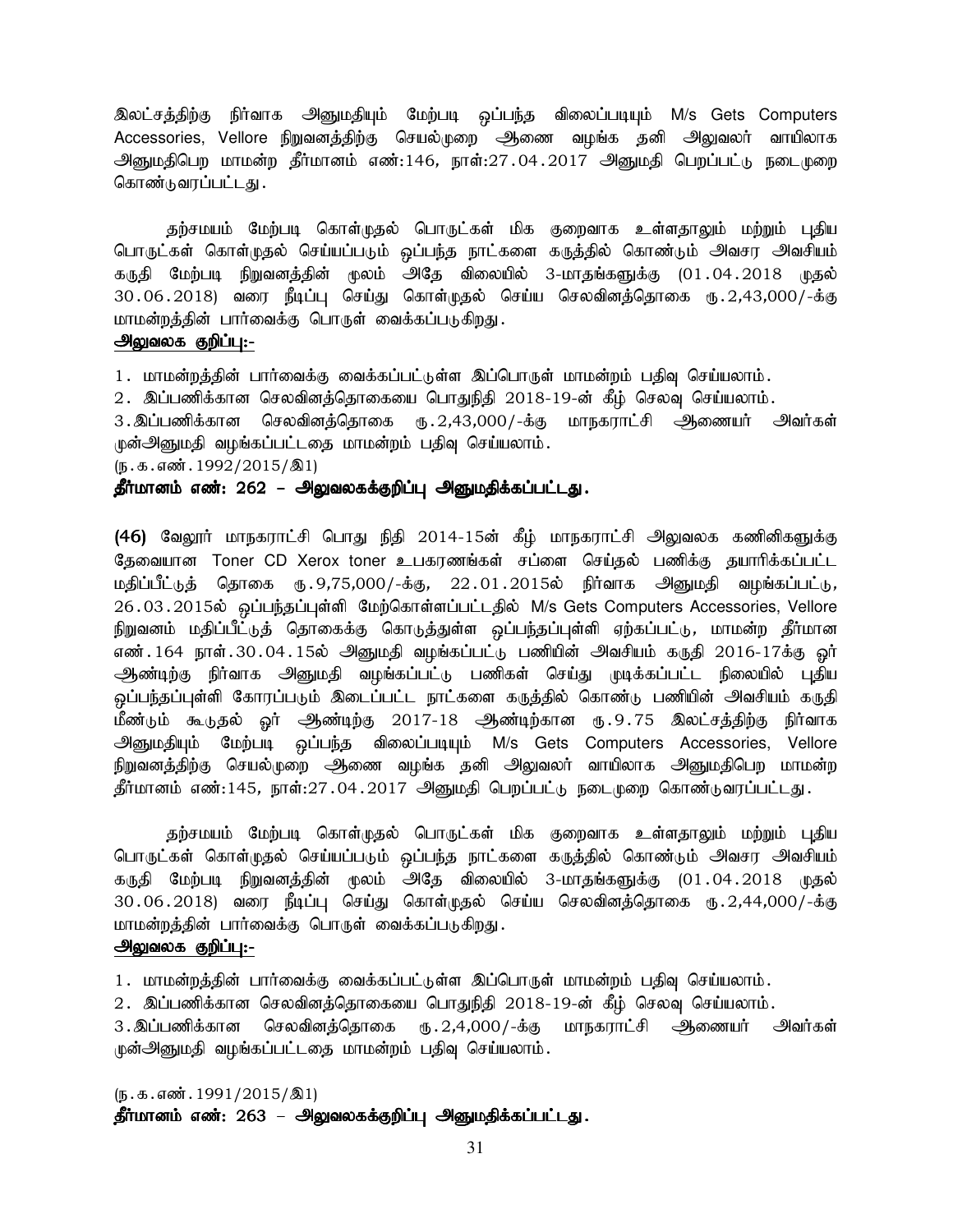(47) வேலூர் மாநகராட்சி பொது நிதி 2014-15ன் கீழ் மாநகராட்சி மைய அலுவலகம், Maternity centers வரிவசூல் மையங்கள் ஆிகியவற்றில் உள்ள கணினிகள், பிரிண்டர்கள், UPS, Fax, Xerox Machine ஆகியவற்றுக்கான வருடாந்திர பராமரிப்பு பணி செய்தல் பணிக்கு தயாரிக்கப்பட்ட மதிப்பீட்டுத் தொகை ரு.7,90,000/-க்கு, 22.01.2015ல் நிர்வாக அனுமதி வழங்கப்பட்டு, 26.03.2015ல் ஒப்பந்தப்புள்ளி மேற்கொள்ளப்பட்டதில் M/s Gets Computers Accessories, Vellore நிறுவனம் மதிப்பீட்டுத் தொகைக்கு கொடுத்துள்ள ஒப்பந்தப்புள்ளி ஏற்கப்பட்டு, மாமன்ற தீர்மான எண்.165 நாள்.30.04.15ல் அனுமதி வழங்கப்பட்டு பணியின் அவசியம் கருதி 2016-17க்கு <u>ஓ</u>ர் ஆண்டிற்கு நிர்வாக அனுமதி வழங்கப்பட்டு பணிகள் செய்து முடிக்கப்பட்ட நிலையில் புதிய ஒப்பந்தப்புள்ளி கோரப்படும் இடைப்பட்ட நாட்களை கருத்தில் கொண்டு பணியின் அவசியம் கருதி மீண்டும் கூடுதல் <u>ஓ</u>ர் அூண்டிற்கு 2017-18 அண்டிற்கான ரு.7.90 இலட்சத்திற்கு நிர்வாக அனுமதியும் மேற்படி ஒப்பந்த விலைப்படியும் M/s Gets Computers Accessories, Vellore நிறுவனத்திற்கு செயல்முறை ஆணை வழங்க தனி அலுவலர் வாயிலாக அனுமதிபெற மாமன்ற தீர்மானம் எண்:179, நாள்:04.05.2017 அனுமதி பெறப்பட்டு நடைமுறை கொண்டுவரப்பட்டது.

தற்சமயம் மேற்படி ஒப்பந்த நாட்களை கருத்தில் கொண்டும் அவசர அவசியம் கருதி மேற்படி நிறுவனத்தின் மூலம் அதே விலையில் 3-மாதங்களுக்கு (01.04.2018 முதல் 30.06.2018) வரை நீடிப்பு செய்து கொள்முதல் செய்ய செலவினத்தொகை ரு.1,98,000/-க்கு மாமன்றத்தின் பார்வைக்கு பொருள் வைக்கப்படுகிறது.

#### அலுவலக குறிப்பு:-

1. மாமன்றத்தின் பார்வைக்கு வைக்கப்பட்டுள்ள இப்பொருள் மாமன்றம் பதிவு செய்யலாம்.

2. இப்பணிக்கான செலவினத்தொகையை பொதுநிதி 2018-19-ன் கீழ் செலவு செய்யலாம்.

3.இப்பணிக்கான செலவினத்தொகை ரு.1,98,000/-க்கு மாநகராட்சி ஆணையர் அவர்கள் முன்அனுமதி வழங்கப்பட்டதை மாமன்றம் பதிவு செய்யலாம்.

 $(\mathfrak{g}.\mathfrak{g}.\mathfrak{g}.\mathfrak{g}.\mathfrak{g}.\mathfrak{g}.\mathfrak{g}.\mathfrak{g}.\mathfrak{g}.\mathfrak{g}.\mathfrak{g}.\mathfrak{g}.\mathfrak{g}.\mathfrak{g}.\mathfrak{g}.\mathfrak{g}.\mathfrak{g}.\mathfrak{g}.\mathfrak{g}.\mathfrak{g}.\mathfrak{g}.\mathfrak{g}.\mathfrak{g}.\mathfrak{g}.\mathfrak{g}.\mathfrak{g}.\mathfrak{g}.\mathfrak{g}.\mathfrak{g}.\mathfrak{g}.\mathfrak{g}.\mathfr$ 

#### தீர்மானம் எண்: 264 – அலுவலகக்குறிப்பு அனுமதிக்கப்பட்டது.

(48) வேலூர் மாநகராட்சி பொது நிதி 2018-19ன் கீழ் மண்டல அலுவலகம் 1, மண்டல அலுவலகம் 2, மண்டல அலுவலகம் 3, மண்டல அலுவலகம் 4 ஆகியவற்றில் பயன்பாட்டில் உள்ள கணினிகள், பிரிண்டர்கள், Xerox Machines, UPS, Fax, All in one Printers அூகிய கணினி பொருட்களுக்கு வருடாந்திர பராமரிப்பு (AMC) 2018-19 ஆண்டுக்கு தயாரிக்கப்பட்ட தோராய மதிப்பீட்டுத் தொகை ரூ5,90,000/-க்கு மாமன்றத்தின் பார்வைக்கும் பதிவிற்க்கும் பொருள் வைக்கப்படுகிறது .

#### அலுவலக குறிப்பு:-

1. மாமன்றத்தின் பார்வைக்கு வைக்கப்பட்டுள்ள இப்பொருள் மாமன்றம் பதிவு செய்யலாம்.

2 மண்டல அலுவலகங்கள் 1,2,3,4-ல் கணினி ஆண்டு பராமரிப்பு (AMC) செலவினத் தொகையை பொதுநிதி 2018-19-ன் கீழ் செலவு செய்யலாம்.

 $(\mathbf{b}.\mathbf{t}.\mathbf{d}.\mathbf{w}$ .  $2685/2018/\mathbf{R}$ தீர்மானம் எண்: 264A – அலுவலகக்குறிப்பு அனுமதிக்கப்பட்டது.

(49) மேலூர் மாநகராட்சி பொது நிதி 2018-19ன் கீழ் மைய அலுவலகம், வரி வசூல் மையங்கள் ஆகியவற்றில் பயன்படுத்தும் கணினிகளில் பிரிண்ட் எடுப்பதற்கு பயன்படுத்தும் Laser Printer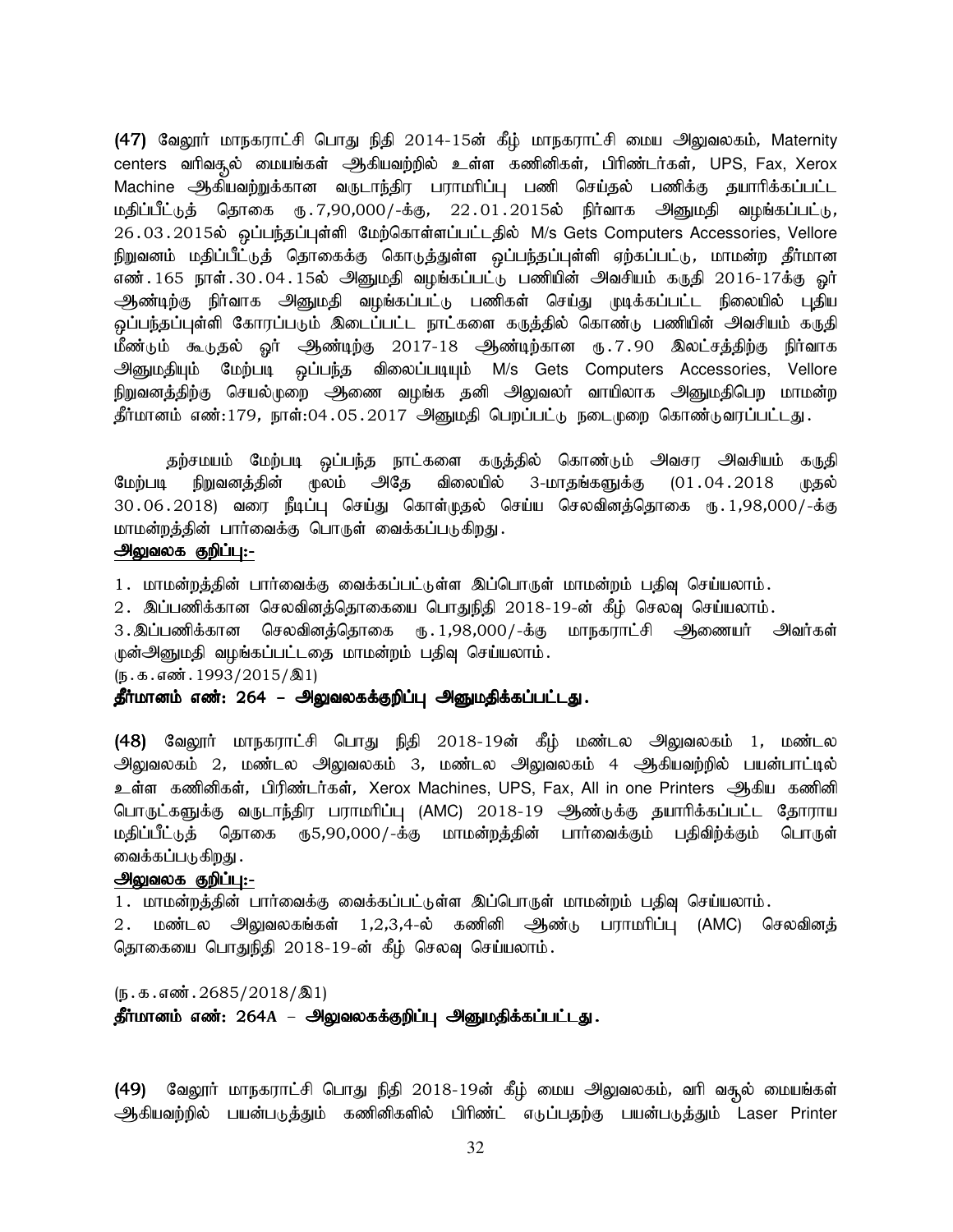tonners, Xerox tonners, dot Matrix Printer Cartridge, dot Matrix ribbon, CD R/W, CD Read only, Fax, All in One Printers அத்கிய கணினி பொருட்கள் 2018-19 அூண்டுக்கு சப்ளை செய்ய தயாரிக்கப்பட்ட தோராய மதிப்பீட்டுத் தொகை ரு9,90,000/-க்கு மாமன்றத்தின் பார்வைக்கும் பதிவிற்க்கும் பொருள் வைக்கப்படுகிறது.

#### அலுவலக குறிப்பு:-

1. மாமன்றத்தின் பார்வைக்கு வைக்கப்பட்டுள்ள இப்பொருள் மாமன்றம் பதிவு செய்யலாம்.

2. மைய அலுவலக கணினி பொருட்கள் சப்ளை செய்ய ஆகும் செலவினத் தொகையை பொதுநிதி  $2018$ - $19$ -ன் கீம் செலவு செய்யலாம்.

 $(\mathbf{b}.\mathbf{t}.\mathbf{b}.\mathbf{a}.\mathbf{w}$   $\mathbf{b}.\mathbf{2685}/2018/\mathbf{21})$ 

## தீர்மானம் எண்: 265 – அலுவலகக்குறிப்பு அனுமதிக்கப்பட்டது.

(50) வேலூர் மாநகராட்சி பொது நிதி 2018-19ன் கீழ் மாநகராட்சி மைய அலுவலகம், வரி வசூல் மையங்கள் அிகியவற்றில் பயன்பாட்டில் உள்ள கணினிகள், பிரிண்டர்கள், Xerox Machines, UPS, Fax, All in one Printers அகிய கணினி பொருட்களுக்கு வருடாந்திர பராமரிப்பு (AMC) 2018-19 ஆண்டுக்கு தயாரிக்கப்பட்ட தோராய மதிப்பீட்டுத் தொகை ரூ8,95,000/-க்கு மாமன்றத்தின் பார்வைக்கும் பதிவிற்க்கும் பொருள் வைக்கப்படுகிறது.

#### அலுவலக குறிப்பு:-

 $1$ . மாமன்றத்தின் பார்வைக்கு வைக்கப்பட்டுள்ள இப்பொருள் மாமன்றம் பதிவு செய்யலாம்.

2. மைய அலுவலக கணினி ஆண்<sub>டு</sub> பராமரிப்பு (AMC) செலவினத் தொகையை பொதுநிதி  $2018$ -19-ன் கீழ் செலவு செய்யலாம்.

 $(\mathfrak{h}.\mathfrak{g}.\mathfrak{g}.$  எண். 2685/2018/ $\mathfrak{A}1$ 

தீர்மானம் எண்: 266 – அலுவலகக்குறிப்பு அனுமதிக்கப்பட்டது.

(51) வேலூர் மாநகராட்சி பொது நிதி 2018-19ன் கீழ் மண்டல அலுவலகம் 1, மண்டல அலுவலகம் 2, மண்டல அலுவலகம் 3, மண்டல அலுவலகம் 4 ஆகிய நான்கு மண்டலங்களில் பயன்படுத்தும் கணினிகளில் பிரிண்ட் எடுப்பதற்கு பயன்படுத்தும் Laser Printer tonners, Xerox tonners, dot Matrix Printer Cartridge, dot Matrix ribbon, CD R/W, CD Read only, Fax, All in One Printers ஆகிய கணினி பொருட்கள் 2018-19 ஆண்டுக்கு சப்ளை செய்ய தயாரிக்கப்பட்ட தோராய மதிப்பீட்டுத் தொகை ரூ9,85,000/-க்கு மாமன்றத்தின் பார்வைக்கும் பதிவிற்க்கும் பொருள் வைக்கப்படுகிறது .

#### அலுவலக குறிப்பு:-

1. மாமன்றத்தின் பார்வைக்கு வைக்கப்பட்டுள்ள இப்பொருள் மாமன்றம் பதிவு செய்யலாம்.

2 . மண்டல அலுவலகங்கள் 1,2,3,4-ல் கணினி பொருட்கள் சப்ளை செய்ய ஆகும் செலவினத் தொகையை பொதுநிதி 2018-19-ன் கீழ் செலவு செய்யலாம்.

 $(\mathfrak{h}.\mathfrak{g}.\mathfrak{g}.$ ளன். 2685/2018/ $\mathfrak{A}1$ 

## தீர்மானம் எண்: 267 – அலுவலகக்குறிப்பு அனுமதிக்கப்பட்டது.

(52) கேலூர் நகராட்சியானது 01.08.2008 அன்று மாநகராட்சியாகத் தரம் உயர்க்கப்பட்டு 10 ஆண்டுகள் கடந்துள்ள நிலையில் இதுவரை மாநகராட்சிக்கான பணியிடங்கள் அனுமதிக்கப்படவில்லை இந்நிலையில் மாநகராட்சியாக தரம் உயர்த்தப்பட்ட பின்பு பல பணியாளர்கள் ஒய்வு பெற்றுள்ளதால் பணியாளர்கள் எண்ணிக்கை மிகவும்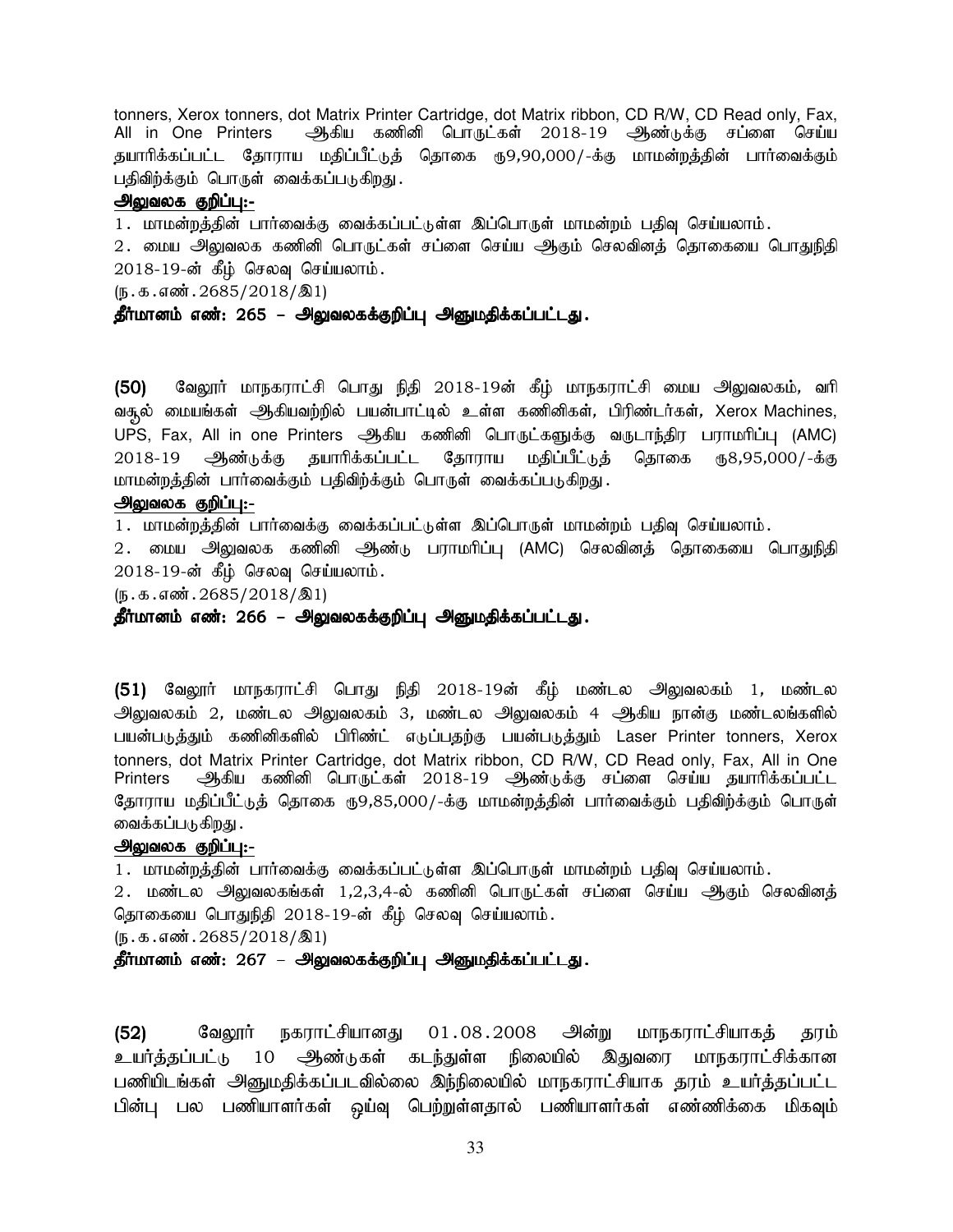குறைந்துள்ளது .பணியாளர்களின் எண்ணிக்கை குறைவாக உள்ளதால் அலுவலகப் பணிகள் பாதிக்கும் நிலை காணப்படுகிறது. மேலும் சுமார் ரு.1000 கோடி மதீப்பீட்டிலான Smart City திட்டப்பணிகளும் மேற்கொள்ளப்பட்டு வருகிறது. இந்நிலையில், G.O.(2D) No.62, Labour and Employment (J1) Department, Deted:11.10.2017-ல் குறிப்பிட்டுள்ள வழிகாட்டுதல்கள் கடைபிடித்து கீழ்கண்ட தகுதியான ஒய்வு பெற்ற பணியாளர்களை தற்காலிகமாக அலுவலகப் பணியில் ஈடுபடுத்திக்கொள்ள மாமன்றத்தின் அனுமதி வேண்டி சமர்ப்பிக்கப்படுகிறது .

#### பணியிடங்கள் விபரம்:

1. தொழில்நுட்ப உதவியாளர் - 1 பணியிடம் Smart City.

2. மேலாளர்/அல்லது உதவியாளர் நிலையில் 3 பணியிடங்கள்.

#### அலுவலக குறிப்பு:-

மாமன்றம் அனுமதி வழங்கலாம்.

 $(\mathbb{F} \cdot \mathbb{F} \cdot \mathbb{F} \cdot \mathbb{F} \cdot \mathbb{F} \cdot \mathbb{F} \cdot \mathbb{F} \cdot \mathbb{F} \cdot \mathbb{F} \cdot \mathbb{F} \cdot \mathbb{F} \cdot \mathbb{F} \cdot \mathbb{F} \cdot \mathbb{F} \cdot \mathbb{F} \cdot \mathbb{F} \cdot \mathbb{F} \cdot \mathbb{F} \cdot \mathbb{F} \cdot \mathbb{F} \cdot \mathbb{F} \cdot \mathbb{F} \cdot \mathbb{F} \cdot \mathbb{F} \cdot \mathbb{F} \cdot \mathbb{F} \cdot \mathbb{F} \cdot \mathbb$ 

#### தீர்மானம் எண்: 268 – அலுவலகக்குறிப்பு அனுமதிக்கப்பட்டது.

(53) வேலூர் மாநகராட்சி மண்டலம் III, வார்டு எண் 31 முதல் 45 வரையிலான 15 வார்டுகளில் அந்தந்த பகுதிகளில் உருவாகும் திடக்கழிவுகளை அதற்காக அமைக்கப்பட்டுள்ள திடக்கழிவு மேலாண்மை மையங்களில், மக்கும் குப்பை மற்றும் மக்காத குப்பைகள் என தரம் பிரித்து உரமாக்கும் பணியில் ஈடுபடுத்தப்பட்டுள்ள மகளிர் குழு உறுப்பினர்கள் 105 நபர்களை ஈடுபடுத்தி பணிகளை மேற்கொள்வதற்கு இம்மாமன்ற தீர்மானம் எண்: 362 நாள் : 23.06.2016ல் அனுமதி அளித்துள்ளது. இதற்கான அனுமதிக்கப்பட்ட செலவினம் ரூ. 47.25 ஆகும். இதற்கான அனுமதி மே -2018 உடன் முடிவடைவதால் பொது சுகாதார அவசர அவசியம் கருதி திடக்கழிவு மேலாண்மை பணியின் முக்கியத்துவம் கருதி இப்பணியினை இதே மகளிர் சுய உதவி குழுக்கள் மூலமாக பணிகளை தொடர்ந்து மேற்கொள்ள ஜீன் - 2018 முதல் நவம்பர் - 2018 வரை 6 மாத காலத்திற்கு நீட்டிப்பு செய்யவும், இதற்கான உத்தேச செலவினம் ரு.47.25 இலட்சத்தினை பொது நிதியிலிருந்து செலவு செய்து கொள்ள மன்றத்தின் அனுமதிக்கு வைக்கப்படுகிறது .

## அலுவலக குறிப்பு:-

1. மாமன்றம் அனுமதிக்கலாம்.

2. செலவினத் தொகையை பொது நிதியிலிருந்து மேற்கொள்ளலாம். (ந.க.எண்: 1337/ H1/2014/Z3) தீர்மானம் எண்: 269 – அலுவலகக்குறிப்பு அனுமதிக்கப்பட்டது.

34